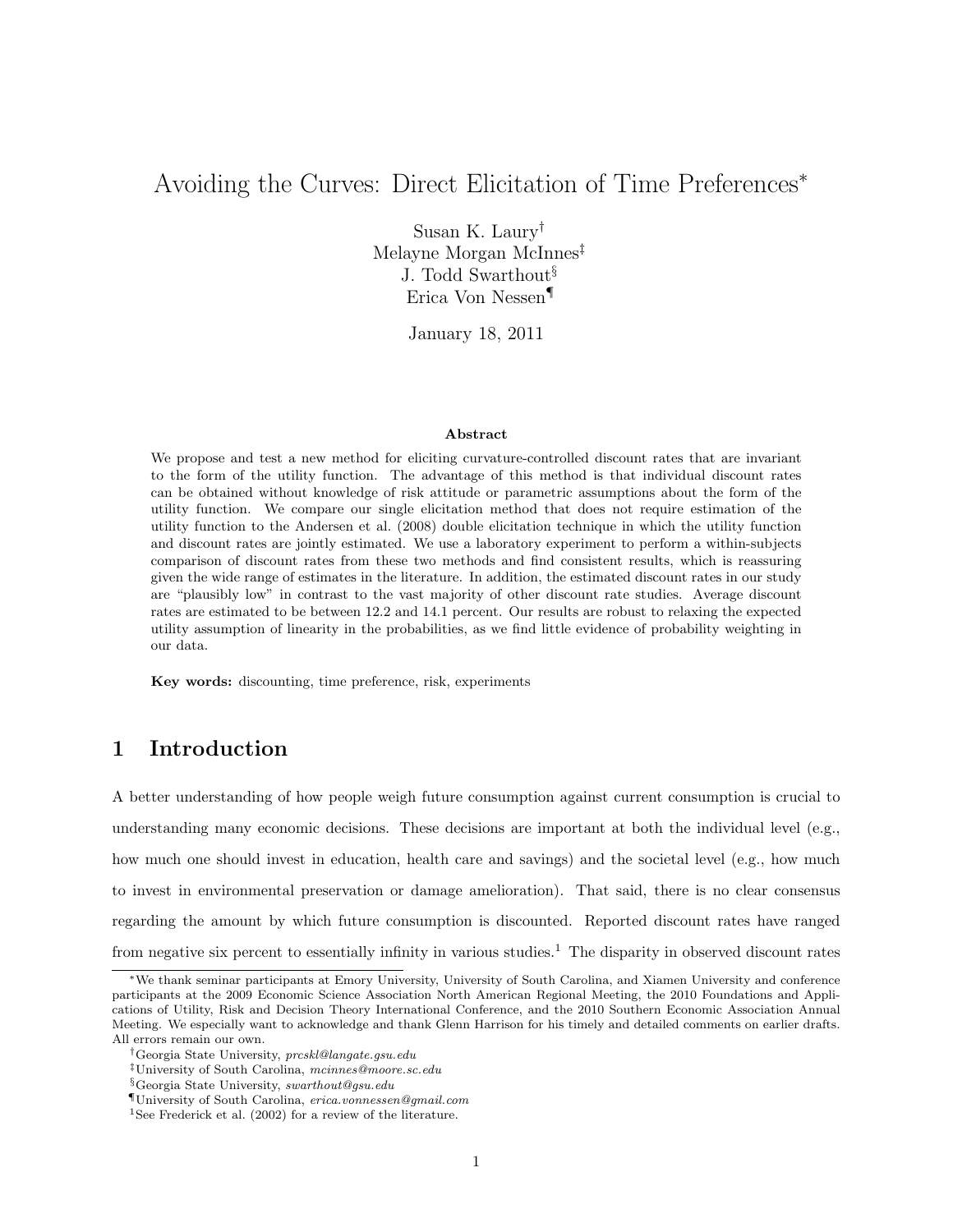is not entirely surprising given the methodological differences across studies. Differences include the source of data (field, survey, or laboratory), the type of good studied (including goods as diverse as appliances, money, pain in the form of electric shock, or heroin), and whether the observed choices have real consequences.

A recent focus of discount rate research addresses an important confound in most of the earlier literature. Previous estimates, such as those from the widely-cited Coller and Williams (1999) study, assume preferences are linear in wealth. Linear preferences are consistent with a risk-neutral decision maker; however, many studies provide direct evidence of widespread risk aversion, even over small monetary outcomes (e.g., Binswanger, 1980; Hey and Orme, 1994). If preferences are in fact concave rather than linear, the result of estimation incorrectly assuming linearity will be a positive bias in estimated discount rates (Andersen et al., 2008). Given that individual risk aversion increases with the size of the stakes (Holt and Laury, 2002), the bias becomes more severe in discount rate experiments that use higher stakes. Thus a more appropriate specification of discount-rate models should include a curvature-correction for such non-linearity in the utility function.

Recent work has suggested approaches to account for the influence of risk aversion on time preferences. Andersen et al. (2008) measure both risk and time preferences for each subject by using the procedure of Coller and Williams (1999) to elicit discount rates and the procedure of Holt and Laury (2002) to elicit risk attitudes. By jointly estimating both risk and time preferences, they obtain an estimated aggregate discount rate of 10.1 percent per year, which is significantly lower than under the assumption of linear utility. However, other recent studies that account for the curvature of the utility function in different ways (and also offer real, monetary rewards) have found vastly different results. Takeuchi (in press) proposes an alternative procedure to estimate discount rates which is theoretically invariant to utility curvature, and estimates an average annual discount rate of 726 percent. Andreoni and Sprenger (2010) avoid the bias of linear preferences by eliciting time preferences with convex budget sets, and estimate an aggregate discount rate of about 30 percent per year.

In this paper, we propose and test a new method for eliciting discount rates that elicits curvaturecontrolled discount rates that are invariant to the form of the utility function. Following the suggestion of Frederick et al. (2002, p. 382), our method applies the binary lottery payment approach first used by Roth and Malouf (1979) in studying bilateral bargaining. We measure how much higher the probability of winning a fixed prize must be in order to delay consumption. The advantage of this method is that individual discount rates can be obtained without knowledge of risk attitude or parametric assumptions about the form of the utility function. We compare our single elicitation method that does not require estimation of the utility function to the Andersen et al. (2008) double elicitation technique in which the utility function and discount rates are jointly estimated. We use a laboratory experiment to perform a within-subjects comparison of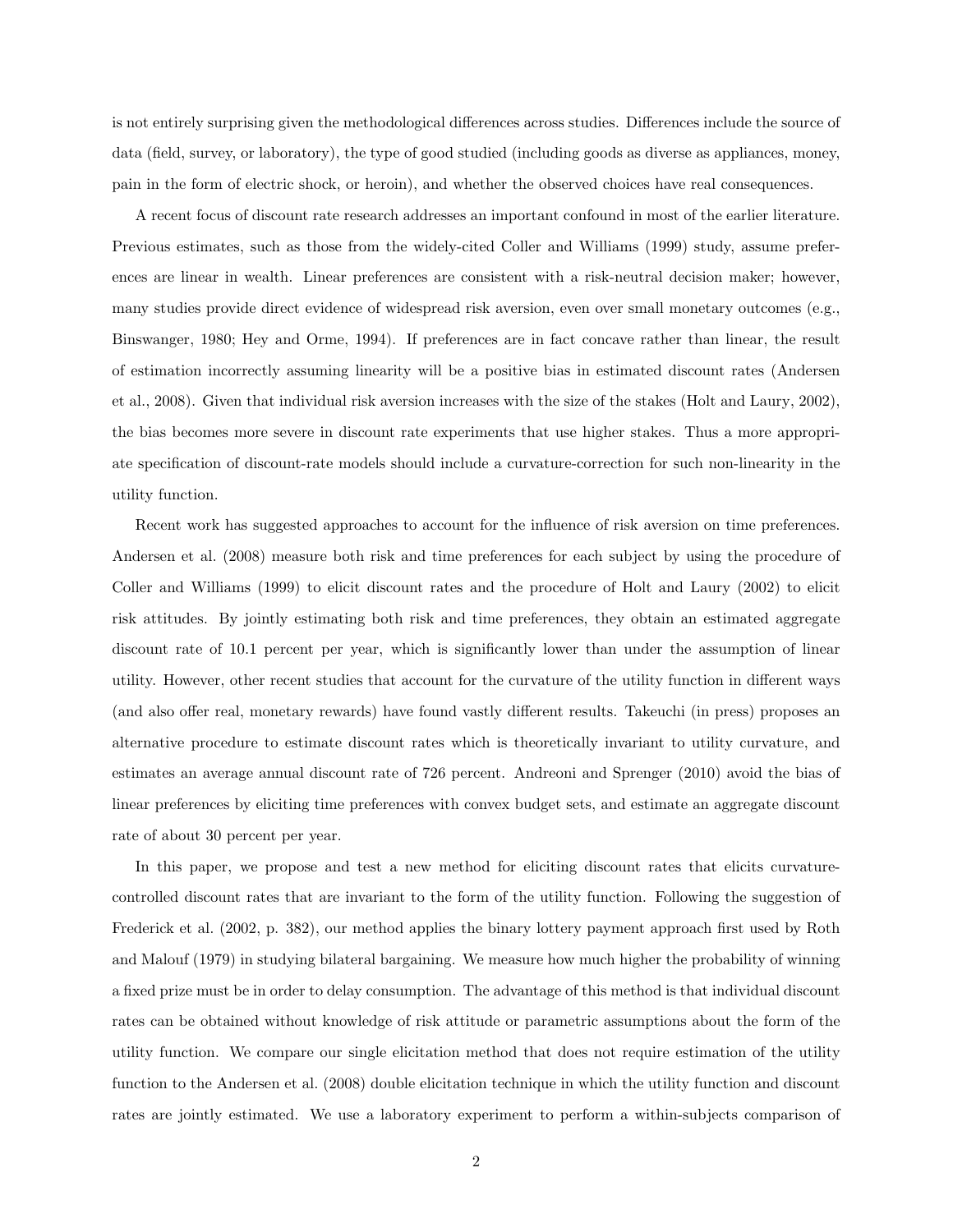discount rates from these two methods and find consistent results, which is reassuring given the wide range of estimates in the literature. In addition, the estimated discount rates in our study are "plausibly low" in contrast to the vast majority of other discount rate studies. Average discount rates are estimated to be 12.2 percent using our probability discounting elicitation compared to 14.1 percent using joint estimation, and confidence intervals substantially overlap. We find our participants to be risk averse on average, and failing to allow for these non-linear preferences substantially increases the estimated discount rate to 55.5 percent. We consider sensitivity to background consumption and find the jointly estimated discount rates increase modestly as background consumption is increased, while the results from our method are invariant by design. We consider how our approach is a affected by relaxing the assumption of linearity in the probabilities by allowing probability weighting, but empirically we find little evidence of probability weighting in our data.

In Section 2 below we describe an expected utility model with exponential discounting and illustrate our strategy of eliciting time preferences by varying probabilities rather than payoffs. To compare the results from the joint estimation with those from our method, we conduct a within-subjects experiment with realvalued payoffs using both methods, as described in section 3. In section 4, we describe our data and report results from maximum likelihood estimation and sensitivity tests. Section 5 concludes.

## 2 Theoretical Considerations

We begin by assuming exponential discounting and an additively-separable inter-temporal utility function. In the typical discount rate model, an individual decides between option A which yields extra income  $M_t$  at time t and option B which yields  $M_{t+\tau}$  at time  $t+\tau$  by choosing the option with the larger present value. We can express these present values as

$$
PV_A = \left(\frac{1}{1+\delta}\right)^t U(\omega + M_t) + \left(\frac{1}{1+\delta}\right)^{t+\tau} U(\omega)
$$
\n(1)

and

$$
PV_B = \left(\frac{1}{1+\delta}\right)^t U(\omega) + \left(\frac{1}{1+\delta}\right)^{t+\tau} U(\omega + M_{t+\tau}),\tag{2}
$$

where  $\omega$  is the time invariant amount of background consumption,  $\delta$  is the discount rate, and  $U(\cdot)$  is the per-period expected utility function. By equating the present value expressions in Equations 1 and 2, we create the following indifference condition

$$
U(\omega + M_t) + \left(\frac{1}{1+\delta}\right)^{\tau} U(\omega) = U(\omega) + \left(\frac{1}{1+\delta}\right)^{\tau} U(\omega + M_{t+\tau}), \tag{3}
$$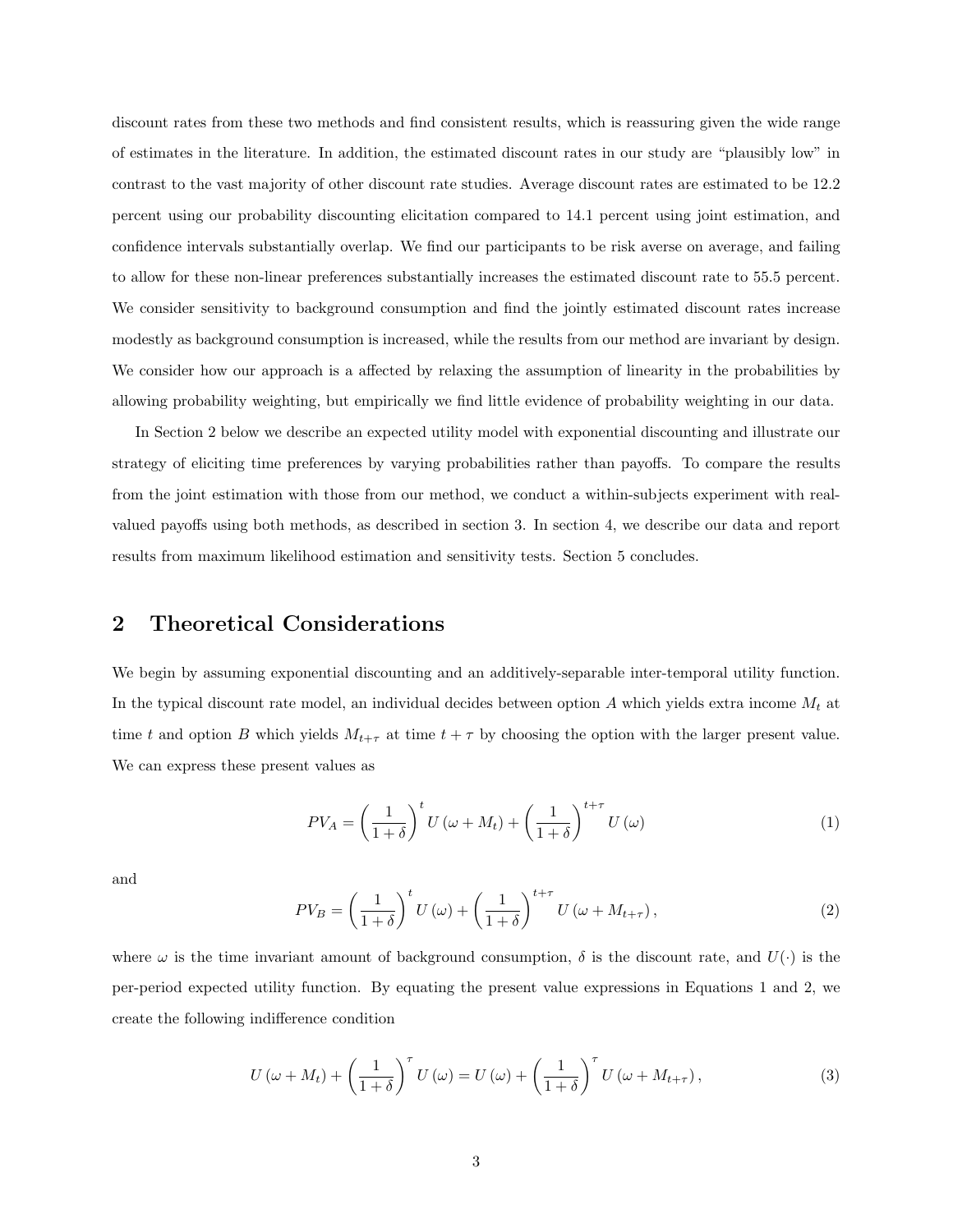and can now solve for the discount rate  $\delta$ . If we further assume the utility function is linear in  $\omega$  (as most discount rate studies do) this equation reduces to

$$
M_t = \left(\frac{1}{1+\delta}\right)^{\tau} M_{t+\tau}.
$$
\n(4)

Equation 4 has been the basis for many previous time preference studies. If, however, preferences are not linear, then Equations 3 and 4 clearly are not the same. Any analysis incorrectly assuming linearity and applying Equation 4 will yield upwardly-biased discount rate estimates. To better illustrate this bias, consider a person who is indifferent between \$1 now and \$2 in one year. This indifference condition implies an annual discount rate of 100 percent over *monetary* amounts. However, concave preferences imply a diminishing marginal utility of money, and so the utility of \$2 in one year is actually less than twice the utility of \$1 now. This, in turn, results in an annual discount rate over *utility values* of less than 100 percent.

One solution to this upward bias of discount rate estimates is to obtain an estimate of the curvature of the utility function and then apply it to Equation 3. An alternative solution that is the focus of this paper is to apply the binary lottery payoff procedure first introduced by Roth and Malouf (1979) to the elicitation of discount rates.

Continuing with Equation 3, we now hold the amount of extra income constant  $(M_t = M_{t+\tau} = M)$  and instead vary the probability that the payment is made. Let  $p_t$  be the probability of receiving extra income M at time t and  $p_{t+\tau}$  be the probability of receiving extra income at time  $t + \tau$ . An individual is indifferent between these two options if

$$
p_t U(\omega + M) + (1 - p_t) U(\omega) + \left(\frac{1}{1 + \delta}\right)^{\tau} U(\omega) =
$$
  

$$
U(\omega) + \left(\frac{1}{1 + \delta}\right)^{\tau} \left[p_{t+\tau} U(\omega + M) + (1 - p_{t+\tau}) U(\omega)\right].
$$
 (5)

Without loss of generality, we let  $U(\omega) = 0$  and  $U(\omega + M) = 1$ , and Equation 5 reduces to

$$
p_t = \left(\frac{1}{1+\delta}\right)^{\tau} p_{t+\tau}.\tag{6}
$$

This expression now provides us an approach to estimate discount rates without having to parameterize and estimate the utility function. In Section 3.1 we develop a simple elicitation procedure for individual discount rates in a manner similar to the widely-used risk aversion elicitation procedure of Holt and Laury (2002). Of course, this approach maintains the expected utility assumption that requires linearity in the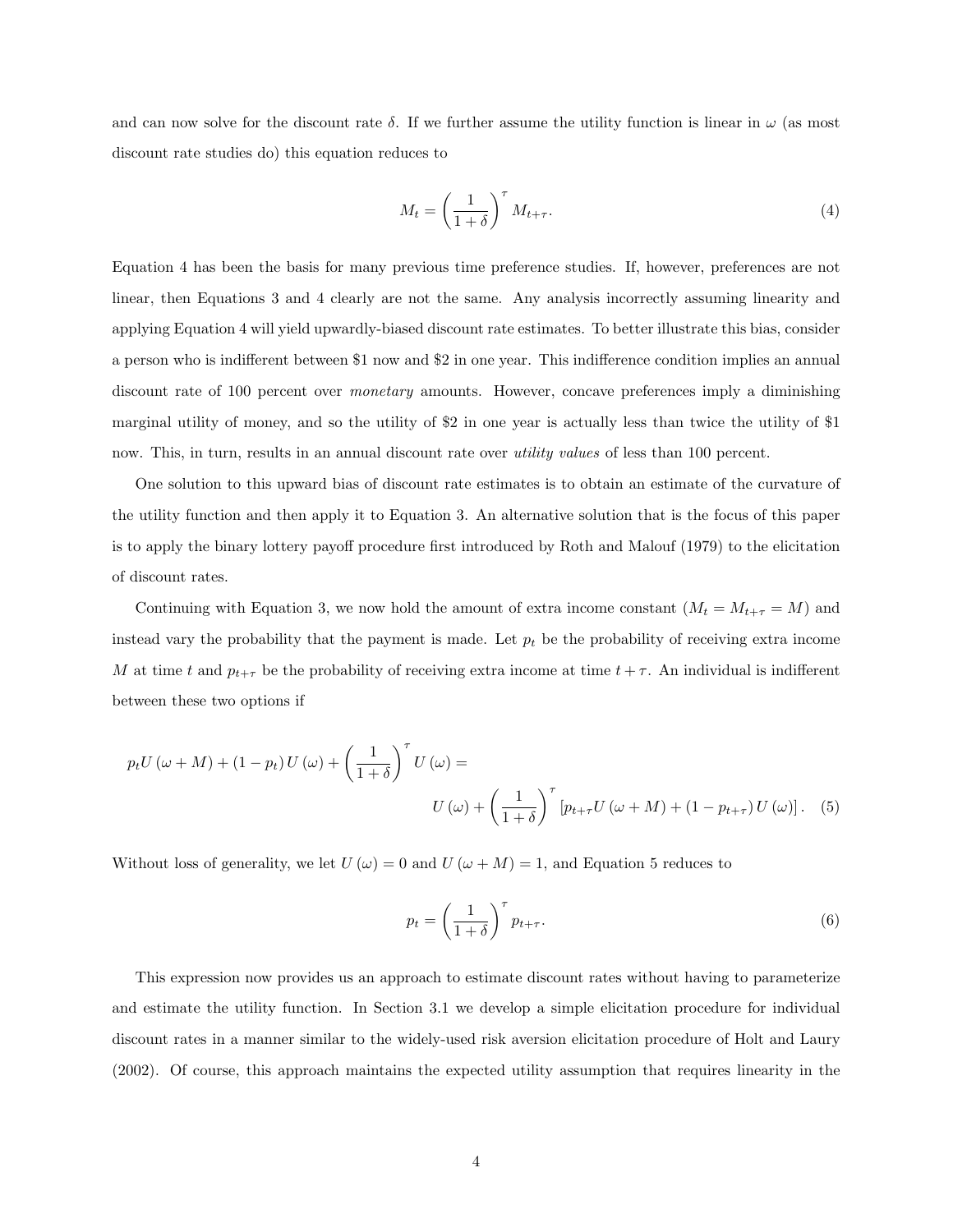objective probabilities.<sup>2</sup> Alternative assumptions about preferences, such as cumulative prospect theory, allow for probability weighting. We address this possibility in Section 2.3 and empirically in Section 4.3.

### 2.1 Consumption Smoothing

When evaluating intertemporal consumption choices, it seems unduly restrictive to assume away consumption smoothing. Individuals may prefer to spread the consumption of  $M$  over several periods. We consider the dual-self model of impulse control proposed by Fudenberg and Levine (2006) and introduced into the context of discounting by Andersen et al. (2008). This model assumes individuals succumb to temptation for immediate gratification when offered short-term gains but are able to plan and smooth consumption when offered gains over a longer term. To apply the dual-self model, we assume that  $t$  is sufficiently far in the future that the short-run impulsive "self" is not involved in the decision.<sup>3</sup> Further, we assume that extra income is smoothed evenly over  $\eta$  time periods. Given these assumptions, we rewrite Equation 5 as

$$
p_t \sum_{k=0}^{\eta-1} \left(\frac{1}{1+\delta}\right)^k U\left(\omega + \frac{M}{\eta}\right) + (1-p_t) \sum_{k=0}^{\eta-1} \left(\frac{1}{1+\delta}\right)^k U(\omega) + \left(\frac{1}{1+\delta}\right)^{\eta} \sum_{k=0}^{\eta-1} \left(\frac{1}{1+\delta}\right)^k U(\omega) =
$$
  

$$
\sum_{k=0}^{\tau-1} \left(\frac{1}{1+\delta}\right)^k U(\omega) + \left(\frac{1}{1+\delta}\right)^{\tau} \left[p_{t+\tau} \sum_{k=0}^{\eta-1} \left(\frac{1}{1+\delta}\right)^k U\left(\omega + \frac{M}{\eta}\right) + (1-p_{t+\tau}) \sum_{k=0}^{\eta-1} \left(\frac{1}{1+\delta}\right)^k U(\omega)\right].
$$
 (7)

We assign  $U(\omega) = 0$  and Equation 7 simplifies to

$$
p_t \sum_{k=0}^{\eta-1} \left(\frac{1}{1+\delta}\right)^k U\left(\omega + \frac{M}{\eta}\right) = \left(\frac{1}{1+\delta}\right)^{\tau} p_{t+\tau} \sum_{k=0}^{\eta-1} \left(\frac{1}{1+\delta}\right)^k U\left(\omega + \frac{M}{\eta}\right).
$$
 (8)

We next divide both sides of this expression by  $\sum_{ }^{n-1}$  $k=0$  $\begin{pmatrix} 1 \end{pmatrix}$  $1+\delta$  $\int^k U(\omega + \frac{M}{\sqrt{2}})$ η ), and see the expression simplifies to Equation 6. Thus, consumption smoothing – as long as consumption is even – does not alter our probability discounting approach for eliciting time preference.

## 2.2 Background Consumption

In our model, we assume background consumption  $\omega$  to be constant over the time frame we analyze. This assumption seems reasonable given our experimental design: all payments were made at either three or twelve weeks with all payments made during a single semester.<sup>4</sup> Given constant background consumption, we see from Equation 6 that our procedure is invariant to the *level* of background consumption. In contrast,

<sup>&</sup>lt;sup>2</sup>Note that our approach does not require that Equation 6 holds for all combinations of  $p_t$  and  $p_{t+\tau}$ . We can cover a broad range of discount rates (0 to 347 percent) by varying p between 0.5 and .65, thus allowing us to avoid extreme probabilities, where probability weighting has been shown to be most prevalent.

<sup>3</sup>We chose our experimental implementation to satisfy this assumption: all payments are made either three or twelve weeks in the future.

 $4$ Longer time horizons introduce the possibility of background consumption changing over time, which when not accounted for will bias discount rate estimates. See Noor (2009) for a discussion.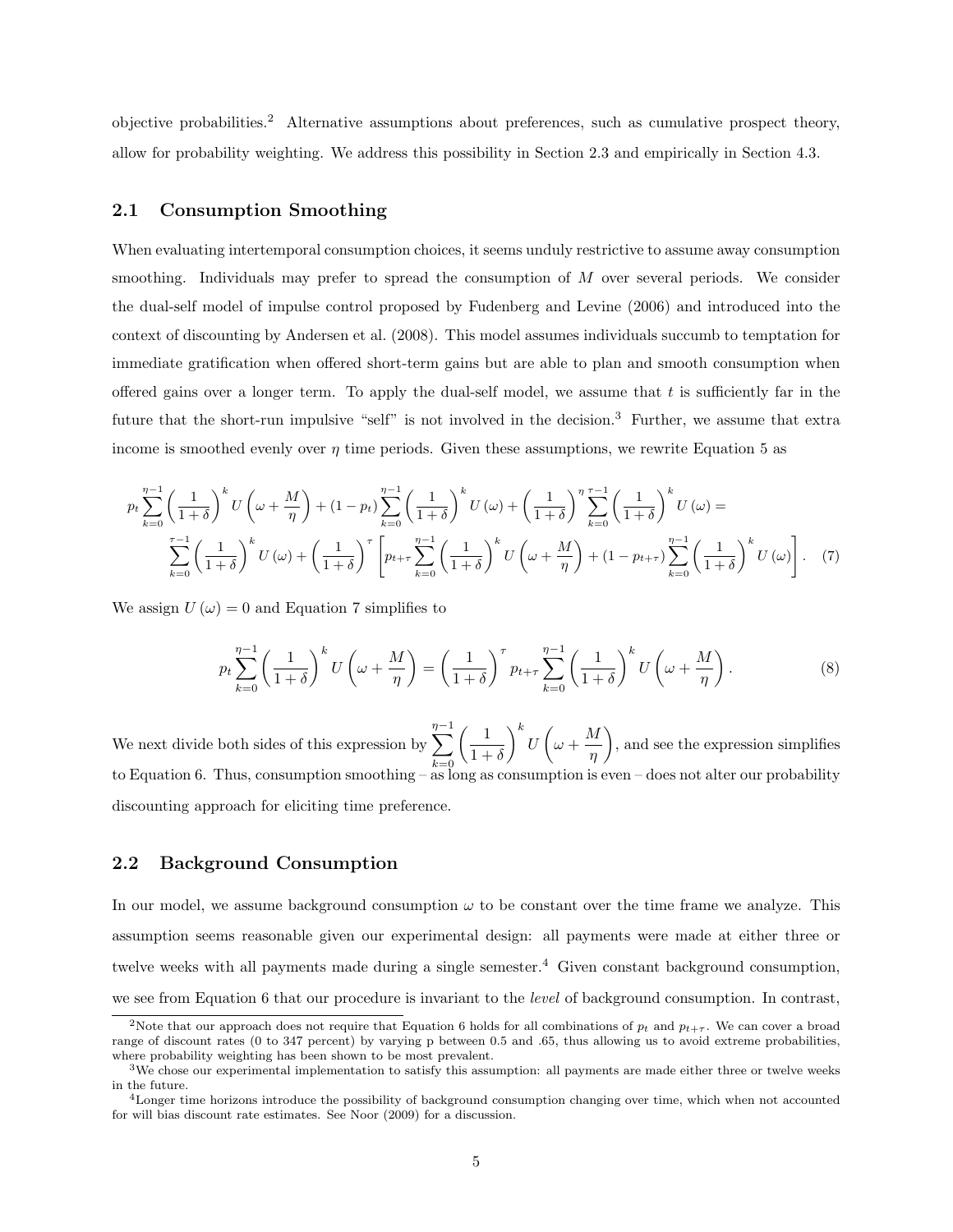elicitation techniques that require estimating and controlling for the curvature of the utility function (e.g. Andersen et al. (2008) and Andreoni and Sprenger (2010)) are sensitive to the level of background consumption. We report a sensitivity analysis of such estimation to changing levels of background consumption in Section 4.2.

#### 2.3 Preferences with Non-linear Probabilities

We now consider how our approach is affected if we relax the assumption of linearity in the probabilities by allowing probability weighting. Suppose we assume that cumulative prospect theory (hereafter CPT) (Tversky and Kahneman, 1992) characterizes preferences rather than expected utility theory. Following CPT, we assume that  $w(p)$  is the probability weighting function and  $V_{+}(m)$  is the value function for gains, with  $V_+(0) = 0$  and  $V_+(M)$  increasing in M. CPT does not provide guidance about how to evaluate prospects that offer both immediate and future payouts, so we maintain our assumption of exponential discounting for future values and temporal separability. Given these assumptions, Equation 5 becomes

$$
w(p_t) V_+(M) + (1 - w(p_t)) V_+(0) + \left(\frac{1}{1+\delta}\right)^{\tau} V_+(0) =
$$
  

$$
V_+(0) + \left(\frac{1}{1+\delta}\right)^{\tau} \left[w(p_{t+\tau}) V_+(M) + (1 - w(p_{t+\tau})) V_+(0)\right].
$$
 (5')

More intuitively, because  $V_+(0) = 0$ , this expression becomes

$$
w(p_t) V_+ (M) = \left(\frac{1}{1+\delta}\right)^{\tau} w(p_{t+\tau}) V_+ (M), \qquad (9)
$$

which shows that an individual is indifferent when the probability-weighted value of winning  $M$  at time  $t$  is equal to the discounted probability-weighted value of winning M at time  $\tau$ . Finally, dividing both sides by  $V_+(M) > 0$  gives

$$
w(p_t) = \left(\frac{1}{1+\delta}\right)^{\tau} w(p_{t+\tau}).
$$
\n(6')

This expression is our CPT analogue to Equation 6 where the probabilities have been replaced with the weighted probabilities. The advantage of using this expression to estimate discount rate is that we can avoid estimating the value function  $V_+(m)$ . We will, however, need to estimate  $w(p)$ , and that will require additional parametric assumptions. For example, we could assume Prelec's (1998) probability weighting function  $w(p) = e^{-(-\ln p)^{\gamma}}$  and would then need to jointly estimate  $\gamma$  and  $\delta$ . It is also worth noting that the importance of neglecting probability weighting will depend on the ratio  $w(p_t)/w(p_{t+\tau})$ , and this will vary over the range of probabilities used in the elicitation. In our case, we have set  $p_t = 0.5$  and  $0.5 < p_{t+\tau} < 0.67$ .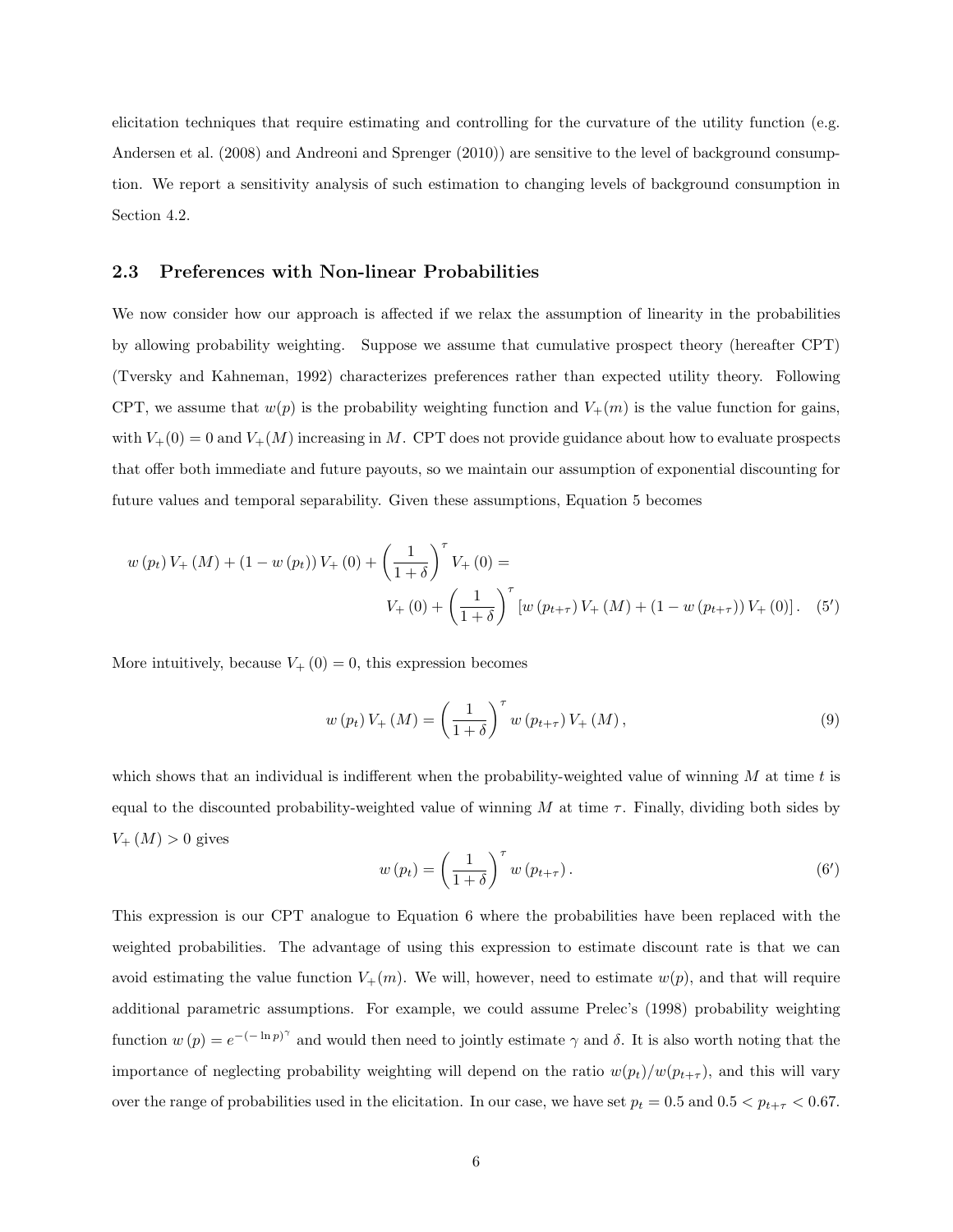If  $w(p)$  is well approximated by a ray through the origin over this range – that is, if there exists  $\alpha$  such that  $w(p) = \alpha p$  over the required range for p – then ignoring probability weighting will not appreciably bias our estimates.

## 3 Experimental Design

Our experiments are designed to elicit discount rates using the binary lottery payment approach in which we vary the probability (rather than the prize) over time. We call this the probability task. We also provide a within-subjects comparison of our "curvature-free" approach to the alternative of jointly estimating the utility function and discount rates using the joint elicitation procedure of Andersen et al. (2008). Given the huge variation of elicited discount rates in the literature, even among studies that adjust for curvature, it would be reassuring to find that two different methods yield similar results when applied in similar conditions. We begin by describing our probability discount rate elicitation task and then describe the two tasks we use as inputs for the joint elicitation comparison.

#### 3.1 Probability Discount Rate Elicitation

In the Probability Discount Rate Task (Task P), subjects choose between a "Sooner" lottery to be played at time t and "Later" lottery with the same prize but greater chances of paying off.<sup>5</sup> The Sooner lottery offers a 50 percent chance of earning \$200 in 3 weeks. The later lottery offers the same cash prize of \$200, but the prize is not paid until 12 weeks after the date of the experimental session. Each subject is presented with 20 of these paired choices in a multiple price list format. Table 1 (which is not shown to subjects) shows the choices presented to the subjects, along with associated annual effective interest rates (AEIR) and implied discount rate ranges.<sup>6</sup> In the first Decision row, the Later lottery has the same chances of paying as the Sooner option, corresponding to a 0 percent interest rate. Moving down the table, the probability of winning with the Later option increases indicating a higher expected rate of return for waiting the additional 9 weeks. In the last row, Decision 20, the choice is between a 50/50 chance of winning \$200 in 3 weeks and a 64.7 percent chance of winning \$200 in 12 weeks. In our experiment, interest is compounded daily between 3 and 12 weeks, resulting in an AEIR of between 0 and 346.79 percent across the 20 decisions.

The point at which the subject switches from choosing the Sooner to the Later option reveals the interest rate the subject must receive in order to be willing to wait for the later lottery. For example, in Decision 15, the subject must choose between 50 percent chance of receiving \$200 in 3 weeks and an 52.7 percent chance

<sup>&</sup>lt;sup>5</sup>In subject instructions and decision sheets, the Sooner option is referred to as Option A and the Later option as Option B.

<sup>6</sup>The actual decision tables presented to subjects are shown in Appendix A.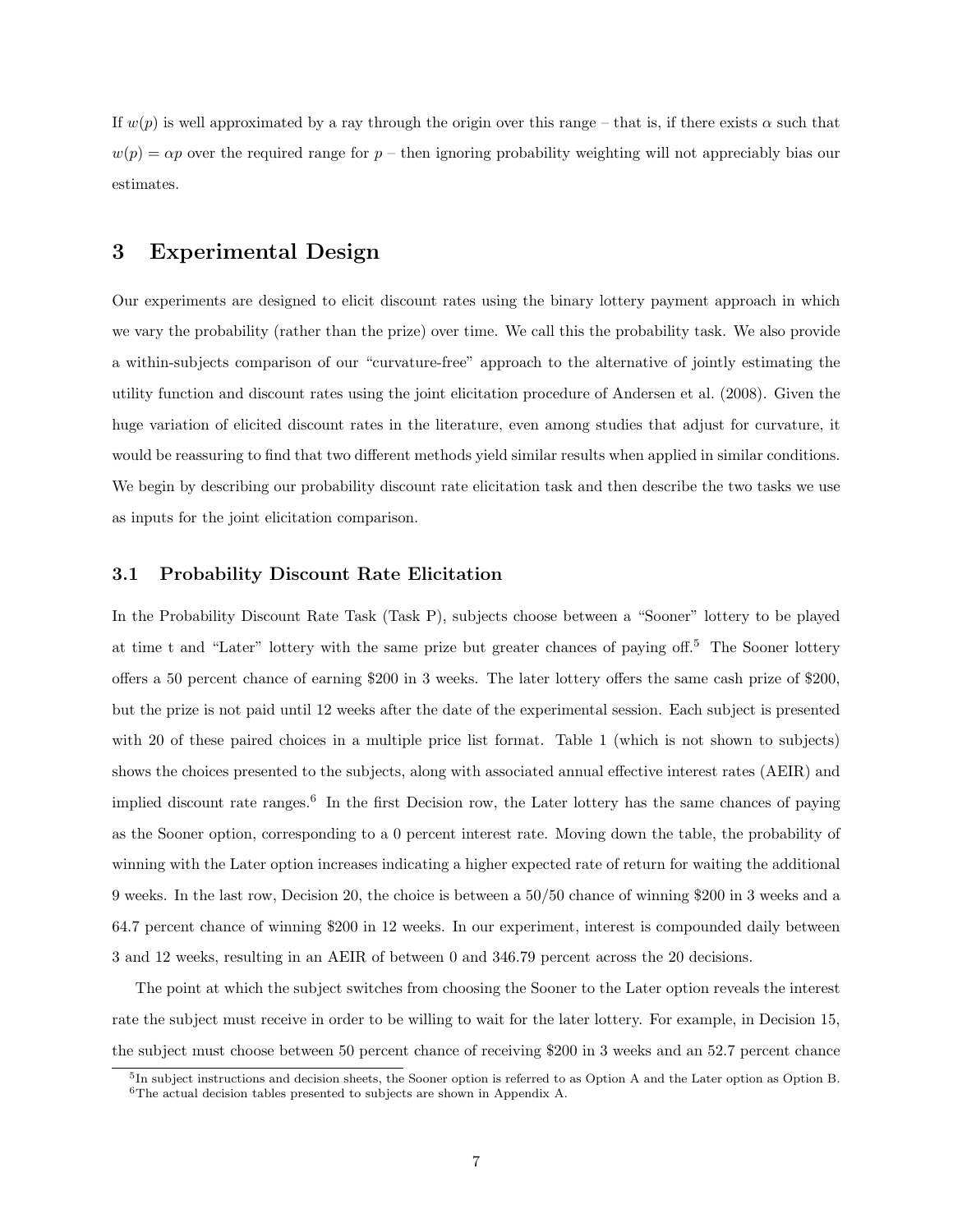| Row            | Chance of<br>$$200$ in<br>3 weeks<br>(percent) | Chance of<br>$$200$ in<br>12 weeks<br>(percent) | Annual<br>effective<br>interest rate<br>(percent) | Implied discount rate<br>range if switching<br>in this row<br>(percent) |
|----------------|------------------------------------------------|-------------------------------------------------|---------------------------------------------------|-------------------------------------------------------------------------|
| $\mathbf{1}$   | 50.0                                           | 50.0                                            | 0.00                                              | $\delta \leq 0.00$                                                      |
| $\overline{2}$ | 50.0                                           | 50.1                                            | 1.01                                              | $0.00 \leq \delta \leq 1.01$                                            |
| 3              | 50.0                                           | 50.2                                            | 2.02                                              | $1.01 < \delta < 2.02$                                                  |
| $\overline{4}$ | 50.0                                           | 50.4                                            | 4.08                                              | $2.02 < \delta < 4.08$                                                  |
| 5              | 50.0                                           | 50.5                                            | 6.18                                              | $4.08 \leq \delta \leq 6.18$                                            |
| 6              | 50.0                                           | 50.7                                            | 8.33                                              |                                                                         |
| $\overline{7}$ | 50.0                                           | 50.9                                            |                                                   | $6.18 < \delta < 8.33$                                                  |
|                |                                                |                                                 | 10.52                                             | $8.33 < \delta < 10.52$                                                 |
| 8              | 50.0                                           | 51.1                                            | 12.75                                             | $10.52 \le \delta \le 12.75$                                            |
| 9              | 50.0                                           | 51.2                                            | 15.02                                             | $12.75 < \delta < 15.02$                                                |
| 10             | 50.0                                           | 51.4                                            | 17.35                                             | $15.02 < \delta < 17.35$                                                |
| 11             | 50.0                                           | 51.6                                            | 19.72                                             | $17.35 < \delta < 19.72$                                                |
| 12             | 50.0                                           | 51.8                                            | 22.13                                             | $19.72 \le \delta \le 22.13$                                            |
| 13             | 50.0                                           | 52.0                                            | 25.22                                             | $22.13 \le \delta \le 25.22$                                            |
| 14             | 50.0                                           | 52.2                                            | 28.39                                             | $25.22 \leq \delta \leq 28.39$                                          |
| 15             | 50.0                                           | 52.7                                            | 34.97                                             | $28.39 \le \delta \le 34.97$                                            |
| 16             | 50.0                                           | 53.6                                            | 49.15                                             | $34.97 < \delta < 49.15$                                                |
| 17             | 50.0                                           | 54.5                                            | 64.82                                             | $49.15 < \delta < 64.82$                                                |
| 18             | 50.0                                           | 56.9                                            | 111.54                                            | $64.82 < \delta < 111.54$                                               |
| 19             | 50.0                                           | 59.4                                            | 171.46                                            | $111.54 \le \delta \le 171.46$                                          |
| 20             | 50.0                                           | 64.7                                            | 346.79                                            | $171.46 \le \delta \le 346.79$                                          |

Table 1: Probability discount rate elicitation (P Task) choices and implied ranges of discount rates

of winning \$200 in 12 weeks. In this Decision, the increase in expected payoff from the Sooner to the Later option represents an annual effective interest rate of 34.97 percent with interest accruing starting 3 weeks from the experiment date (when the Sooner option pays out) until 12 weeks from the experiment date (when the Later option pays out). Participants who switch from the Sooner option to the later option in Decision 15 reveal that their discount rates is between 28.39 and 34.97 percent.

In designing the decision choices in the P Task, we turned to the literature to form our priors about the key range of discount rates to explore. Estimates that ignore the curvature of the utility function are likely to be upwardly biased, and the curvature-corrected estimates of Andersen et al. (2008) are on the low end of the scale. To allow for very low discount rates to be revealed in our decision task, we begin with a zero AEIR and then increase the chances of winning with the Later option by small amounts. We include the zero interest rate choice in the first Decision Row as a check on whether participants understand the choices (or perhaps are choosing to wait as a form of enforced savings). While we hypothesize that some individual discount rates may be very low, we cannot rule out the possibility of shockingly high discount rates that have been reported in the literature. To allow for a sufficiently broad range of discount rates in our task without confronting subjects with an unwieldy number of decision rows, we gradually increase the increment between AEIRs for the higher decision rows.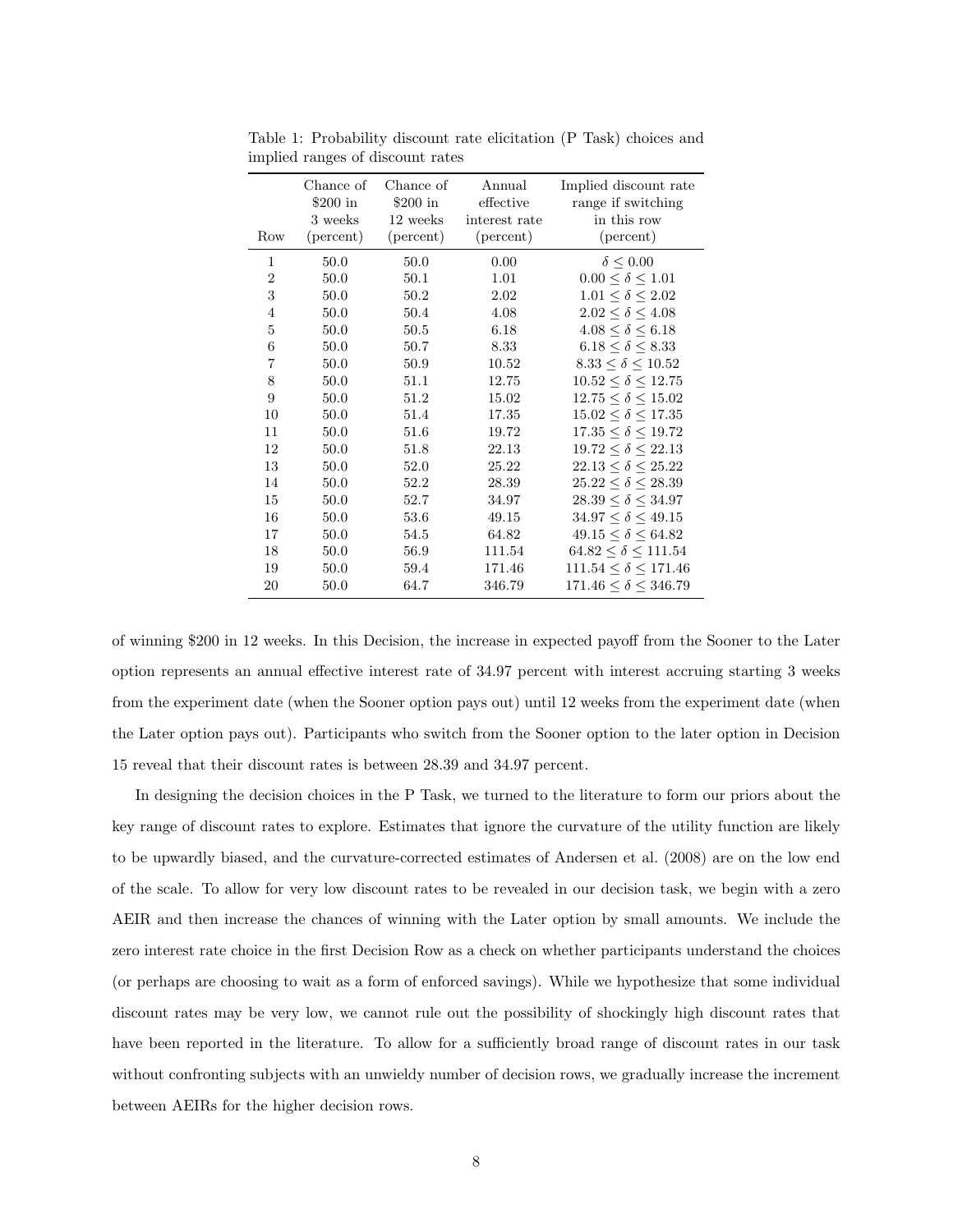The payment date for both the Sooner and the Later options are set in the future. This front-end delay was introduced by Coller and Williams (1999), and it is used to control for transaction costs associated with returning for payment at a later date and any uncertainty about the reliability of receiving payment introduced due to the time delay. In our discount rate tasks, subjects choose between receiving payment in either 3 or 12 weeks. Our subjects were university students and we believe it is important that subjects receive all payments during the course of one semester. If some subjects expect to graduate or leave the University between the Sooner and Later payment dates, this would introduce differences in transactions costs and possibly differences in background consumption between the two payment dates. Therefore the longest time horizon we could reasonably use was 12 weeks.

### 3.2 Joint Elicitation

For our joint elicitation procedure, we adapt the procedures described in Andersen et al. (2008). Utility curvature is measured using the Holt and Laury (2002) risk preference measure (Task R), and discount rates over dollar amounts are measured using the Coller and Williams (1999) time preference measure (Task D). Andersen et al. typically presented their subjects with 10 binary decisions per task; however, to be consistent with our Task P design, we present our subjects with 20 binary decisions in each task.

In the dollar discount rate task (Task D) subjects are shown 20 paired choices between receiving a sum of money in three weeks and receiving a typically larger sum of money in 12 weeks (see the instructions and decision table in Appendix A). For each Decision row, the subject is asked to choose between a Sooner and Later option<sup>7</sup>; time delays of 3 and 12 weeks are used for consistency with the P-Task decisions. In all 20 decisions, the Sooner option entails receiving \$200 in 3 weeks. For the Later option, the amount of money the subject would receive in 12 weeks starts at \$200 in Decision 1 and increases to \$258.96 in Decision 20. Subjects are also provided the annual interest rates and annual effective interest rates for each choice in Task D. Coller and Williams argued for including this information because it was available in many naturally-occurring situations in which individuals make decisions about whether to borrow or lend.<sup>8</sup> Table 2 summarizes the 20 choices and shows the AEIR associated with each choice. The AEIRs for each Decision row in Task P corresponds to that of the same row in Task D. The correspondence between the AEIR rows for the P Task and the D Task might be a problem if participants tend to switch at the same row across tasks. Note that under our hypothesis that most participants are risk averse, we predict that participants

<sup>7</sup>As in Task P, in subject instructions and decision sheets these were labeled Option A and Option B

<sup>8</sup>Our pilot experiments had sessions with and without the AEIR information. Excluding this information did not appear to have substantial affect on the pilot results. Ultimately we decided to exclude the AEIR from the P-Task because there is no naturally-occurring counterpart for expressing probabilities as interest rates. Coller and Williams (1999) first introduced the AEIR information to the discount rate task and found that including the AEIR led to lower discount rate estimates and residual variance.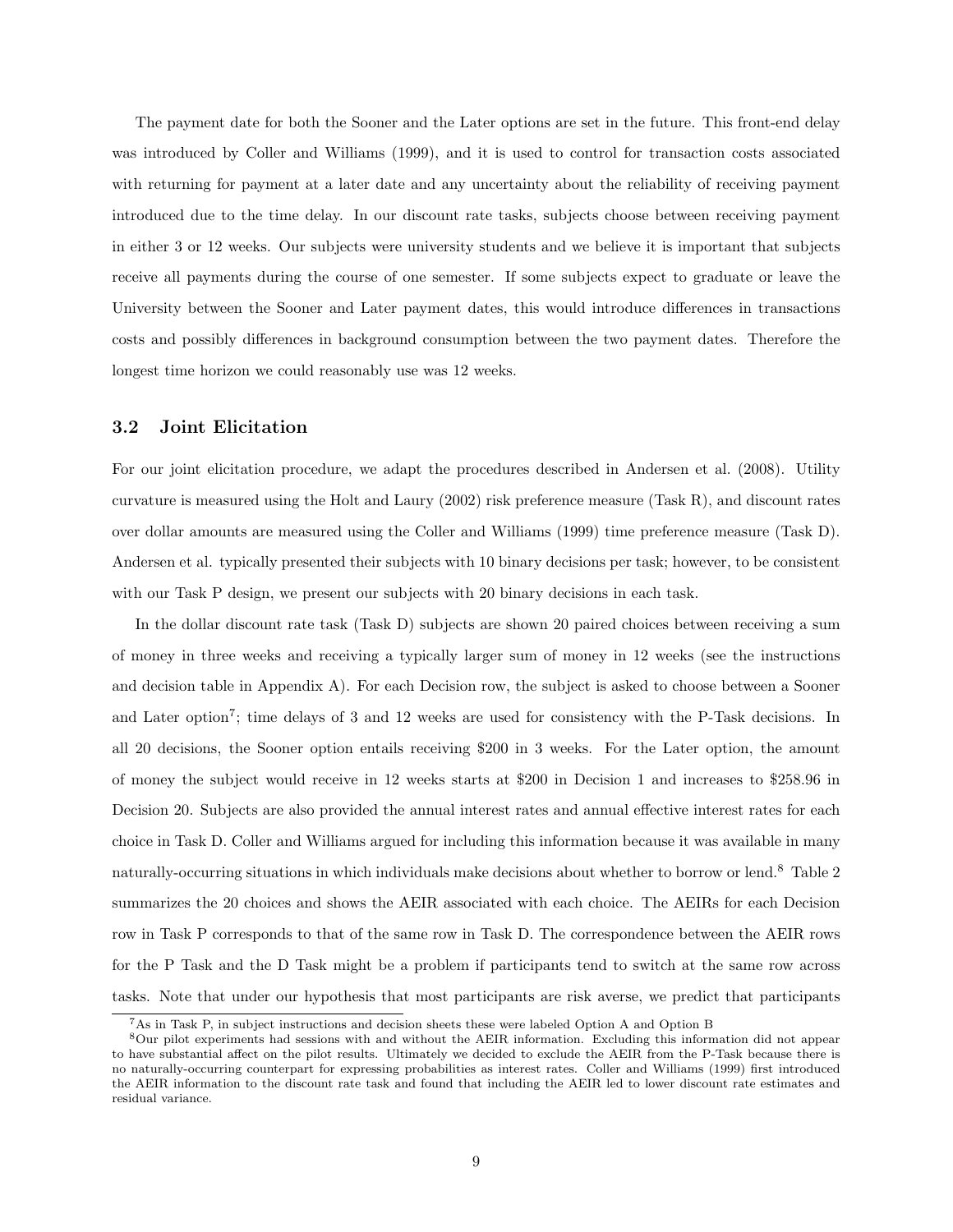will switch to the Later option at an earlier row in the P Task than the D task. Thus, a simple switching heuristic between decision-making tasks (e.g., always switching in the fifth row) would bias decisions away from our expected finding.

|                | Amount<br>paid in | Amount<br>paid in | Annual<br>effective | Implied discount rate<br>range if switching |
|----------------|-------------------|-------------------|---------------------|---------------------------------------------|
|                | 3 weeks           | 12 weeks          | interest rate       | in this row                                 |
| Row            | (dollars)         | (dollars)         | (percent)           | $(\text{percent})^1$                        |
| 1              | 200.00            | 200.00            | 0.00                | $\delta \leq 0.00$                          |
| $\overline{2}$ | 200.00            | 200.35            | 1.01                | $0.00 \leq \delta \leq 1.01$                |
| 3              | 200.00            | 200.69            | 2.02                | $1.01 \leq \delta \leq 2.02$                |
| $\overline{4}$ | 200.00            | 201.39            | 4.08                | $2.02 < \delta < 4.08$                      |
| $\overline{5}$ | 200.00            | 202.08            | 6.18                | $4.08 \leq \delta \leq 6.18$                |
| 6              | 200.00            | 202.78            | 8.33                | $6.18 \leq \delta \leq 8.33$                |
| $\overline{7}$ | 200.00            | 203.48            | 10.52               | $8.33 \leq \delta \leq 10.52$               |
| 8              | 200.00            | 204.18            | 12.75               | $10.52 < \delta < 12.75$                    |
| 9              | 200.00            | 204.89            | 15.02               | $12.75 < \delta < 15.02$                    |
| 10             | 200.00            | 205.60            | 17.35               | $15.02 < \delta < 17.35$                    |
| 11             | 200.00            | 206.31            | 19.72               | $17.35 \leq \delta \leq 19.72$              |
| 12             | 200.00            | 207.02            | 22.13               | $19.72 < \delta < 22.13$                    |
| 13             | 200.00            | 207.92            | 25.22               | $22.13 < \delta < 25.22$                    |
| 14             | 200.00            | 208.82            | 28.39               | $25.22 \le \delta \le 28.39$                |
| 15             | 200.00            | 210.62            | 34.97               | $28.39 < \delta < 34.97$                    |
| 16             | 200.00            | 214.29            | 49.15               | $34.97 \le \delta \le 49.15$                |
| 17             | 200.00            | 218.01            | 64.82               | $49.15 \le \delta \le 64.82$                |
| 18             | 200.00            | 227.61            | 111.54              | $64.82 \le \delta \le 111.54$               |
| 19             | 200.00            | 237.62            | 171.46              | $111.54 \le \delta \le 171.46$              |
| 20             | 200.00            | 258.96            | 346.79              | $171.46 \le \delta \le 346.79$              |

Table 2: Dollar discount rate elicitation (D Task) choices and implied ranges of discount rates

 $<sup>1</sup>$  These discount rates apply to monetary amounts. If risk neutral, then</sup> these are the the true discount rates.

The risk preference measurement task (Task R) follows procedures first introduced by Holt and Laury (2002), except that each subject is presented with 20 decisions instead of 10. Each subject is asked to make a choice between two paired lotteries, labeled Option A and Option B. Option A represents the "safe" lottery in that there is a relatively small difference between the high and low outcome. Option B represents the "risky" lottery because there is a relatively large difference between the high and low outcome. Table 3 summarizes the choices given to the subjects, although the range of implied risk aversion was not shown to subjects. Holt and Laury demonstrated that when the payoff scale is increased, the observed risk aversion coefficient increases as well. Therefore, we use monetary outcomes for these lotteries such that the expected value of the lotteries are (on average) at a scale consistent with the monetary outcomes in the discount rate task.

Option A involves a chance to receive either \$180 or \$144, and Option B involves a chance to receive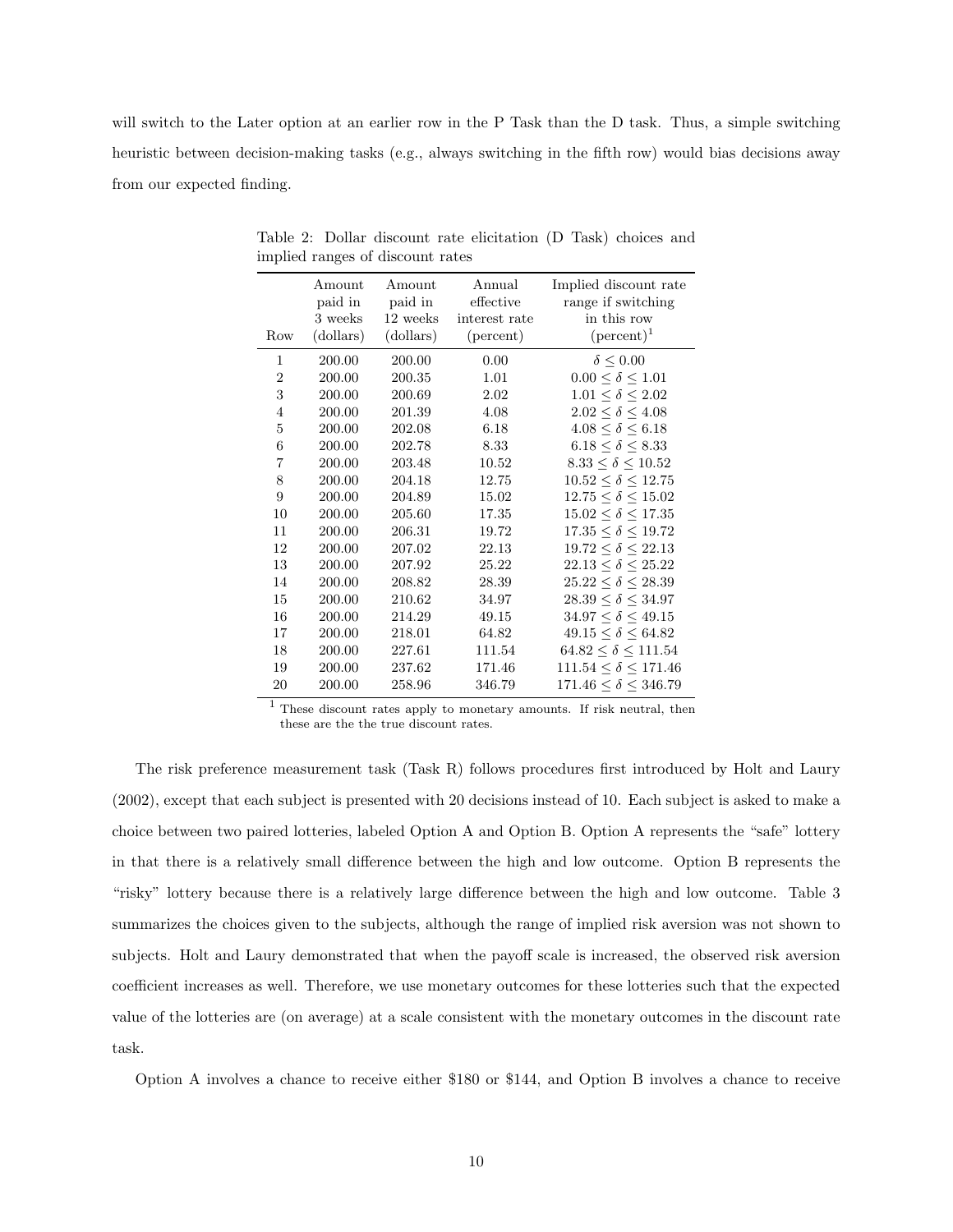|                  |                    | Lottery A          | Lottery B             |                  |                                                                     |
|------------------|--------------------|--------------------|-----------------------|------------------|---------------------------------------------------------------------|
|                  | chance<br>of \$180 | chance<br>of \$144 | chance<br>of \$346.50 | chance<br>of \$9 | Range of relative risk<br>aversion for $u(x) = \frac{x^{1-r}}{1-r}$ |
| Row              | (percent)          | (percent)          | (percent)             | (percent)        | if switching in this row                                            |
| $\mathbf{1}$     | 5                  | 95                 | 5                     | 95               | $r \le -2.48$                                                       |
| $\overline{2}$   | 10                 | 90                 | 10                    | 90               | $-2.48 < r < -1.71$                                                 |
| 3                | 15                 | 85                 | 15                    | 85               | $-1.71 \le r \le -1.27$                                             |
| $\overline{4}$   | 20                 | 80                 | 20                    | 80               | $-1.27 \le r \le -0.95$                                             |
| $\bf 5$          | 25                 | 75                 | 25                    | 75               | $-0.95 \leq r \leq -0.70$                                           |
| $\sqrt{6}$       | 30                 | 70                 | 30                    | 70               | $-0.70 \le r \le -0.49$                                             |
| $\overline{7}$   | 35                 | 65                 | 35                    | 65               | $-0.49 \leq r \leq -0.31$                                           |
| 8                | 40                 | 60                 | 40                    | 60               | $-0.31 \le r \le -0.14$                                             |
| $\boldsymbol{9}$ | 45                 | 55                 | 45                    | 55               | $-0.14 \leq r \leq 0.01$                                            |
| 10               | 50                 | 50                 | 50                    | 50               | $0.01 \leq r \leq 0.15$                                             |
| 11               | 55                 | 45                 | 55                    | 45               | $0.15 \leq r \leq 0.28$                                             |
| 12               | 60                 | 40                 | 60                    | 40               | $0.28 \leq r \leq 0.41$                                             |
| 13               | 65                 | 35                 | 65                    | 35               | $0.41 \leq r \leq 0.54$                                             |
| 14               | 70                 | 30                 | 70                    | 30               | $0.54 \leq r \leq 0.68$                                             |
| 15               | 75                 | 25                 | 75                    | 25               | $0.68 \leq r \leq 0.82$                                             |
| 16               | 80                 | 20                 | 80                    | 20               | $0.82 \le r \le 0.97$                                               |
| 17               | 85                 | 15                 | 85                    | 15               | $0.97 \leq r \leq 1.15$                                             |
| 18               | 90                 | 10                 | 90                    | 10               | $1.15 \leq r \leq 1.37$                                             |
| 19               | 95                 | $\overline{5}$     | 95                    | $\overline{5}$   | $1.37 \le r \le 1.68$                                               |
| 20               | 100                | $\overline{0}$     | 100                   | $\overline{0}$   | $1.68 \leq r \leq 2.25$                                             |

Table 3: Risk preference elicitation (R Task) choices and implied CRRA ranges

either \$346.50 or \$9.<sup>9</sup> The chance of receiving the higher-payment outcome starts at 5 percent in Decision 1, and increases to 100 percent in Decision 20 (so in Decision 20 the choice is between \$180 and \$346.50 with certainty). The point at which the subject switches from Option A to Option B is used to infer an interval estimate of the subject's coefficient of risk aversion. A risk neutral subject will choose Option A as long as its expected value exceeds that of Option B, and then shift to Option B. In this task, the risk neutral prediction is to choose Option A for the first 8 Decision rows, and then to switch to Option B. A risk seeking person would choose Option A for fewer than the first 8 Decision rows, and a risk averse person would choose Option A for more than the first 8 Decision rows.

#### 3.3 Experiment Procedures

A total of 103 subjects participated in six experimental sessions at Georgia State University between September 14 and September 17, 2009. Each subject completed three decision tasks: a probability discount rate choice task (Task P), a dollar discount rate choice task (Task D), and a risk preference measurement task (Task R). The discount rate tasks were always given first and the order of those tasks was varied by session. In three sessions, 51 subjects faced Task P, then Task D, and then Task R. In the remaining three sessions,

<sup>9</sup>These are the same payment levels used by Holt and Laury (2002) in their highest payment treatment.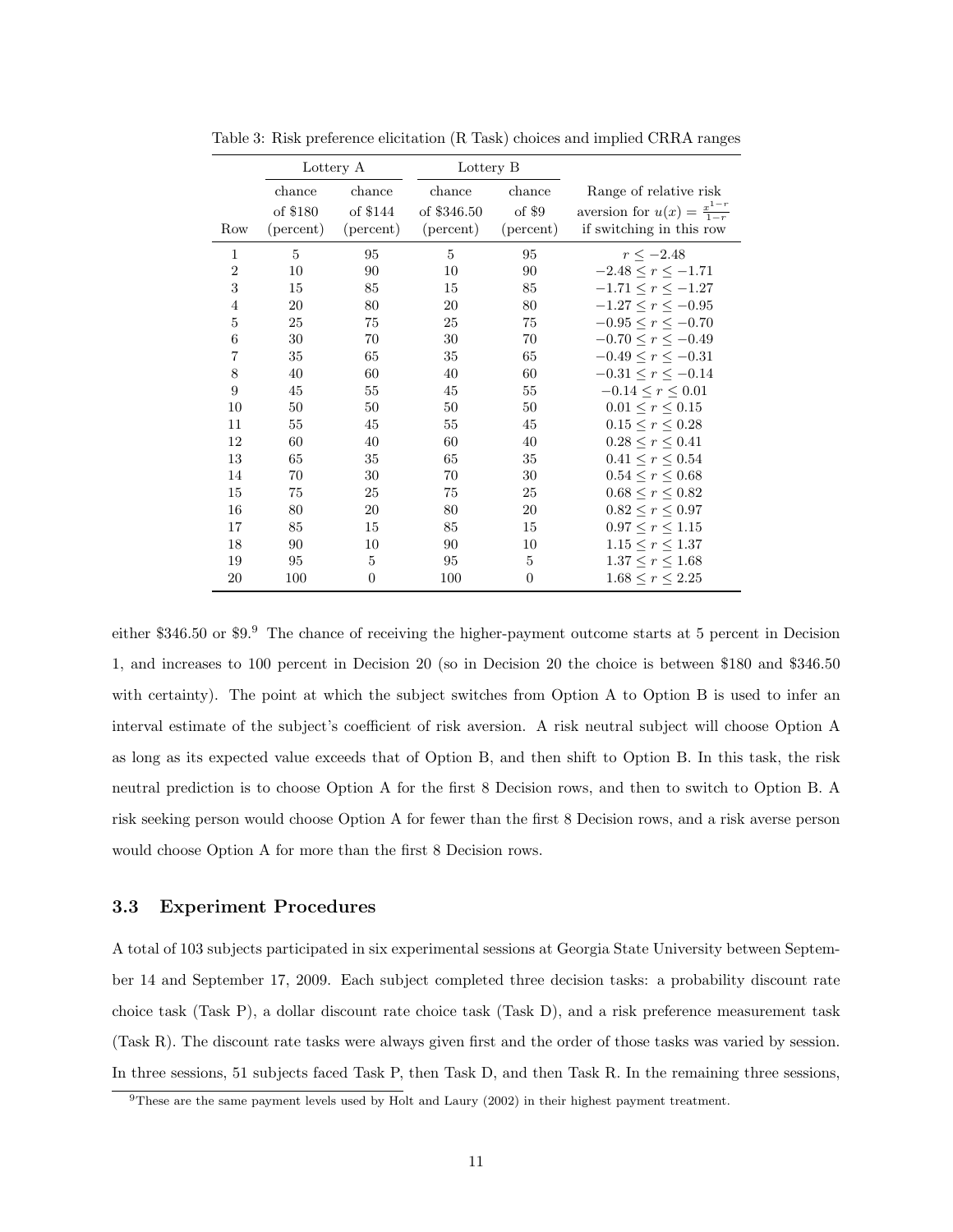52 subjects faced Task D, then Task P, and then Task R.

After subjects had completed all three decision tasks, they were taken individually to a private room to determine the outcomes (and earnings) from each of the three tasks. In each task, only one of the decision rows was used in the final payment phase of the experiment. In the instructions subjects were told: "Even though you will make twenty Decisions, only one of these will end up possibly affecting your earnings, but you will not know in advance which Decision will be used. Each Decision has an equal chance of being used for payment."

After the binding decision was determined, earnings were determined for the task. In the standard discount rate task over changing dollar amounts, this was simply the dollar amount determined by their choice of the Sooner option or the Later option in the binding decision. Using Decision 15 as an example, if the subject chose the Sooner option, the outcome would be \$200 in 3 weeks; if the subject chose the Later option, the outcome would be \$210.62 in 12 weeks.

In the probability discounting task, after the binding decision was selected a die throw was used to determine whether the outcome was \$200 or nothing. Using Decision 15 as an example once more, if the subject chose the Sooner option, there was a 50 percent chance that the monetary outcome would be \$200; if the subject chose the Later option, there was a 52.7 percent chance that the monetary outcome would be \$200. As described in the subject instructions, three 10-sided die were used to determine the outcome: a red die was used to determine the hundreds digit, a white die was used to determine the tens digit, and a blue die was used to determine the ones digit. For example, if the die-roll was a 3 on the red die, a 7 on the white die, and a 6 on the blue die the outcome was 376.

In the risk preference measurement task, after the binding decision was selected a 20-sided die was used to determine the monetary outcome. Using Decision 15 as an example, if the subject chose Option A and the die throw was between 1 and 15, the outcome would be \$180, otherwise the outcome would be \$144; if the subject chose Option B and the die throw was between 1 and 15, the outcome would be \$346.40, otherwise the outcome would be \$9.

The final payment phase determined whether the subject was paid the monetary outcome in one or more of the three tasks. There was a 10-percent chance that the subject would be paid in the standard dollar discount rate task and in the risk preference measurement task. There was a 20-percent chance that the subject would be paid in the binary-lottery discount rate task.<sup>10</sup>

Subjects' earnings in the experiment were the sum of the earnings from the three decision-making tasks

 $10$ This equates the expected value of the payment in the standard and binary-lottery discount rate tasks, as the baseline probability of payment was only 50 percent in Task P, but 100 percent in the two other tasks. Randomly determining whether a subject receives payment is used for consistency with earlier discount rate studies, including Coller and Williams (1999) and Andersen et al. (2008).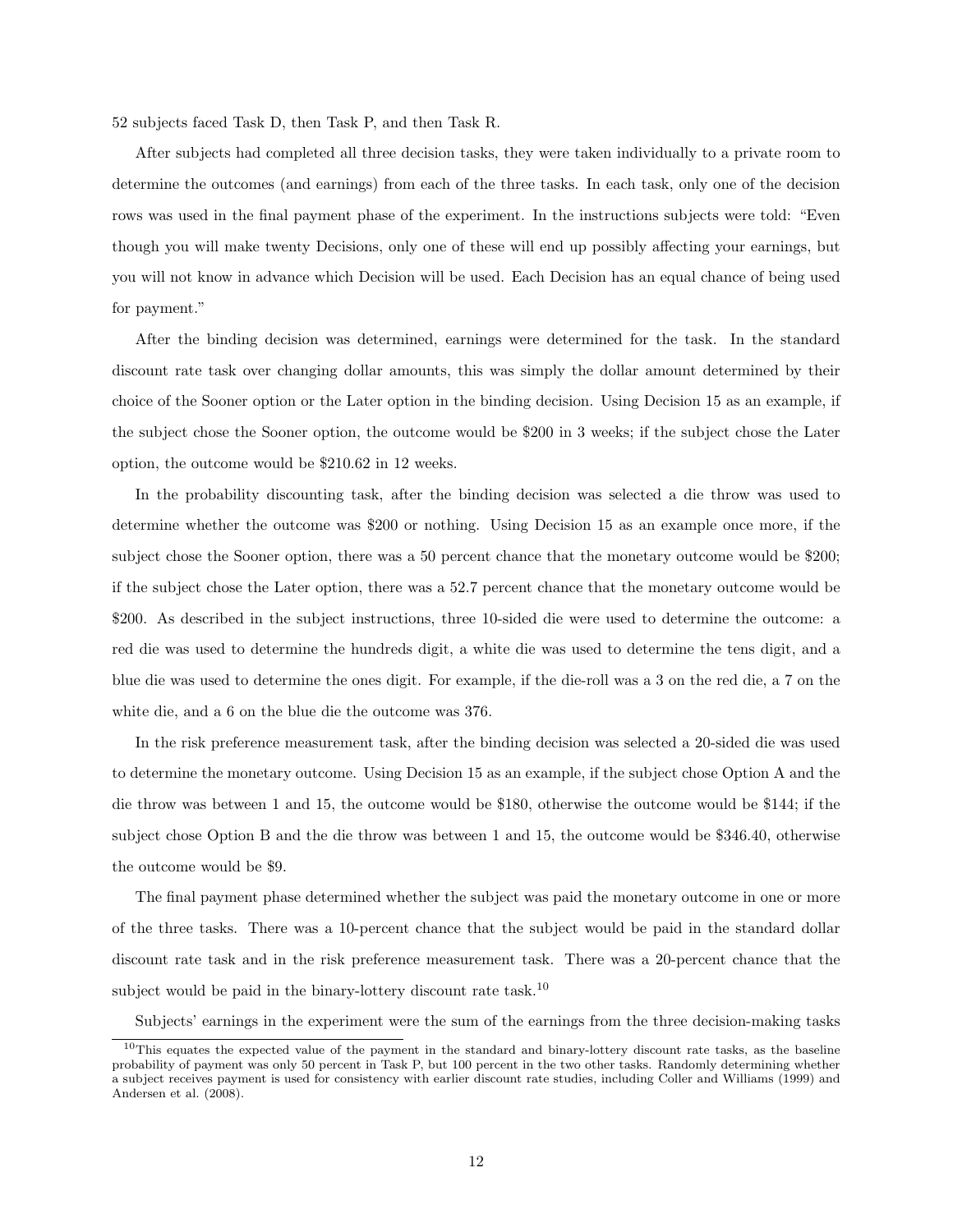plus a \$20 participation payment (because only 10 percent of subjects on average receive payment in any task, the participation payment was set higher than usual: \$5 for arriving to the experiment on time plus another \$5 for each of the three decision-making tasks). Subjects received the participation payment and any earnings from the risk preference measurement task in cash before leaving the experimental session. Subjects who received payment from either discount rate tasks received a certificate for payment that could be redeemed in either 3 or 12 weeks. Subjects who were paid for an Option A choice received payment during the week of October 5, and subjects who were paid for an Option B choice received payment during the week of December 7.

Demographic characteristics of our subjects are presented in Table 4. The mean age of the participants was 21.77 years, ranging from 18 to 47 in the DPR treatment, and from 18 to 46 in the PDR treatment order. Subjects were about equally divided between male and female. The racial makeup of our subject pool is more diverse than most. About 43 percent reported being white, 35 percent black, and 13 percent Asian. The demographics appear to be well balanced between sessions. Sorting by treatment order, our analysis reveals no significant difference by task order, so we combine the the data for the analysis reported here.

| Demographic          | All          | Order | Order |
|----------------------|--------------|-------|-------|
| Characteristic       | Participants | DPR.  | PDR.  |
| Average Age          | 21.77        | 21.78 | 21.76 |
| Percent Male         | 51.4         | 49    | 54    |
| Percent White        | 43           | 41    | 44    |
| Percent Black        | 35           | 35    | 35    |
| Percent Asian        | 13           | 12    | 13    |
| Percent Raised in US | 92           | 92    | 92    |
| Percent Freshman     | 10           | 4     | 15    |
| Percent Sophomore    | 31           | 33    | 29    |
| Percent Junior       | 42           | 45    | 38    |
| Percent Senior       | 17           | 16    | 17    |
| Average GPA          | 3.23         | 3.19  | 3.27  |

Table 4: Demographic characteristics.

## 4 Results

First, we turn to an overview of our data and then present results from maximum likelihood estimation. Figure 1 displays the proportion of subjects selecting the Sooner payment option (payment in 3 weeks) in each of the 20 decisions. Recall that the AEIR increases as the subject moves down the decision sheet so that a greater number of Sooner choices implies a higher discount rate. Lines with square markers show the data for Task D (the standard dollar discount rate task), and lines with circle markers show the data for Task P (the binary lottery payment discount rate task). We see that participants appear much more impatient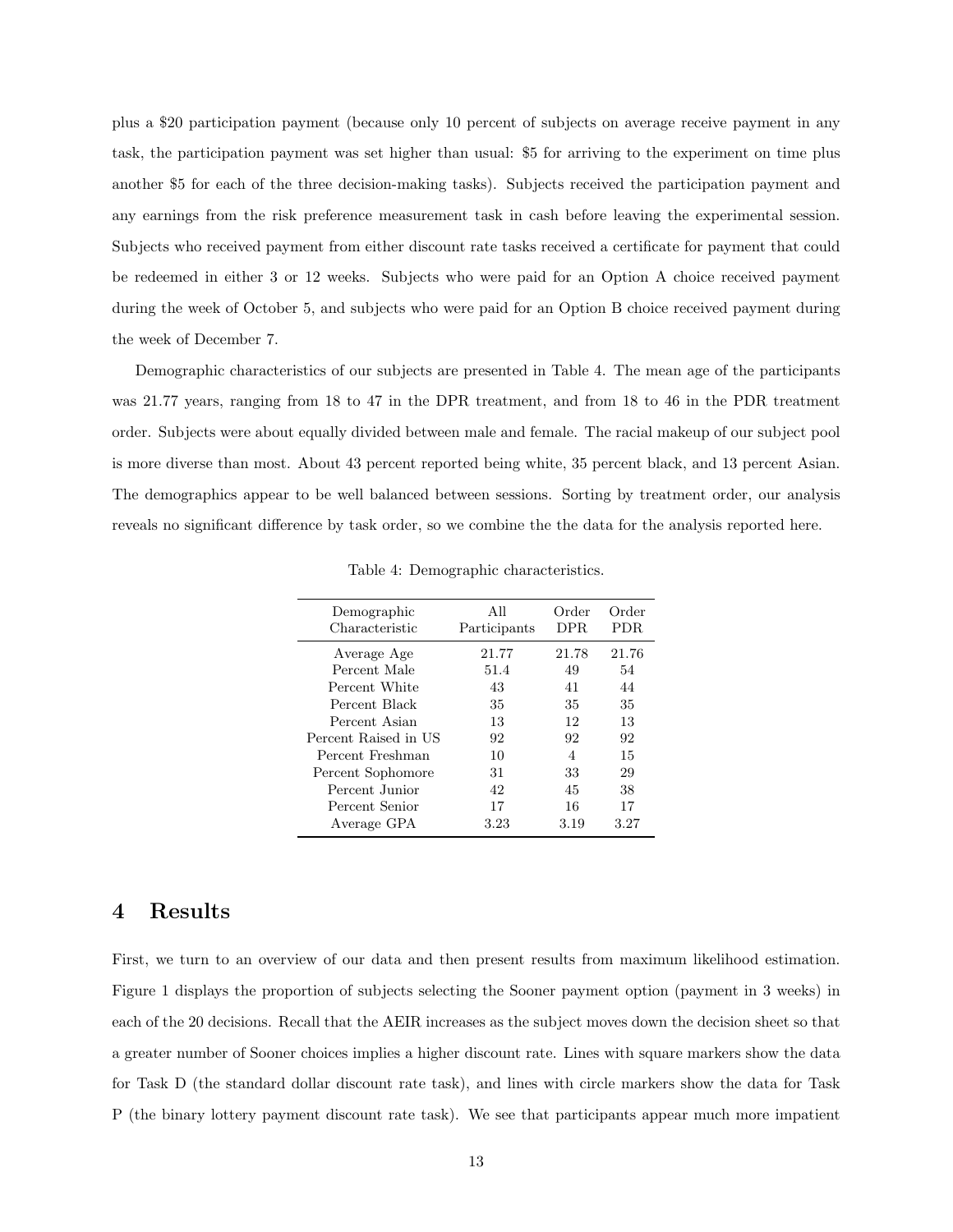(a much higher proportion of subjects choose the Sooner option in each decision) when given the standard dollar discounting task than when given the probability discounting task. If subjects are risk neutral (that is, if utility is linear in wealth), then we expect to find the same discount rates in each task. Instead, we see that discount rates are higher in Task D than in Task P. For example, in Decision 6, 80 percent of subjects choose the Sooner option in Task D, compared to 50 percent of the same subjects who choose the sooner option in Task P. This pattern is what we expect if participants have utility that is concave in wealth. In this case, we expect that the discount rate from the standard dollar task will overstate the true discount rate.



Figure 1: Proportion of subjects selecting option A in Task D and Task P.

Based on the pattern of responses from the two discount rate tasks, we expect to find that the average participant is our study is risk averse. Table 5 shows the average responses for each task and confirms our hypothesis that the average participant has concave rather than linear preferences. In the risk aversion task, participants choose Option A, the "safe" choice that offers a lower variance in payoffs, for an average of 13 decisions. The risk neutral prediction is to choose Option A for the first 8 Decision rows, and then to switch to Option B. These results indicate a coefficient of relative risk aversion in the range of 0.41 to 0.54. These results are also consistent with the degree of risk aversion found by Holt and Laury (2002) for similar stakes.

Given risk averse participants, we expect to find a difference in average discount rates in Task D and Task P. Indeed, in Task D, subjects chose the Sooner option for an average of 13.0 decisions, compared to 7.9 sooner choices for Task P. Because subjects made choices in both tasks, we can test for differences in the central tendency of choices using the nonparametric Wilcoxon Signed Ranks Test. This is a relatively powerful test of the differences between the two treatments that uses both the sign of the difference between a subject's choices in the two tasks and the size of the difference. The null hypothesis of no difference between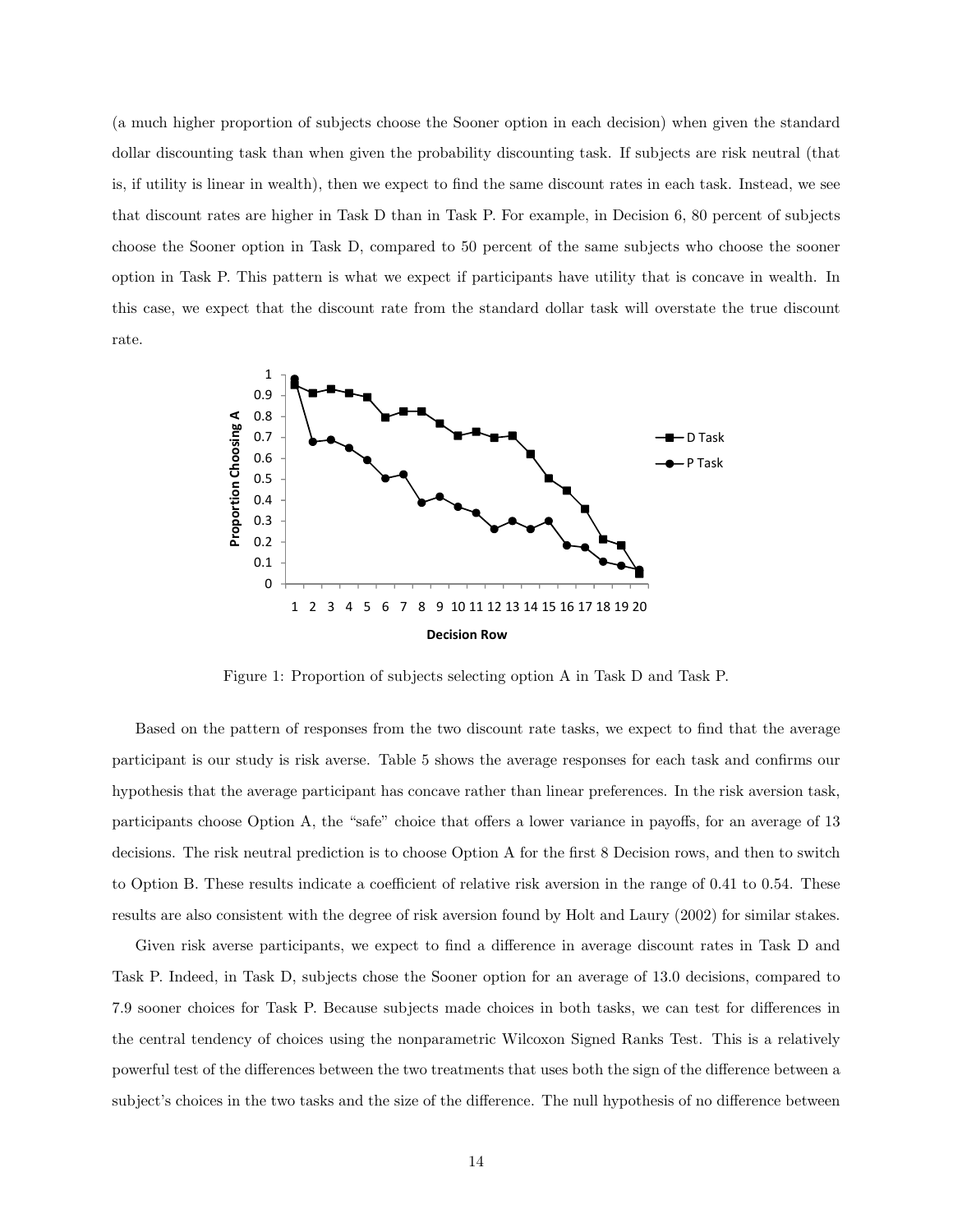| Task                                        | Mean  | Median | Standard<br>Deviation |
|---------------------------------------------|-------|--------|-----------------------|
| Risk aversion (Task R)                      | 13.24 | 14     | 3.47                  |
| Standard dollar discounting (task D)        | 13.04 | 14     | 4.92                  |
| Binary lottery payment discounting (task P) | 7.88  |        | 5.60                  |

Table 5: Number of Safer (Task R) and Sooner (Task P and D) Choices in each Task

the two tasks is rejected at any standard level of confidence.

Turning our attention to those subjects who do not exhibit multiple switch points between the Sooner and Later options, Table 6 shows the portion of participants who switch in each decision row for each task.<sup>11</sup> In Task P we see a substantial portion of participants (33.7 percent) chose to switch in Decision 2, the first decision that yields a positive rate of interest.<sup>12</sup> This is consistent with a discount rate between 0 and 1.01 percent. Given contemporaneous market rates of interest,<sup>13</sup> low discount rates are entirely plausible, and yet, rarely seen in the literature on elicited discount rates. When we use the data from Task D, which does not account for the curvature in the utility function, we do not find such low discount rates. Instead we find only a handful of individuals willing to save until the interest rate is at least 6 percent.

Overall, our results indicate that using probabilities to elicit discount rates (Task P) reduces the upward bias caused by the implicit assumption of linear utility in the more standard (dollar) discount rate elicitation method. The next section examines this question more formally.

### 4.1 Model Estimation

We now turn to our estimation procedures. First, we describe the likelihood functions for the probability discount rate estimation and the joint estimation. Next, we report the estimation results and consider the sensitivity to changing values of background consumption. And finally, we introduce probability weighting into the estimation to gauge robustness to allowing for preferences that are non-linear in both probabilities

and wealth.

 $11$ It is common to exclude multi-switchers from analyses that focus on a single switch point. An advantage of the maximum likelihood estimation that follows is that we can add error terms to the model and include all decisions.

 $^{12}$ In a pilot experiment with the P Task that did not include a zero percent interest rate choice (Morgan, 2009), 45.7 percent of participants choose Option B for all decisions implying a discount rate of less than 2.02 percent. The pilot experiments differed in other important dimensions (including lower stakes, shorter time horizon, AEIR provided in some sessions, and conducted at different university); yet, the pilot results are broadly consistent with the findings we report here.

<sup>&</sup>lt;sup>13</sup>At the time the experiment was conducted, interest rates were quite low. For example, Bankrate.com's weekly survey of banks conducted October 21, 2009, found a yield for one-year CD of only 0.92 percent. http://www.bankrate.com/finance/ cd/national-cd-rate-averages8-134136.aspx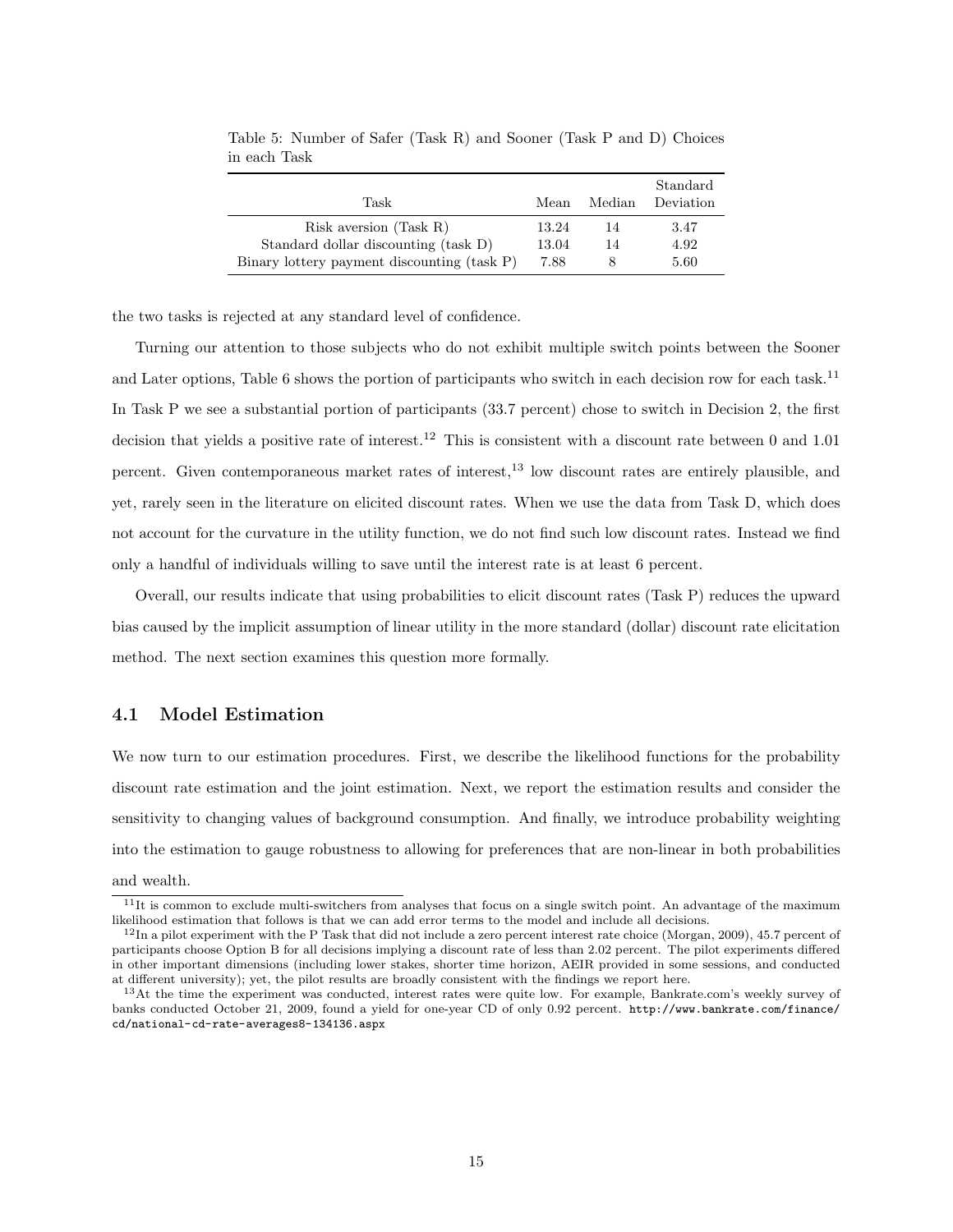|                | Risk task                                              |                                     |                                        | Discounting Tasks                   |                                |
|----------------|--------------------------------------------------------|-------------------------------------|----------------------------------------|-------------------------------------|--------------------------------|
|                | Range of relative                                      | Proportion<br>switching             | Range of discount<br>rate if switching | Proportion switching<br>in this row |                                |
| Row            | risk aversion if<br>switching in this row <sup>1</sup> | in this row<br>$(\text{percent})^2$ | in this row<br>$(\text{percent})^3$    | Task D<br>$(\text{percent})^4$      | Task P<br>$(\text{percent})^5$ |
| $\mathbf{1}$   | $r < -2.48$                                            | 0.0                                 | $\delta \leq 0.00$                     | 2.5                                 | 1.30                           |
| $\overline{2}$ | $-2.48 \le r \le -1.71$                                | 0.0                                 | $0.00 \leq \delta \leq 1.01$           | 2.5                                 | 33.77                          |
| 3              | $-1.71 \le r \le -1.27$                                | 0.0                                 | $1.01 \leq \delta \leq 2.02$           | 0.0                                 | 2.60                           |
| 4              | $-1.27 \le r \le -0.95$                                | 0.0                                 | $2.02 \leq \delta \leq 4.08$           | 0.0                                 | 1.30                           |
| 5              | $-0.95 \le r \le -0.70$                                | 0.0                                 | $4.08 \leq \delta \leq 6.18$           | 1.2                                 | 3.90                           |
| 6              | $-0.70 \le r \le -0.49$                                | 0.0                                 | $6.18 < \delta < 8.33$                 | 4.9                                 | 7.79                           |
| $\overline{7}$ | $-0.49 \le r \le -0.31$                                | 1.3                                 | $8.33 \leq \delta \leq 10.52$          | 1.2                                 | 1.30                           |
| 8              | $-0.31 \leq r \leq -0.14$                              | 0.0                                 | $10.52 \le \delta \le 12.75$           | $1.2\,$                             | 7.79                           |
| 9              | $-0.14 \le r \le 0.01$                                 | 1.3                                 | $12.75 \le \delta \le 15.02$           | 3.7                                 | 1.30                           |
| 10             | $0.01 \leq r \leq 0.15$                                | 12.5                                | $15.02 < \delta < 17.35$               | 3.7                                 | 3.90                           |
| 11             | $0.15 \le r \le 0.28$                                  | 7.5                                 | $17.35 \le \delta \le 19.72$           | 1.2                                 | 3.90                           |
| 12             | $0.28 \le r \le 0.41$                                  | $3.8\,$                             | $19.72 < \delta < 22.13$               | 3.7                                 | 5.19                           |
| 13             | $0.41 \leq r \leq 0.54$                                | 3.8                                 | $22.13 \le \delta \le 25.22$           | 3.7                                 | 2.60                           |
| 14             | $0.54 \leq r \leq 0.68$                                | 6.3                                 | $25.22 < \delta < 28.39$               | 2.5                                 | 2.60                           |
| 15             | $0.68 \leq r \leq 0.82$                                | 16.3                                | $28.39 < \delta < 34.97$               | 12.4                                | 1.30                           |
| 16             | $0.82 \le r \le 0.97$                                  | 10.0                                | $34.97 \le \delta \le 49.15$           | 9.9                                 | 5.19                           |
| 17             | $0.97 \leq r \leq 1.15$                                | 13.8                                | $49.15 < \delta < 64.82$               | 8.6                                 | 2.60                           |
| 18             | $1.15 \le r \le 1.37$                                  | 5.0                                 | $64.82 \le \delta \le 111.54$          | 17.3                                | 6.49                           |
| 19             | $1.37 \leq r \leq 1.68$                                | 10.0                                | $111.54 \le \delta \le 171.46$         | 4.9                                 | 2.60                           |
| 20             | $1.68 \le r \le 2.25$                                  | 7.5                                 | $171.46 \le \delta \le 346.79$         | 8.6                                 | 0.00                           |

Table 6: Distributions of switching behavior across tasks

<sup>1</sup> Assuming  $u(x) = \frac{x^{1-r}}{1-x}$  $1-r$ .

2 Including only the 80 of 103 subjects who did not multiswitch in R Task. One subject always chose Lottery B implying a risk aversion parameter of at least 2.25.

<sup>3</sup> These discount rates apply to monetary amounts for the D task and to the true discount rates over utility for the P Task. If risk neutral, then these are the same across tasks.

4 Including only the 81 of 103 subjects who did not multiswitch in the D task. Five subjects always chose the sooner option implying a discount rate over money of at least 346.79 percent.

<sup>5</sup> Including only the 77 of 103 subjects who did not multiswitch in the P task. Two subjects always chose the sooner option implying a discount rate of at least 346.79 percent.

#### 4.1.1 Probability Discount Rate Model Specification

We now construct a likelihood function for our Task P time preference choices. Returning to our normalization used to derive Equation 6, we define the normalized present value for each lottery presented in a Task P choice. Recall that lottery A provided payoff at future time  $t$ , and lottery B provided payoff at future time  $t + \tau$ . The present value of lottery A is

$$
NPV_A = \left(\frac{1}{1+\delta}\right)^t \times p_A \tag{10}
$$

and the present value of lottery  $B$  is

$$
NPV_B = \left(\frac{1}{1+\delta}\right)^{t+\tau} \times p_B \tag{11}
$$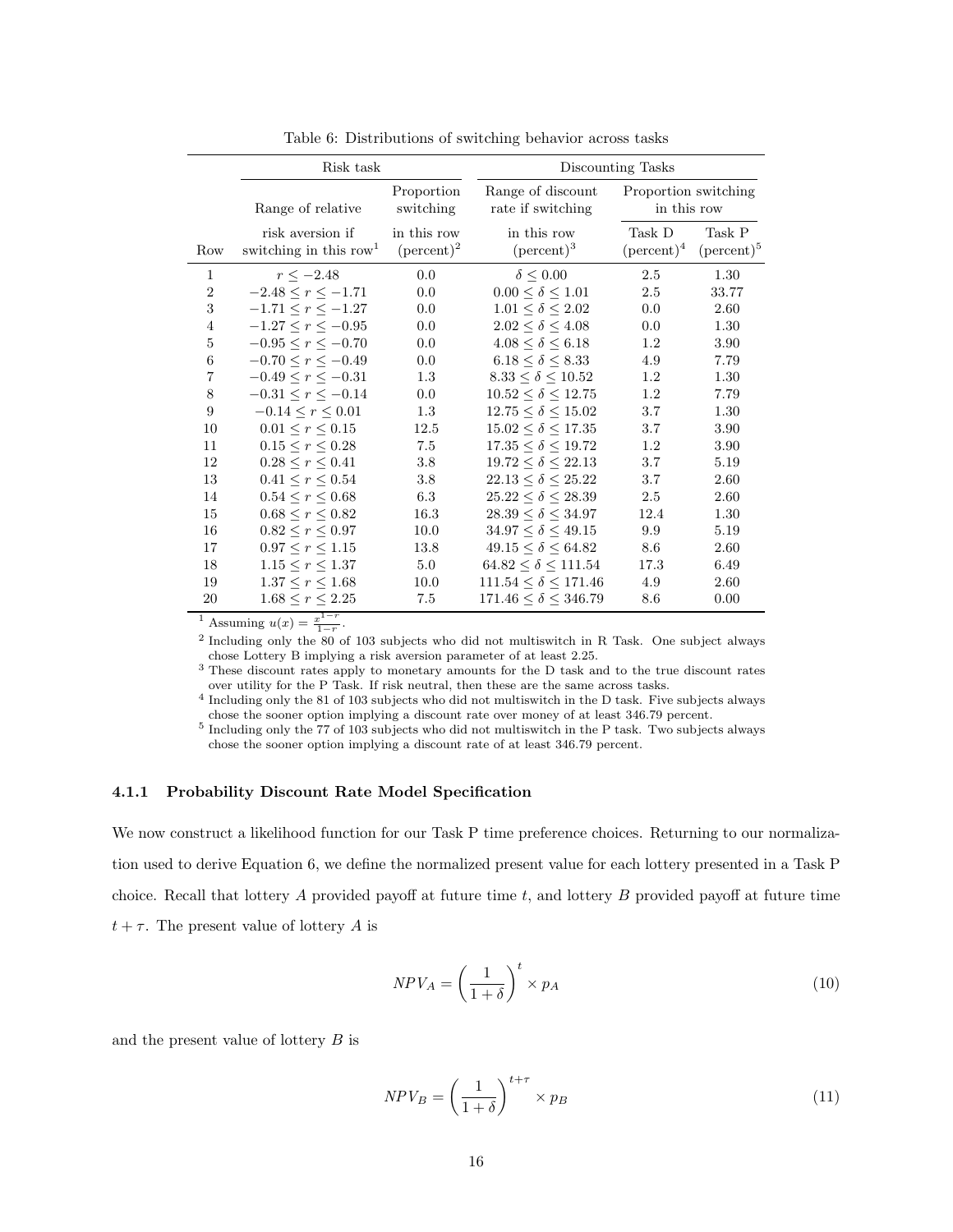where  $p_i$  is the probability of earning the larger payoff in lottery *i*. We use these normalized present value expressions to construct a probabilistic choice rule for the P Task decisions.<sup>14</sup> We let  $Pr_i^P(A)$  be the probability of choosing outcome A over outcome B in choice i of Task P, and express this as

$$
Pr_i^P(A) = \frac{NPV_A^{1/\xi}}{NPV_A^{1/\xi} + NPV_B^{1/\xi}}
$$
\n(12)

where  $\xi$  is a noise parameter that relates the sensitivity of choice probabilities to payoffs. Note that  $\xi \to 0$ implies the lottery with larger expected value is given full weight, while  $\xi \to \infty$  implies purely random choice with each lottery receiving equal weight. The conditional log likelihood function for time preference decisions is

$$
\ln L^{P}(\delta, \xi; y) = \sum_{i} \left( \left( \ln(Pr_{i}^{P}(A)|y_{i} = A) + \left( \ln(1 - Pr_{i}^{P}(A)|y_{i} = B) \right) \right) \right)
$$
(13)

where  $y_i = j$  denotes selection of lottery j in observation i.

#### 4.1.2 Joint Estimation Model Specification

Our specification for joint estimation of risk and time preferences generally follows from Andersen et al. (2008). First, we specify the likelihood function for choices made in the risk task to estimate the risk parameter, r. Each pairwise choice made in the risk task was between two lotteries, and each lottery had two possible outcomes. For each lottery i, we write outcome j as  $M_{ij}$  and we let the probability of this outcome be  $p(M_{ij})$ . We express the expected utility of a given lottery as

$$
EU_i = \sum_{j=1,2} p(M_{ij}) \times U(\omega + M_{ij}).
$$
\n(14)

In order to specify a likelihood function for joint estimation, we must first assume a parametric form for utility. Note that this assumption is not required for the probability discounting likelihood function defined above in Equation 13. We assume the CRRA form for utility and that the risk coefficient  $r$  does not vary over the time period under consideration. We now rewrite  $EU_i$  as

$$
EU_i = \sum_{j=1,2} p(M_{ij}) \times \frac{(\omega + M_{ij})^{1-r}}{1-r}.
$$
\n(14')

We introduce probabilistic choice function  $Pr_i^R(A)$  as the probability of a subject choosing lottery A

 $14$ This is the same stochastic choice specification used by Holt and Laury (2002). See Harrison and Rutström (2008, Sections 2.2 and 2.3) for further discussion of stochastic error terms, and see Wilcox (2008) for a thorough discission of stochastic models under risk.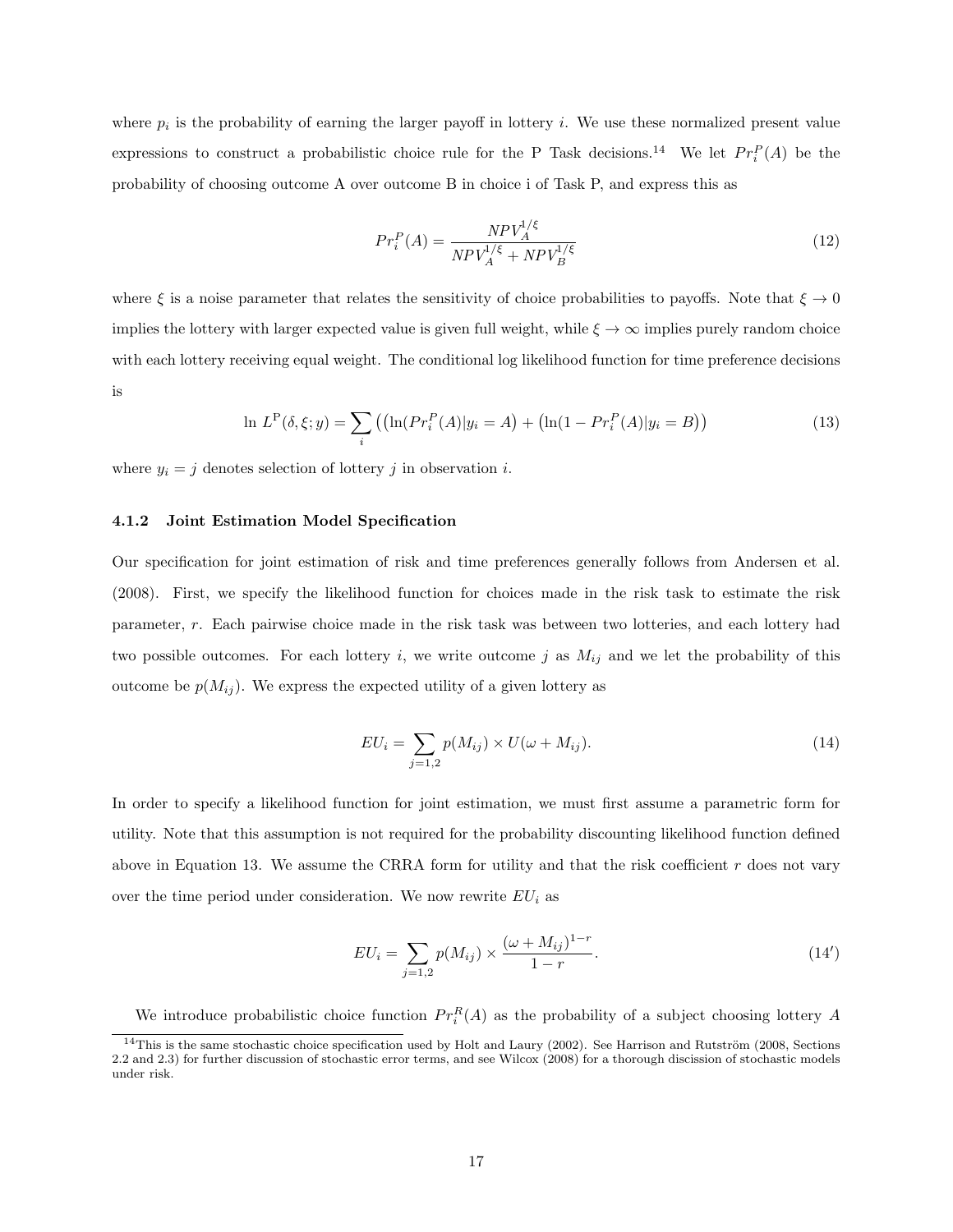instead of lottery  $B$  in choice  $i$  of task R, and define the probability as

$$
Pr_i^R(A) = \frac{EU_A^{1/\mu}}{EU_A^{1/\mu} + EU_B^{1/\mu}},\tag{15}
$$

where  $\mu$  is the associated behavioral noise parameter. We now write the conditional log-likelihood function as

$$
\ln L^{R}(r, \mu; y, \omega) = \sum_{i} \left( \left( \ln(Pr_{i}^{R}(A)|y_{i} = A) + \left( \ln(1 - Pr_{i}^{R}(A)|y_{i} = B) \right) \right), \right)
$$
(16)

where  $y_i = j$  denotes selection of lottery j in observation i.

Next, we construct a similar likelihood function for time preferences by using the D Task choices. Recall that each of these choices consisted of two options: option A provided monetary amount  $M_A$  at time t, and option B paid  $M_B$  at time  $t + \tau$ . By assuming CRRA as the form of the utility function as before, we can rewrite Equations 1 and 2 as

$$
PV_A = \left(\frac{1}{1+\delta}\right)^t \times \frac{(\omega + M_A)^{1-r}}{1-r} + \left(\frac{1}{1+\delta}\right)^{t+\tau} \times \frac{\omega^{1-r}}{1-r}
$$
(1')

and

$$
PV_B = \left(\frac{1}{1+\delta}\right)^t \times \frac{\omega^{1-r}}{1-r} + \left(\frac{1}{1+\delta}\right)^{t+\tau} \times \frac{\left(\omega + M_B\right)^{1-r}}{1-r}.\tag{2'}
$$

We now use these present values to construct another probabilistic choice rule – this time for the D task choices. We let  $Pr_i^D(A)$  be the probability of a subject choosing outcome A instead of outcome B in choice i of task D, and define this probability as

$$
Pr_i^D(A) = \frac{PV_A^{1/\nu}}{PV_A^{1/\nu} + PV_B^{1/\nu}},\tag{17}
$$

where  $\nu$  is a noise parameter as before. We now write the conditional log-likelihood function for choices from the time discounting task D as

$$
\ln L^{D}(\delta, r, \mu, \nu; y, \omega) = \sum_{i} \left( \left( \ln(Pr_{i}^{D}(A)|y_{i} = A) + \left( \ln(1 - Pr_{i}^{D}(A)|y_{i} = B) \right) \right), \right)
$$
(18)

where  $y_i = j$  denotes selection of outcome j in choice i.

By combining Equations 16 and 18, we can write the joint log likelihood as

$$
\ln L(\delta, r, \mu, \nu; y, \omega) = \ln L^{R} + \ln L^{D}.
$$
\n(19)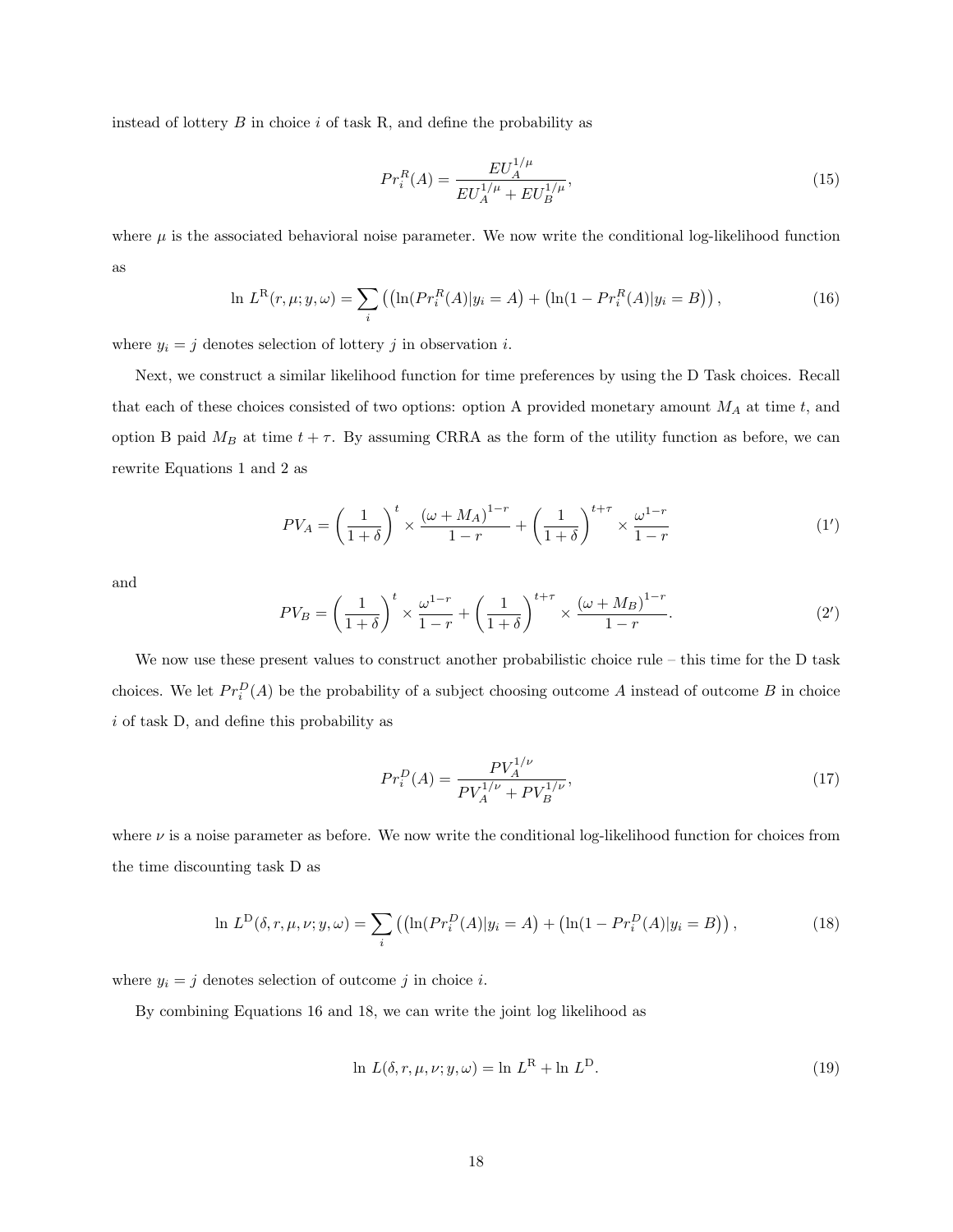The joint likelihood above allows for nonlinear preferences over wealth. We can impose the assumption of risk neutrality on our data by re-estimating the equation above with the constraint that the CRRA coefficient is equal to one. The results from the constrained estimation serve as our benchmark for gauging the sensitivity of our discount rates estimates to nonlinearity in the utility function.

#### 4.1.3 Maximum Likelihood Estimation Results

We maximize the likelihood functions defined above with version 10 of the Stata statistical software application.<sup>15</sup> Because each subject provided 20 responses for each of the three tasks, we allow for within-subject clustered standard errors. Table 7 presents our maximum-likelihood estimates. We estimate an aggregate annual discount rate of 12.2 percent with the probability discounting (Task P) specification. The 95 percent confidence interval bounds put the estimate between 4.6 percent and 19.7 percent. This is on the lower end of previous estimates, and we wish to know how much higher our estimate would be had we followed the earlier literature in assuming risk neutrality. To do this, we use the joint estimation likelihood function described above but constrain the CRRA coefficient to be equal to one. These estimates are shown in the middle of Table 7. The maximum likelihood point estimate under the assumption of risk linear preferences is 55.5 percent with a lower 95 percent confidence interval bound of 41.8 percent. Thus, we find that there is no overlap between the confidence intervals between the two estimation techniques. Failing to control for risk aversion drastically overstates the degree of impatience in our sample. Our lower estimates from the probability task are more plausible in theory and in comparison to naturally-occurring rates. Our estimate is also in line with the 10.1 percent found by Andersen et al. (2008) in their nationally representative sample of adult Danes using the joint estimation technique to account for curvature. Nonetheless, it is quite a surprise to find this degree of patience among US undergraduates. To see whether this unexpected result is an anomaly of the elicitation procedure, we turn to the within-subjects comparison of results from unconstrained joint estimation.

We begin by looking at the estimates of risk aversion in the jointly-estimated model. The risk coefficient is estimated to be 0.702 and the confidence interval does not include zero. This confirms the hypothesis that our subjects are risk averse. Given this evidence of curvature of the utility function, we expect that the unconstrained jointly-estimated discount rate will be significantly lower than the joint estimation constrained to risk neutrality. Indeed, the discount rate is found to be 14.1 percent when utility curvature in taken into account compared to 55.5 percent when utility is assumed to be linear. The discount rate we found in our P task is slightly lower; however, the confidence intervals for the two estimates have substantial overlap. The two estimates are also very similar in terms of precision.

<sup>15</sup>Both the data and estimation routines are available at http://www.excen.gsu.edu/swarthout/LMSV/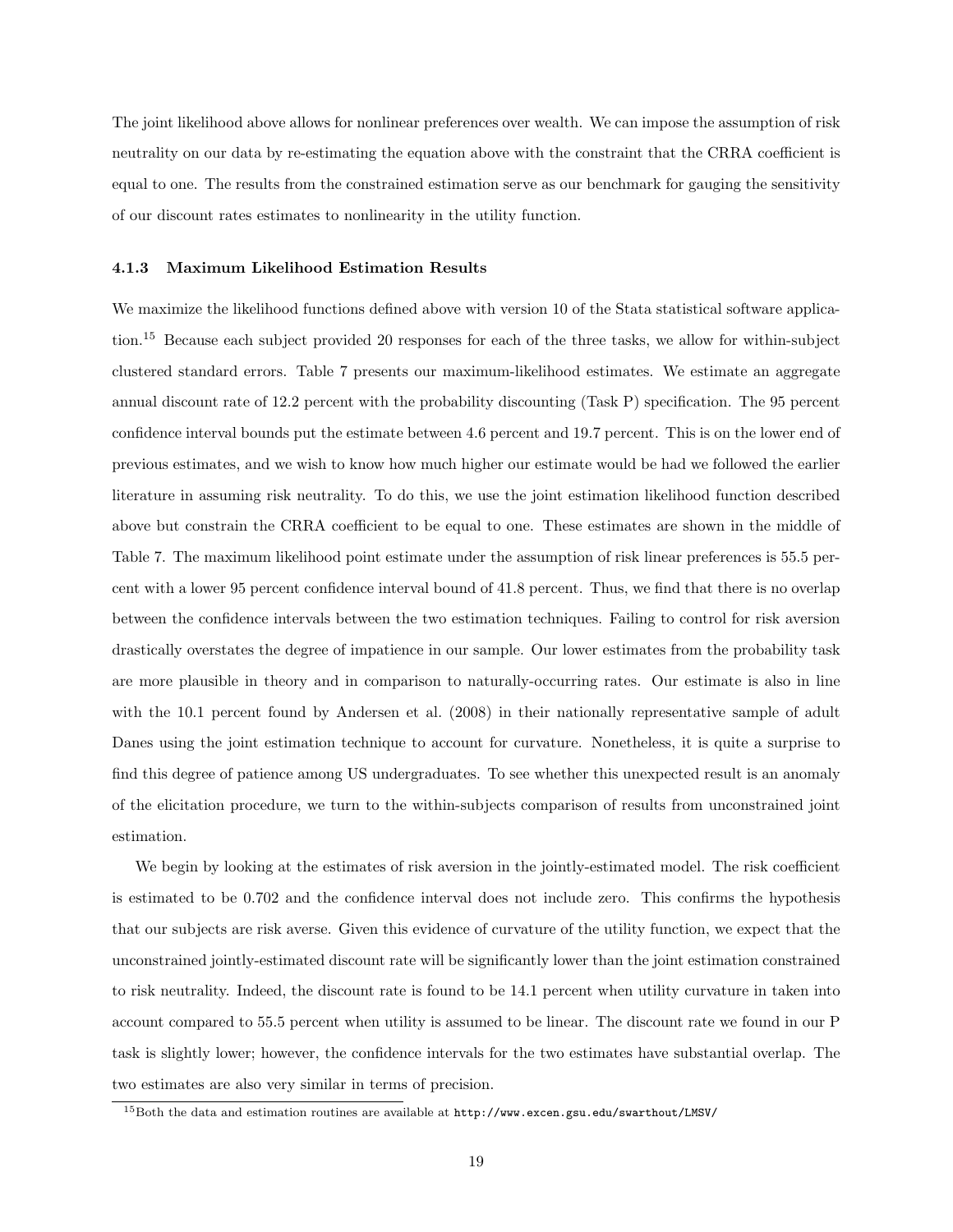| Parameter                    | Estimate       | Standard<br>Error                | <i>p</i> -value | Lower $95\%$<br>Confidence<br>Interval                                     | Upper $95\%$<br>Confidence<br>Interval |
|------------------------------|----------------|----------------------------------|-----------------|----------------------------------------------------------------------------|----------------------------------------|
|                              |                |                                  |                 |                                                                            |                                        |
|                              |                |                                  |                 | Probability Discounting Estimation (Task P)                                |                                        |
| $\delta$                     | 0.122          | 0.039                            | 0.000           | 0.046                                                                      | 0.197                                  |
| ξ                            | 0.045          | 0.008                            | 0.000           | 0.030                                                                      | 0.060                                  |
| $\delta$<br>$\overline{\nu}$ | 0.555<br>0.041 | 0.066<br>0.004                   | 0.000<br>0.000  | Joint Estimation Constrained to Risk Neutrality (Task D)<br>0.418<br>0.033 | 0.674<br>0.050                         |
|                              |                | Joint estimation (Tasks R and D) |                 |                                                                            |                                        |
| $\boldsymbol{r}$             | 0.702          | 0.069                            | 0.000           | 0.567                                                                      | 0.838                                  |
| $\delta$                     | 0.141          | 0.038                            | 0.000           | 0.066                                                                      | 0.215                                  |
| $\mu$                        | 0.132          | 0.026                            | 0.000           | 0.081                                                                      | 0.183                                  |
| $\boldsymbol{\nu}$           | 0.012          | 0.003                            | 0.000           | 0.006                                                                      | 0.019                                  |
|                              |                |                                  |                 |                                                                            |                                        |

Table 7: Estimates of risk and time preferences, assuming zero background consumption

The estimates of the behavioral error terms  $\xi, \nu$ , and  $\mu$  in Table 7 exhibit an interesting pattern. Recall that estimates of zero indicate that no noise is present in the decision process. In all tasks and specifications, we find evidence of some noise: none of the confidence intervals include zero. We find the estimated amount of noise is highest in the risk aversion task and lowest in the dollar discounting task. Andersen et al. (2008) also find a larger estimate of noise for the risk aversion task than the discount rate task and hypothesize that the risk aversion tasks were cognitively harder. The estimated noise in our probability discounting task is intermediate suggesting a more difficult task than dollar discounting but still cognitively easier than the risk aversion task of Holt and Laury (2002).

### 4.2 Sensitivity to Background Consumption

The probability discounting estimates developed in this paper are independent of the level of background consumption. Alternative estimation techniques, including those of Andersen et al. (2008) and Andreoni and Sprenger (2010), require an estimate of background consumption in order to estimate and control for the curvature of the utility function. For the above estimates, we assumed that  $\omega = 0$ , but we can easily vary this assumption to gauge the sensitivity of our estimates. Andersen et al. (2008) find that their estimated discount rates are not very sensitive to the assumed level of  $\omega$ , while Andreoni and Sprenger (2010) find estimated discount rates double when estimated daily consumption is varied between \$3.52 to \$14.09. We show in Figure 2 the range of estimated average discount rates as the level of background consumption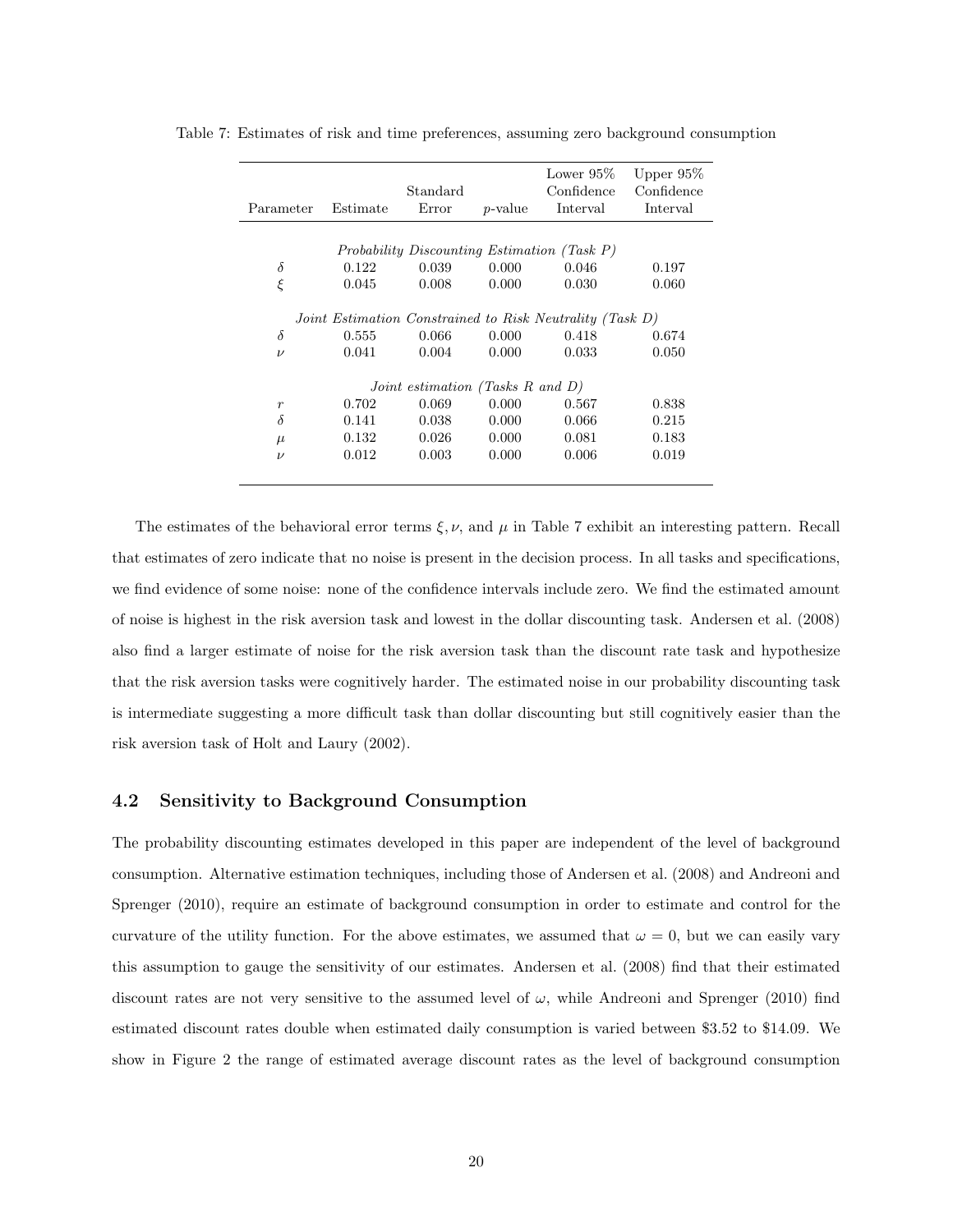is varied.<sup>16</sup> We see that discount rates from joint estimation increase from a low of 14.2 percent that we report in Table 7 to a high of about 20 percent as the background consumption parameter is increased. The estimated discount rate from our P Task do not vary with the assumed level of back ground consumption and are closest to the joint estimation results when background consumption is assumed to be zero.



Figure 2: Estimated discount rates as daily background consumption varies between zero and ten dollars; Joint estimation is the solid upper line and Probability discounting is the dashed lower line.

### 4.3 Probability Weighting

We now relax our prior assumption that the utility function is linear in probabilities. We assume the probability weighting function to have the form proposed by Tversky and Kahneman (1992), with

$$
w(p) = \frac{p^{\gamma}}{\left(p^{\gamma} + (1-p)^{\gamma}\right)^{1/\gamma}}
$$
\n(20)

for  $0 < p < 1$ ,  $w(0) = 0$ , and  $w(1) = 1$ .

We use a joint estimation technique by combining subject responses from all three tasks to estimate the three unknown parameters: (i) the  $\gamma$  of probability weighting function, (ii) the curvature parameter of the utility function r, and the discounting parameter  $\delta$ . Essentially this estimation approach boils down to using three equations to solve for three unknowns. The responses in each decision task depend on different combinations of two of the three unknown parameters, and it is only by combining all three tasks that we can identify all three parameters.

<sup>&</sup>lt;sup>16</sup>In comparing Andreoni and Sprenger (2010) to our results, note that in their model  $\omega$  has the opposite sign to ours.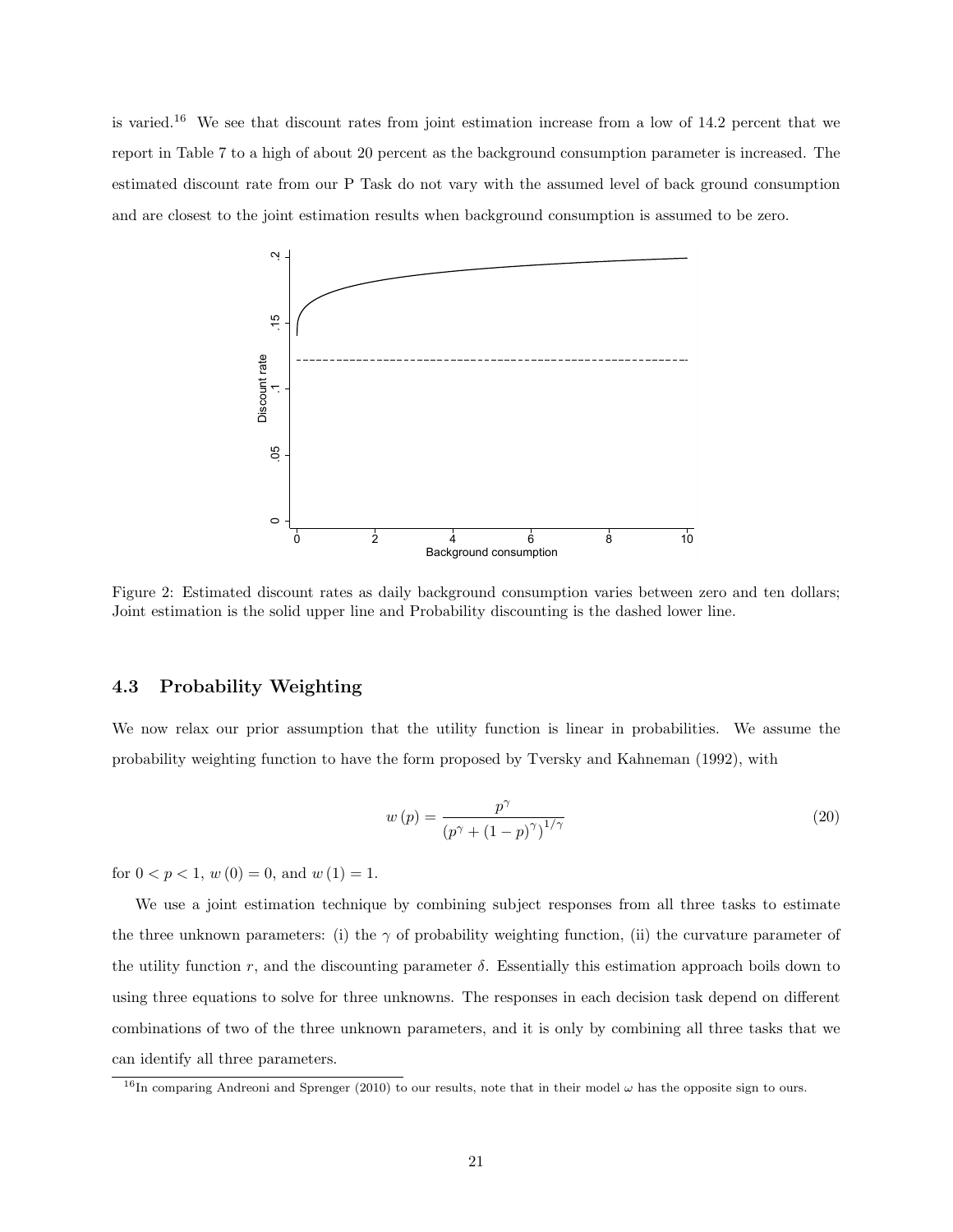We proceed by modifying the log likelihood expressions associated with the two tasks involving uncertainty: the risk task and the binary payoff lottery discounting task. We first modify Equation 14' by introducing the probability weighting function and denoting the higher paying outcome as  $M_{i1}$ , to give us

$$
wEU_i = w(p(M_{i1})) \times \frac{(\omega + M_{i1})^{1-r}}{1-r} + (1 - w(p(M_{i1}))) \times \frac{(\omega + M_{i2})^{1-r}}{1-r}.
$$
 (14'')

Thus, Equation 15 becomes

$$
{}_{w}Pr_{i}^{R}(A) = \frac{{}_{w}EU_{A}^{1/\mu}}{ {}_{w}EU_{A}^{1/\mu} + {}_{w}EU_{B}^{1/\mu}}.
$$
\n(15')

And finally we have a modified log-likelihood function with probability weighting for the choices from the risk task, given as

$$
\ln \, _wL^R(r, \mu, \gamma; y, \omega) = \sum_i \left( \left( \ln(w Pr_i^R(A) | y_i = A) + \left( \ln(1 - _w Pr_i^R(A) | y_i = B) \right) \right) \right). \tag{16'}
$$

Similarly, we allow for probability weighting by constructing a modified log likelihood function for the P task choices. Following the derivation given in Equation  $6'$ , Equations 10 and 11 become

$$
wNPV_A = \left(\frac{1}{1+\delta}\right)^t \times w(p_A) \tag{10'}
$$

and

$$
{}_{w}NPV_{B} = \left(\frac{1}{1+\delta}\right)^{t+\tau} \times w(p_{B}).
$$
\n(11')

This allows us to reexpress Equation 12 as

$$
{}_{w}Pr_{i}^{P}(A) = \frac{{}_{w}NPV_{A}^{1/\xi}}{{}_{w}NPV_{A}^{1/\xi} + {}_{w}NPV_{B}^{1/\xi}}.
$$
\n(12')

And now we have a log likelihood function for the P Task choices which allows for probability weighting, and is expressed as

$$
\ln \, _wL^P(\delta, \xi, \gamma; y) = \sum_i \left( \left( \ln(_w \, Pr_i^P(A) | y_i = A \right) + \left( \ln(1 - _w \, Pr_i^P(A) | y_i = B \right) \right) \tag{13'}
$$

Because there is no uncertainty in the dollar discounting task, the likelihood contribution from the D Task data is unchanged by allowing for probability weighting. That is,  $\ln w L^D = \ln L^D$ . Thus, we can express a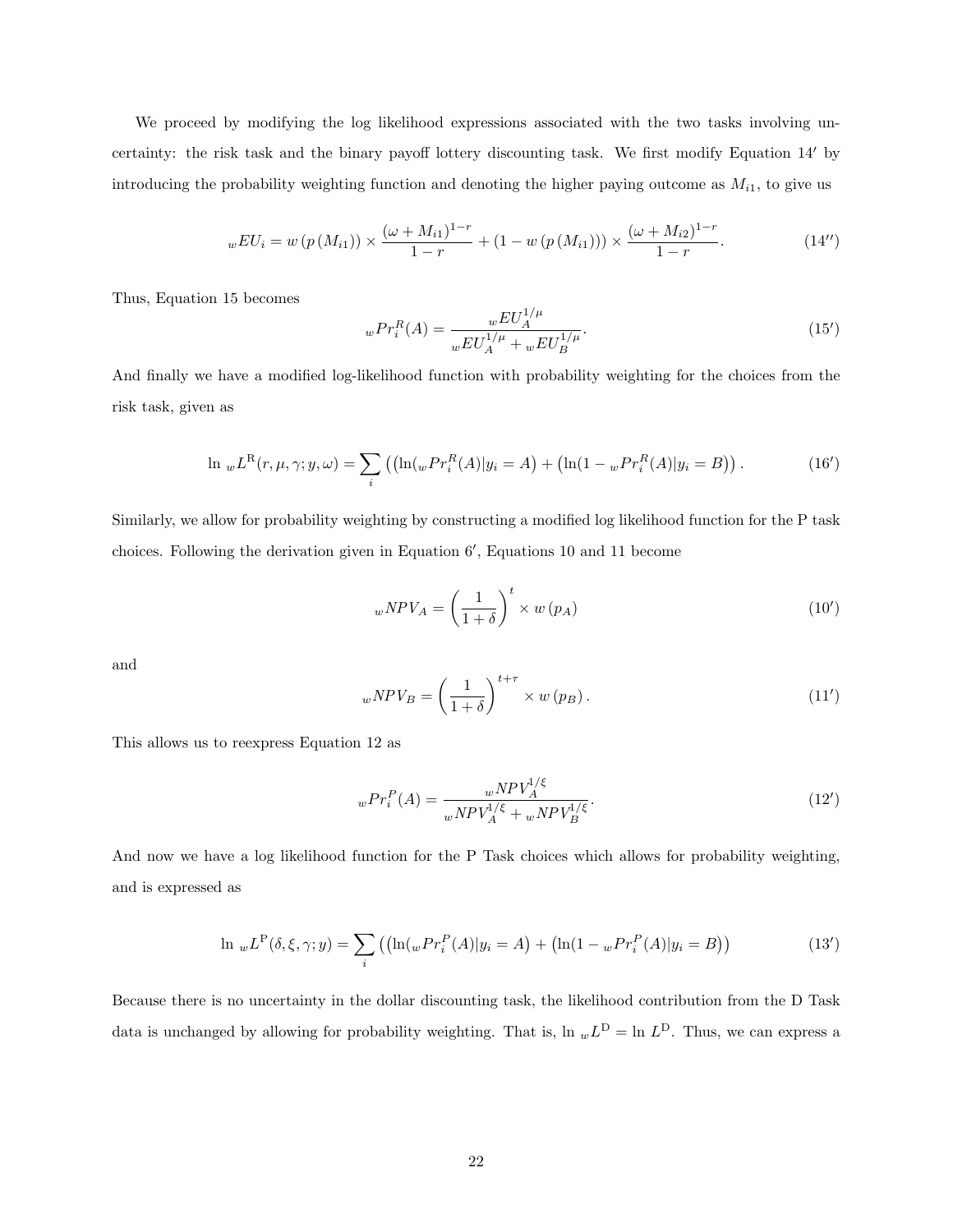joint log likelihood function for all three tasks as

$$
\ln \, _wL(\delta, r, \gamma, \mu, \nu, \xi; y, \omega) = \ln \, _wL^R + \ln \, _wL^D + \ln \, _wL^P. \tag{21}
$$

|                  |          | Standard |                 | Lower $95\%$<br>Confidence | Upper $95\%$<br>Confidence |
|------------------|----------|----------|-----------------|----------------------------|----------------------------|
| Parameter        | Estimate | Error    | <i>p</i> -value | Interval                   | Interval                   |
| $\boldsymbol{r}$ | 0.722    | 0.062    | 0.000           | 0.601                      | 0.843                      |
| $\delta$         | 0.130    | 0.031    | 0.000           | 0.068                      | 0.191                      |
| $\gamma$         | 0.996    | 0.098    | 0.000           | 0.804                      | 1.187                      |
| $\mu$            | 0.126    | 0.023    | 0.000           | 0.080                      | 0.171                      |
| $\nu$            | 0.011    | 0.003    | 0.000           | 0.006                      | 0.017                      |
| ξ                | 0.045    | 0.008    | 0.000           | 0.028                      | 0.061                      |

Table 8: Estimates of Risk and Time Preferences with Probability Weighting

The results of estimation allowing for probability weighting are shown in Table 8. The estimated discount rate of 13.0 percent is almost identical to that found when we assume probability weighting is absent. The CRRA coefficient is also similar to what we find when we use only the D Task and R Task data and assume no probability weighting. These results suggest that probability weighting has little impact in our experiment, and this is borne out by the fact that the confidence interval for  $\gamma$  includes 1. That is, we cannot reject the hypothesis that preferences are linear in probabilities.

## 5 Conclusion

We develop a simple probability-based elicitation of time preferences and find a surprisingly low discount rate relative to the literature. The advantage of varying probabilities rather than prizes is that if expected utility is linear in probabilities, we can avoid the issues associated with estimating and correcting for the curvature of the utility function. Using the probability discounting elicitation method, we find an aggregate discount rate of 12.2 percent. Because of the huge variation of discount rate estimates in the literature – even for those that address the curvature confound and, like ours, use real-valued rewards – we conduct a within-subjects comparison between our elicitation procedure and that of Andersen et al. (2008). We find very similar results with both methods, though this similarity depends on the parametric assumptions of the utility function required for joint estimation. Given that the two different methods elicit preferences in two different dimensions (probabilities versus monetary amounts), we are encouraged by this these results. We are also encouraged to find plausibly low discount rates among a population hither-to-now thought to be (at least by the authors) excessively impatient. Given prevailing interest rates at the time the study was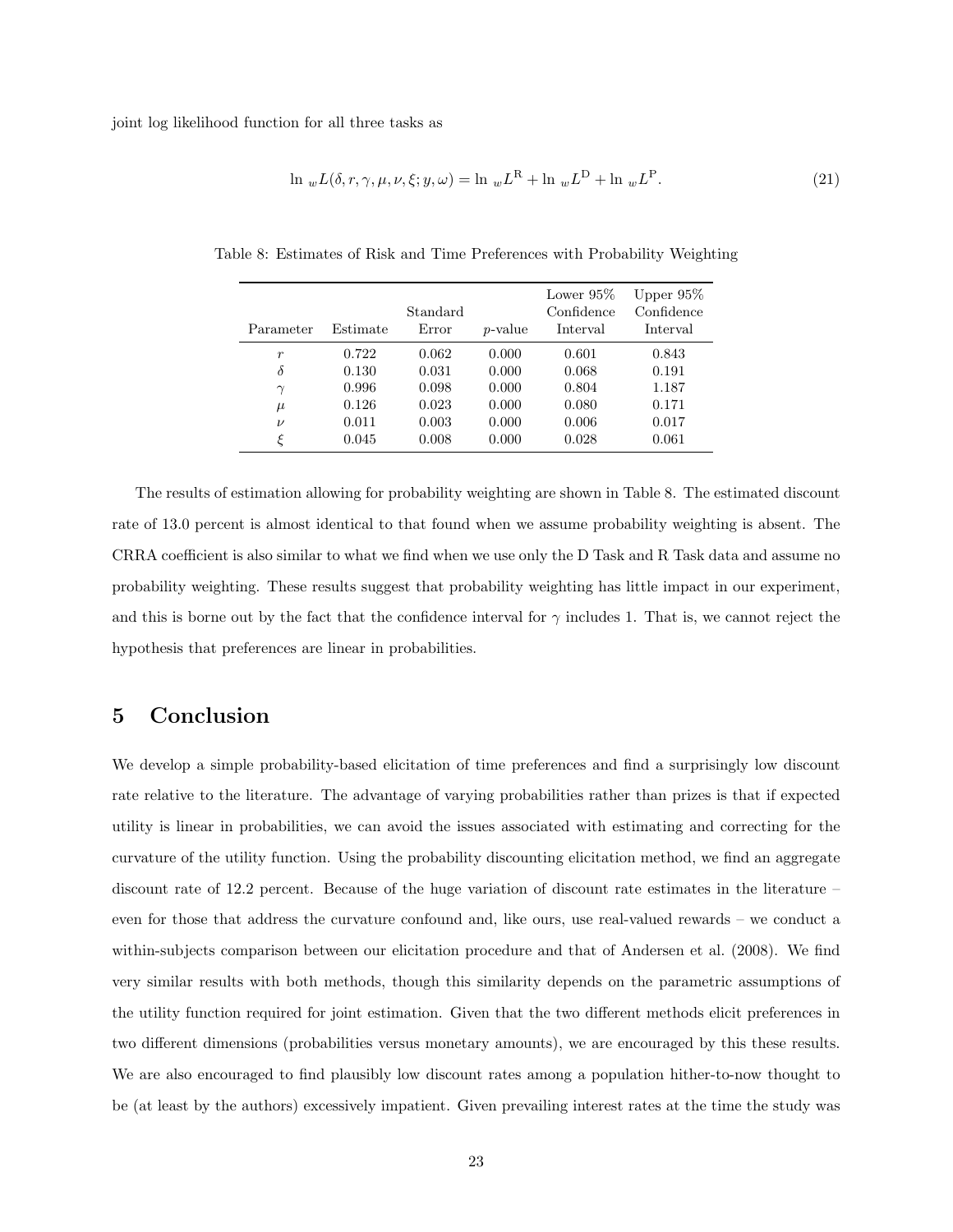conducted, perhaps we should not be so surprised to find one-third of our participants were willing to save with us for the duration of the semester when offered as little as  $1.02$  percent.

A potential advantage of a single elicitation procedure, as compared with a dual elicitation procedure, is ease of implementation, perhaps a non-trivial consideration especially in field settings. In addition, the discount rate estimate from the P Task is independent of any errors in estimating the curvature of the utility function (as long as preferences are linear in probabilities).The same logic that shows the importance of correcting for the curvature of the utility function also shows that an error in estimating curvature will be propagated to the discount rate estimate. Overestimate the curvature and the discount rate will be biased downward. Underestimate, and the discount rate will be biased upward. Another vexing issue with estimating the curvature of the utility function is the need to estimate other parameters such as the level of background consumption. As long as background consumption is invariant over the time frame of the elicitation, we can safely avoid the need to estimate this parameter by use of the probability discounting procedure.

Moving forward with this research, more work needs to be done to consider non-expected utility frameworks as well as non-exponential discounting. While our method does not require exponential discounting, we chose this specification because we were investigating a simple two-time-period choice. To estimate alternative time inconsistent discount rate functions would require the introduction of more time periods. Our method does assume that preferences are linear in probabilities. Because of this, we test for evidence of probability weighting in our data. We do not find support for such weighting, given our subject pool and parameter values. In other populations and for other parameter values this may not be the case. We show in Section 2 that judicious choice of the parameter values may enable an experimenter with a good a priori sense of the form of probability weighting in her population to minimize it's impact. The alternative would be to administer multiple probability discounting tasks and then estimate both the probability weighting function as well as the discount rate. Note that there is still an advantage to using probability discounting tasks rather than monetary discounting tasks in that we can avoid specifying and estimating the value function.

## References

Andersen, S., Harrison, G. W., Lau, M. I., and Rutström, E. E. (2008). Eliciting risk and time preferences. Econometrica, 76, 583–618.

Andreoni, J., and Sprenger, C. (2010). Estimating time preferences from convex budgets, working Paper.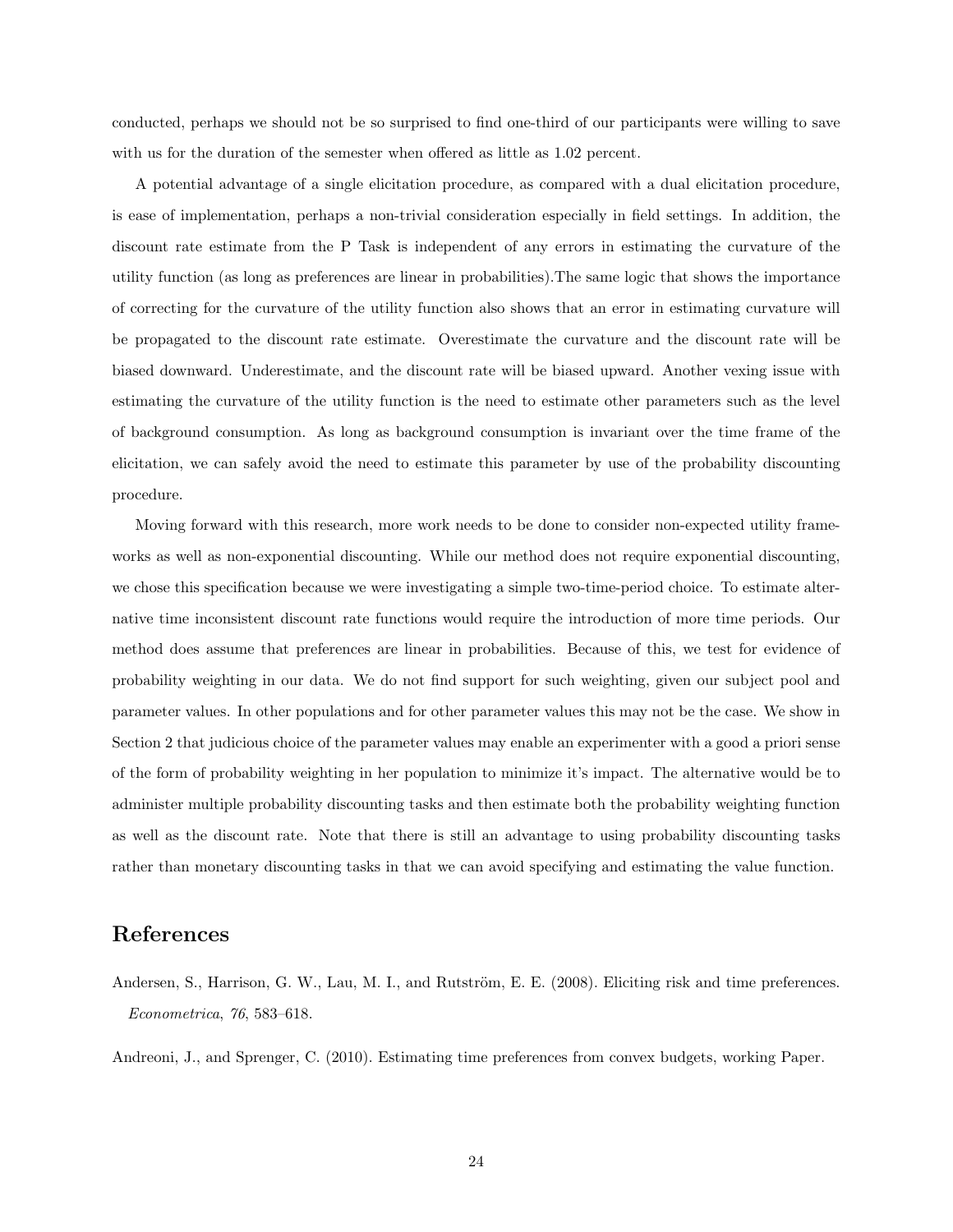- Binswanger, H. P. (1980). Attitudes toward risk: Experimental measurement in rural india. American Journal of Agricultural Economics, 62, 395–407.
- Coller, M., and Williams, M. B. (1999). Eliciting individual discount rates. Experimental Economics, 2, 107–127.
- Frederick, S., Loewenstein, G., and O'donoghue, T. (2002). Time discounting and time preference: A critical review. Journal of Economic Literature, 40, 351–401.
- Fudenberg, D., and Levine, D. K. (2006). A dual-self model of impulse control. The American Economic Review, 96, 1449–1476.
- Harrison, G. W., and Rutström, E. (2008). Risk aversion in the laboratory. In J. C. Cox, and G. W. Harrison (Eds.), Risk Aversion in Experiments, volume 12 of Research in Experimental Economics, Emerald Group Publishing Limited, 41–196.
- Hey, J. D., and Orme, C. (1994). Investigating generalizations of expected utility theory using experimental data. Econometrica, 62, 1291–1326.
- Holt, C. A., and Laury, S. K. (2002). Risk aversion and incentive effects. The American Economic Review, 92, 1644–1655.
- Morgan, E. (2009). The Heir and the Spare: Impact of Birth Order on Risk Attitudes, Discount Rates, and Behaviors. Ph.D. thesis, University of South Carolina.
- Noor, J. (2009). Hyperbolic discounting and the standard model: Eliciting discount functions. Journal of Economic Theory, 144, 2077–2083.
- Prelec, D. (1998). The probability weighting function. *Econometrica*, 66, 497–527.
- Roth, A. E., and Malouf, M. W. K. (1979). Game-theoretic models and the role of information in bargaining. Psychological Review, 86, 574–594.
- Takeuchi, K. (in press). Non-parametric test of time consistency: Present bias and future bias. Games and Economic Behavior.
- Tversky, A., and Kahneman, D. (1992). Advances in prospect theory: Cumulative representation of uncertainty. Journal of Risk and Uncertainty, 5, 297–323.
- Wilcox, N. T. (2008). Stochastic models for binary discrete choice under risk: A critical primer and econometric comparison. In J. C. Cox, and G. W. Harrison (Eds.), Risk Aversion in Experiments, volume 12 of Research in Experimental Economics, Emerald Group Publishing Limited, 197–292.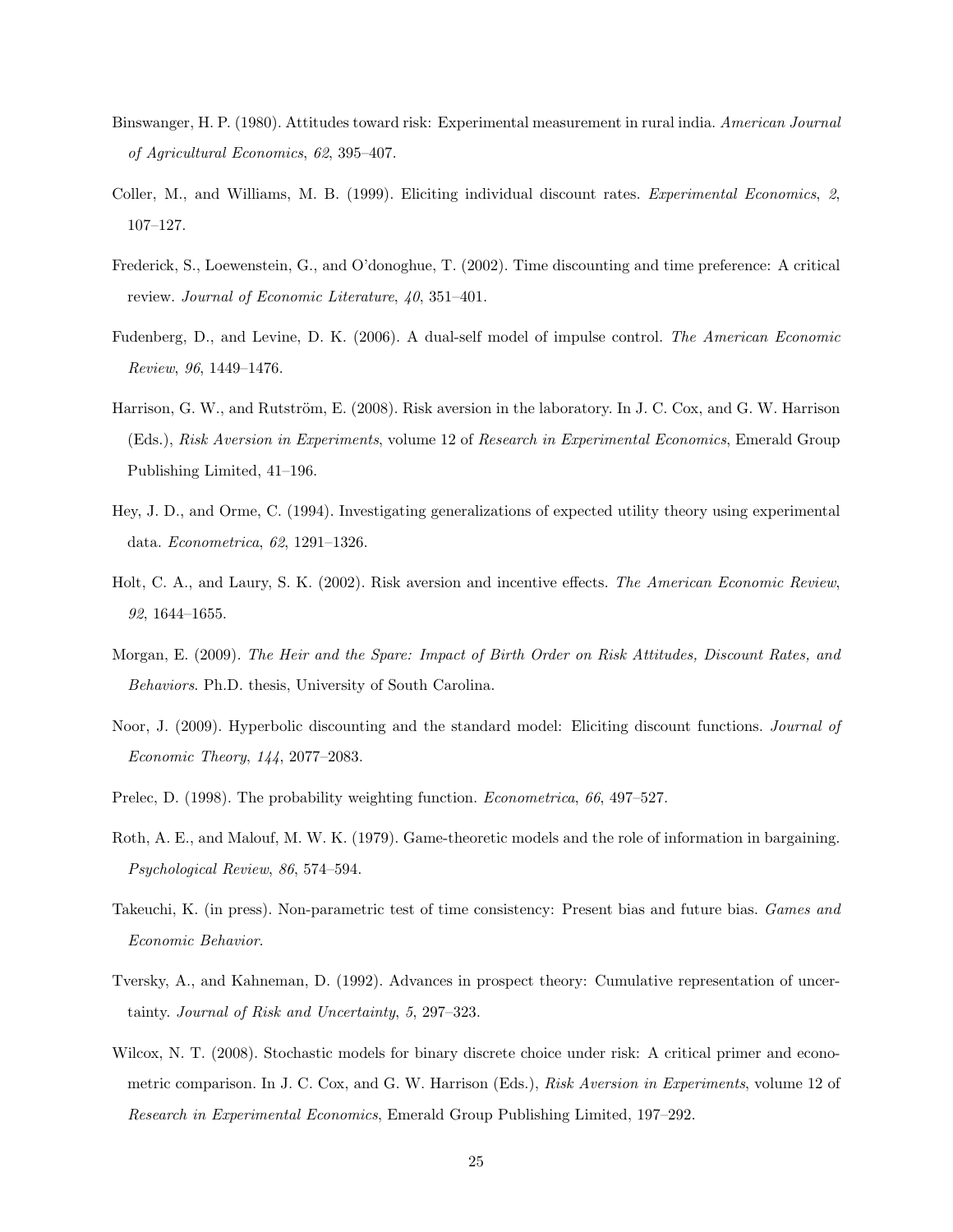## A Instructions and Decision Sheets

#### Introductory Instructions

You are now participating in a decision-making experiment. Based on your decisions in this experiment, you can earn money that will be paid to you in cash. It is important that you understand all instructions before making your choices in this experiment.

Please turn off your cell phone, laptop computer, or any other device you may have brought with you. Please do not talk with others seated in the room for the duration of the experiment. If at any point you have a question, please raise your hand and we will address it as soon as possible.

The experiment consists of three decision-making tasks. You have earned \$5 for arriving for the experiment on time, and you will be paid another \$5 for each of the three tasks that you complete. So, if you complete all three decision-making tasks you will earn \$20 for participating in today's experiment.

In addition to your participation payment, you may earn considerably more from each task. Each of the decision tasks and the potential earnings from these tasks will be explained in detail as we proceed through the instructions. Your earnings from each of the three tasks will be calculated at the end of todays session after all three tasks are completed.

However, it is important that you know that you will not receive any earnings, other than your participation payments, unless you complete all three decision-making tasks. For example, if you leave right now you will be paid \$5 for coming to todays experiment. On the other hand if you leave after completing two of the three tasks today, you will receive \$15 but you will not be eligible to receive any other payments from todays experiment. If you complete all three tasks, you will receive your \$20 participation payment and be eligible to receive additional earnings based on your decisions in the three tasks.

Are there any questions so far?

#### Task D Instructions

Each person in this room has the chance to earn a large sum of money from this part of the experiment. The amount of money you earn in this part of the experiment will depend both on your choices and also on chance. We will first explain to you the choices that you will be making, and then how your earnings are determined.

#### YOUR CHOICES

In this part of the experiment, you will be asked to make a series of choices between Option A and Option B.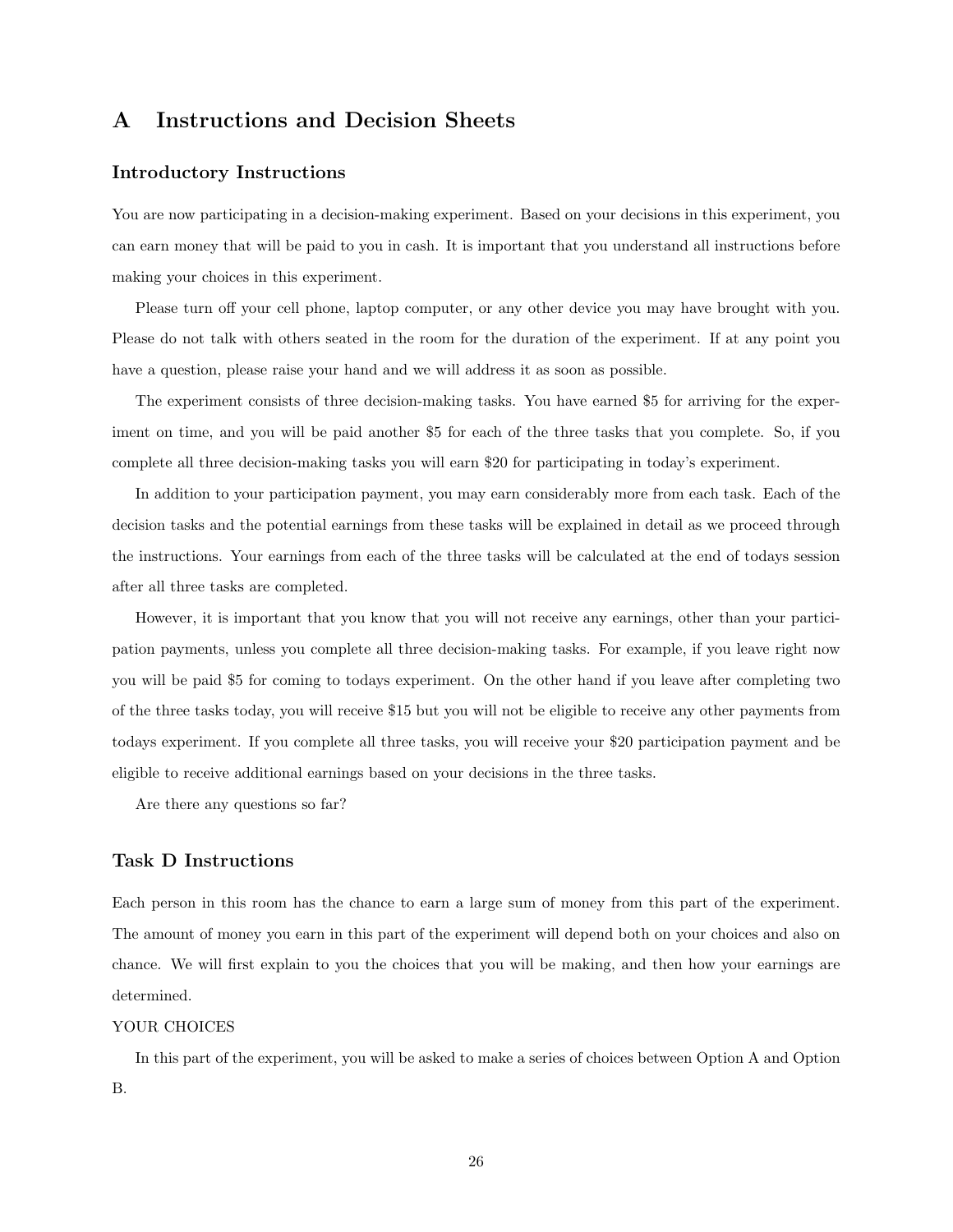Please look at the Decision Table. Each Decision row gives you a choice between Option A and Option B. As an example, look at the row for Decision 4. Your choice here is between Option A, which pays \$200 in three weeks, and Option B, which pays \$201.39 in 12 weeks.

Looking down the rows of the Decision Table you can see that you have 20 Decisions to make. In each of these Decisions, Option A represents a chance to earn \$200 in three weeks. With Option B, the amount of money paid in 12 weeks starts at \$200 in Decision 1, and increases as you move down the rows in the Decision Table. For example, in Decision 13 Option A pays \$200 in 3 weeks and Option B pays \$207.92 in 12 weeks.

In the Decision Table there are two columns labeled "Annual Interest Rate" and "Annual Effective Interest Rate". To explain these terms, let us once again consider Decision 13:

Option A pays \$200.00 three weeks from today. Option B pays \$207.92 12 weeks from today. In this example, if you choose option B you will earn an annual interest rate of 22.50% on the \$200 you will receive 12 weeks from today. The interest accrues starting 3 weeks from today, and is compounded daily, resulting in an annual effective interest rate of 25.22%. The annual effective interest rate is the rate earned on the initial balance (\$200 in this example) plus interest earned on all interest accumulated in the preceding compounding periods (daily, starting 3 weeks from now until 12 weeks from now).

You will make twenty choices. For each Decision row, you will have to choose between Option A and Option B. You may choose A for some Decision rows and B for other rows, and you may change your choice and make them in any order. So now please look at the boxes on the right side of the record sheet. You will have to circle your choice of A or B for each of the twenty Decisions.

Even though you will make twenty Decisions, only one of these will end up possibly affecting your earnings, but you will not know in advance which Decision will be used. Each Decision has an equal chance of being used for payment.

#### HOW YOU WILL YOU BE PAID

For each Decision row, choose whether you prefer A or B for that row. After you have made all 20 Decisions, we will throw a black 20-sided die. You can see this die on the lab monitors. The number that is thrown on the 20-sided die will determine which one of your 20 Decisions will count for payment. For example, if we throw a 12, we will look at Decision Row 12 to see if you chose Option A or Option B. We will not look at any of your other Decisions when we determine your earnings for this part of the experiment.

After this, we will throw a Black 10-sided die for the final payment phase. If the outcome is between 1 and 9, then none of your choices in this part of the experiment will count for payment. If the outcome is a 0, then your choice in the Decision chosen for payment will determine your earnings as described above.

Note that we will roll the dice individually for each person, and so each person is equally likely to receive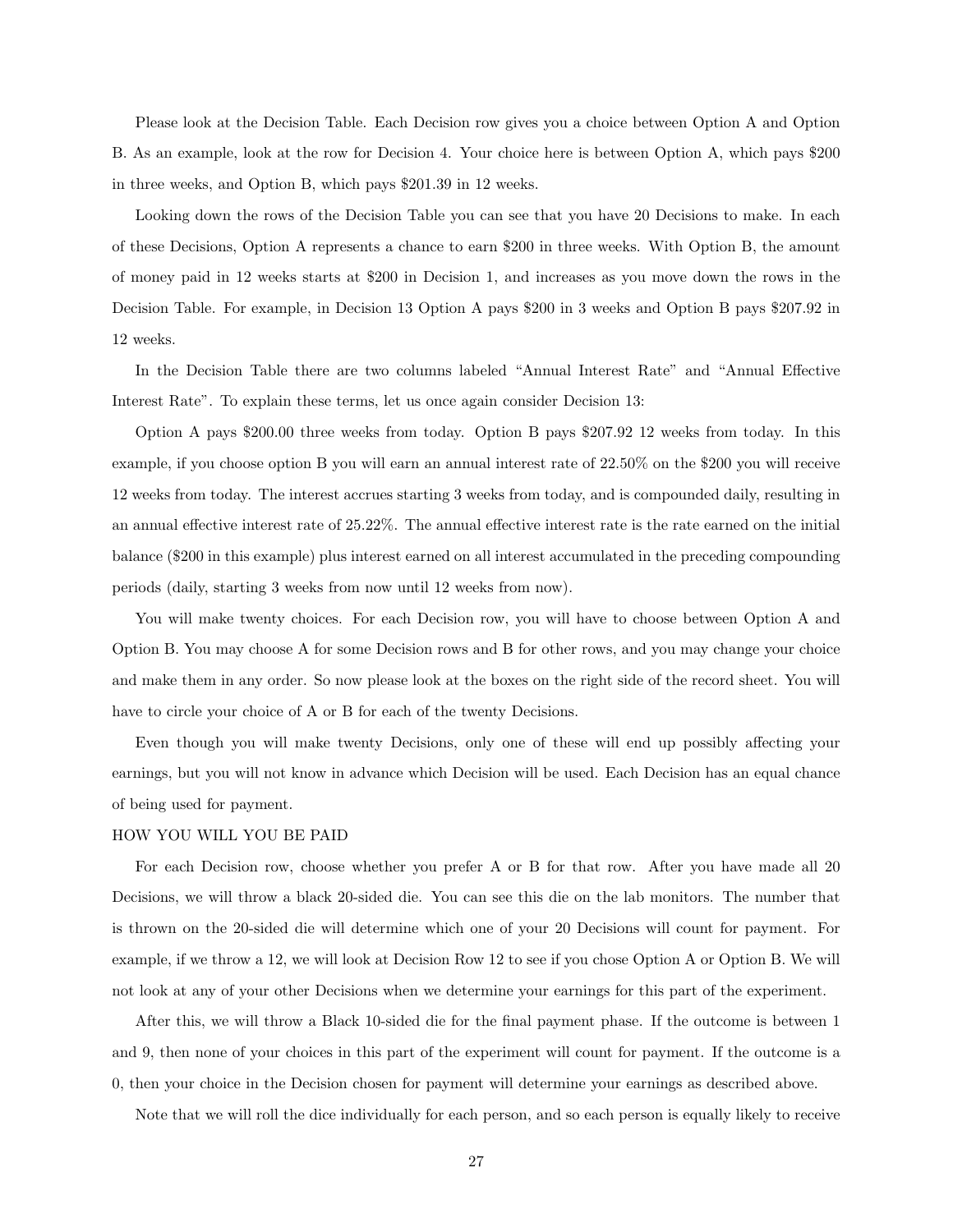payment in the final payment phase of the experiment. More than one person may be selected for payment, and each person selected will be paid the amount determined by their choices and die rolls as described above.

If you earn money in this task, we will give you a certificate for the payment you earn, redeemable in cash here in the Andrew Young School Building in three weeks or 12 weeks, depending on the option you choose. If you do earn this money, then at the end of the experiment we will give you more detailed instructions for redeeming your certificate and the location in this building where you will go to redeem your certificate. SUMMARY

1. You will choose Option A or Option B for each of the 20 rows of the Decision Table.

2. We will throw a Black 20-sided die to determine which ONE of these Decisions will count. We will look at your choice in this Decision only.

3. Finally, we will throw a 10-sided die to determine whether or not this outcome will be paid. If we throw a 1-9 then you will not be paid for your Decision. If we throw a 0, then you will receive payment according to whether you choose Option A or Option B. If the outcome is for you to receive money, then you will receive a certificate for payment that may be redeemed in three- or 12-weeks (depending on whether you chose Option A or Option B).

We will next go through a simple demonstration of this task before you make your choices. This demonstration is to help you better understand the task and will not count for money. Please listen and watch the demonstration before making your own choices.

If you have any questions, please raise your hand and one of us will come to your desk to answer it.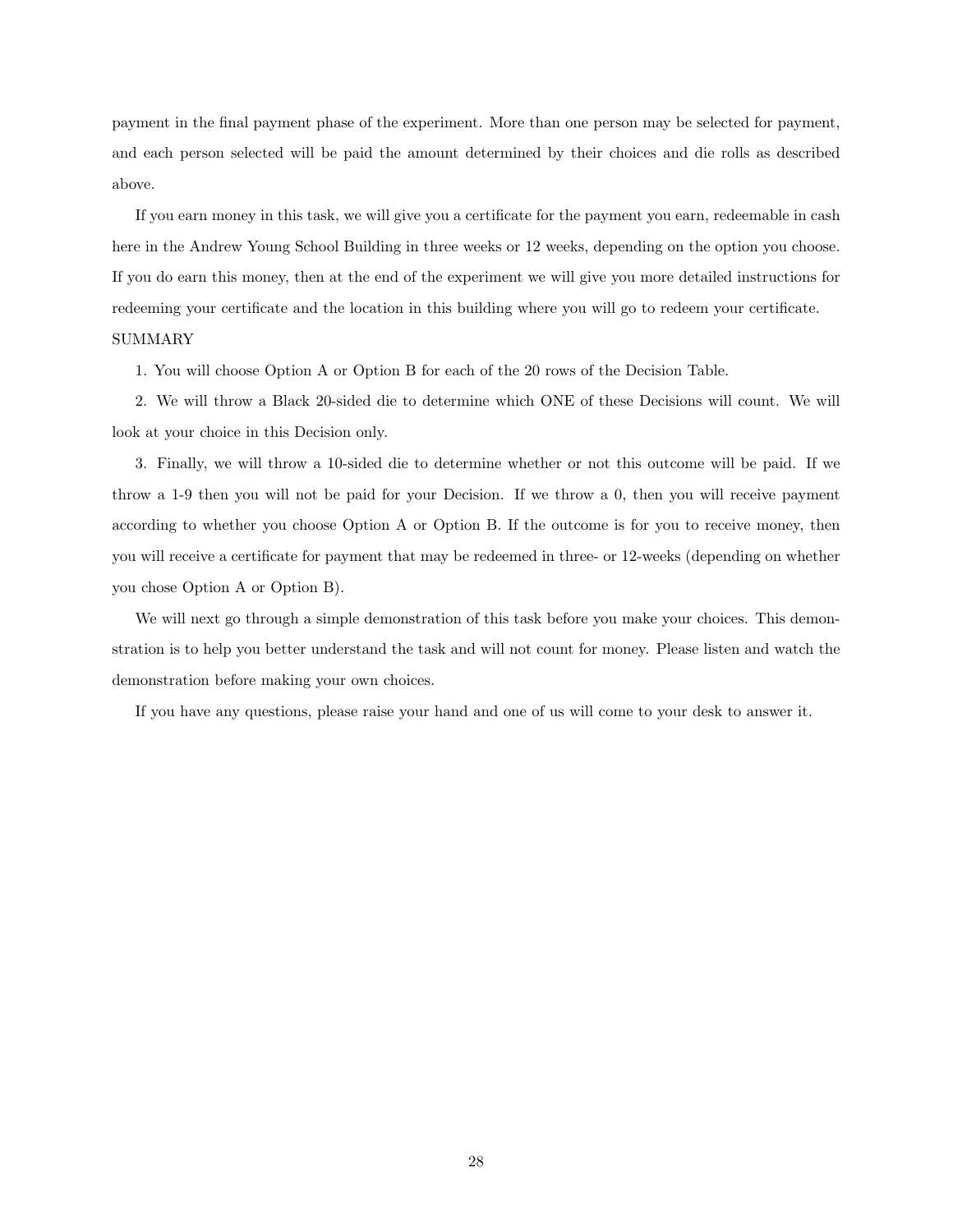# Task D Decision Sheet (originally printed on legal paper)

## **Task D Decision Table**

| <b>Decision</b>  | <b>Option A</b><br>(receive amount below in<br>three weeks) | <b>Option B</b><br>(receive amount below in<br>twelve weeks) | <b>Annual</b><br><b>Interest</b><br>Rate | <b>Annual</b><br><b>Effective</b><br><b>Interest Rate</b> | <b>Preferred</b><br><b>Option</b><br>(Circle<br>A or B) |              |
|------------------|-------------------------------------------------------------|--------------------------------------------------------------|------------------------------------------|-----------------------------------------------------------|---------------------------------------------------------|--------------|
| $\mathbf{1}$     | \$200                                                       | \$200                                                        | $0\%$                                    | 0%                                                        | $\boldsymbol{\mathsf{A}}$                               | $\, {\bf B}$ |
| $\boldsymbol{2}$ | \$200                                                       | \$200.35                                                     | 1%                                       | 1.01%                                                     | $\boldsymbol{\mathsf{A}}$                               | $\, {\bf B}$ |
| $\sqrt{3}$       | \$200                                                       | \$200.69                                                     | $2\%$                                    | 2.02%                                                     | $\mathbf A$                                             | $\, {\bf B}$ |
| $\boldsymbol{4}$ | \$200                                                       | \$201.39                                                     | 4%                                       | 4.08%                                                     | A                                                       | $\, {\bf B}$ |
| $\bf 5$          | \$200                                                       | \$202.08                                                     | $6\%$                                    | 6.18%                                                     | A                                                       | $\, {\bf B}$ |
| 6                | \$200                                                       | \$202.78                                                     | 8%                                       | 8.33%                                                     | A                                                       | В            |
| $\boldsymbol{7}$ | \$200                                                       | \$203.48                                                     | 10%                                      | 10.52%                                                    | A                                                       | В            |
| 8                | \$200                                                       | \$204.18                                                     | 12%                                      | 12.75%                                                    | $\mathbf A$                                             | $\, {\bf B}$ |
| $\boldsymbol{9}$ | \$200                                                       | \$204.89                                                     | 14%                                      | 15.02%                                                    | $\mathbf A$                                             | $\, {\bf B}$ |
| 10               | \$200                                                       | \$205.60                                                     | 16%                                      | 17.35%                                                    | $\boldsymbol{\mathsf{A}}$                               | $\, {\bf B}$ |
| 11               | \$200                                                       | \$206.31                                                     | 18%                                      | 19.72%                                                    | A                                                       | $\, {\bf B}$ |
| 12               | \$200                                                       | \$207.02                                                     | 20%                                      | 22.13%                                                    | A                                                       | B            |
| 13               | \$200                                                       | \$207.92                                                     | 22.5%                                    | 25.22%                                                    | A                                                       | B            |
| 14               | \$200                                                       | \$208.82                                                     | 25%                                      | 28.39%                                                    | $\mathbf{A}$                                            | B            |
| 15               | \$200                                                       | \$210.62                                                     | 30%                                      | 34.97%                                                    | $\boldsymbol{\mathsf{A}}$                               | $\, {\bf B}$ |
| 16               | \$200                                                       | \$214.29                                                     | 40%                                      | 49.15%                                                    | $\boldsymbol{\mathsf{A}}$                               | $\, {\bf B}$ |
| 17               | \$200                                                       | \$218.01                                                     | 50%                                      | 64.82%                                                    | $\boldsymbol{\mathsf{A}}$                               | $\, {\bf B}$ |
| 18               | \$200                                                       | \$227.61                                                     | 75%                                      | 111.54%                                                   | A                                                       | $\, {\bf B}$ |
| 19               | \$200                                                       | \$237.62                                                     | 100%                                     | 171.46%                                                   | A                                                       | B            |
| 20               | \$200                                                       | \$258.96                                                     | 150%                                     | 346.79%                                                   | A                                                       | B            |

ID Num



 Selection for Payment Roll



 Black-20 Black-10  $(0 = pay)$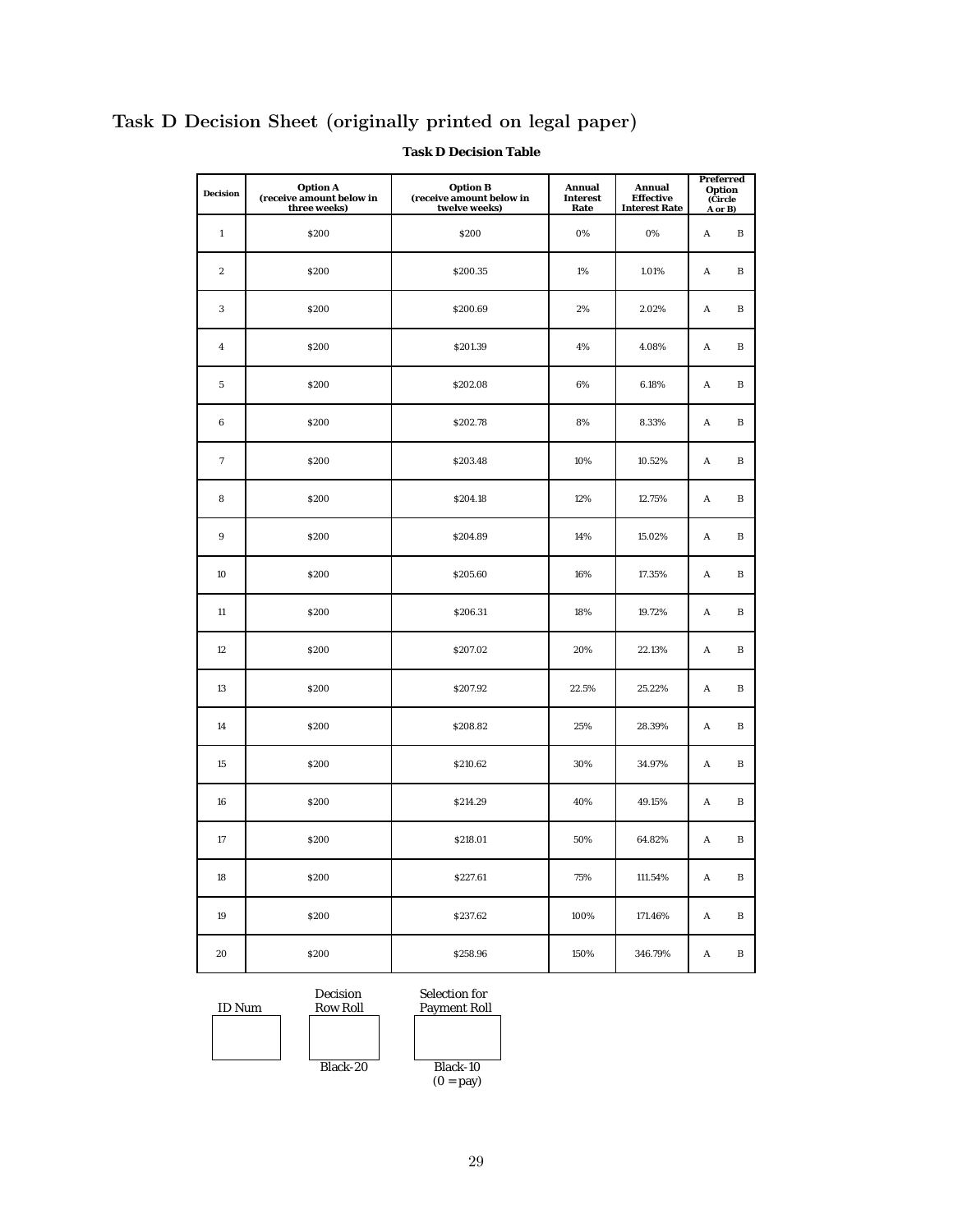## Task P Instructions

Each person in this room has the chance to earn a large sum of money from this part of the experiment. The amount of money you earn in this part of the experiment will depend both on your choices and also on chance. We will first explain to you the choices that you will be making, and then how your earnings are determined.

#### YOUR CHOICES

In this part of the experiment, you will be asked to make a series of choices between Option A and Option B. On the lab monitors, you can see three 10-sided die: a red die, a white die, and a blue die.

Your earnings in this part of the experiment depend, in part, on the outcome from rolling these three die. We will throw the dice, and then record the outcomes as a three digit number:

#### $RedDie\#$  WhiteDie# BlueDie#

For example, if we threw a "6" on the Red Die, a "4" on the White Die, and a "0" on the Blue Die, the number recorded would be 640. On the other hand, if we threw a "0" on the Red Die, "6" on the White Die and a "4" on the Blue Die, the number recorded would be 064. Notice that there are one thousand possible outcomes of the drawing. They can be listed as:

$$
\{001, 002, 003, 004, \ldots, 996, 997, 998, 999, 000\}
$$

Each of these numbers has a 1-in-1000 chance of being thrown (if three zeros are thrown, this will represent an outcome of 1000).

Please look at the Decision Table. Each Decision row gives you a choice between Option A and Option B. As an example, look at the row for Decision 2. Option A pays \$200 in three weeks if the number thrown on the die is between 001 to 500. Thus, there are 500-in-1000 chances of receiving \$200 if you choose Option A. This represents a 50% chance of winning. Now look at Option B for Decision 2. Option B pays \$200 in 12 weeks if the number thrown on the die is between 001 to 501. There are 501-in-1000 chances (50.1%) that the number drawn will be in this range. As you move down the table, Option A is always the same, but with Option B the chances of winning increase.

Looking down the rows of the Decision Table you can see that you have 20 Decisions to make. In each of these Decisions, Option A represents a chance to earn \$200 in three weeks if the number thrown on the die is between 001 and 500. In each of these Decisions, Option B represents a chance to earn \$200 in 12 weeks, with the chance of earning this money increasing as you move down the rows of the table. For example,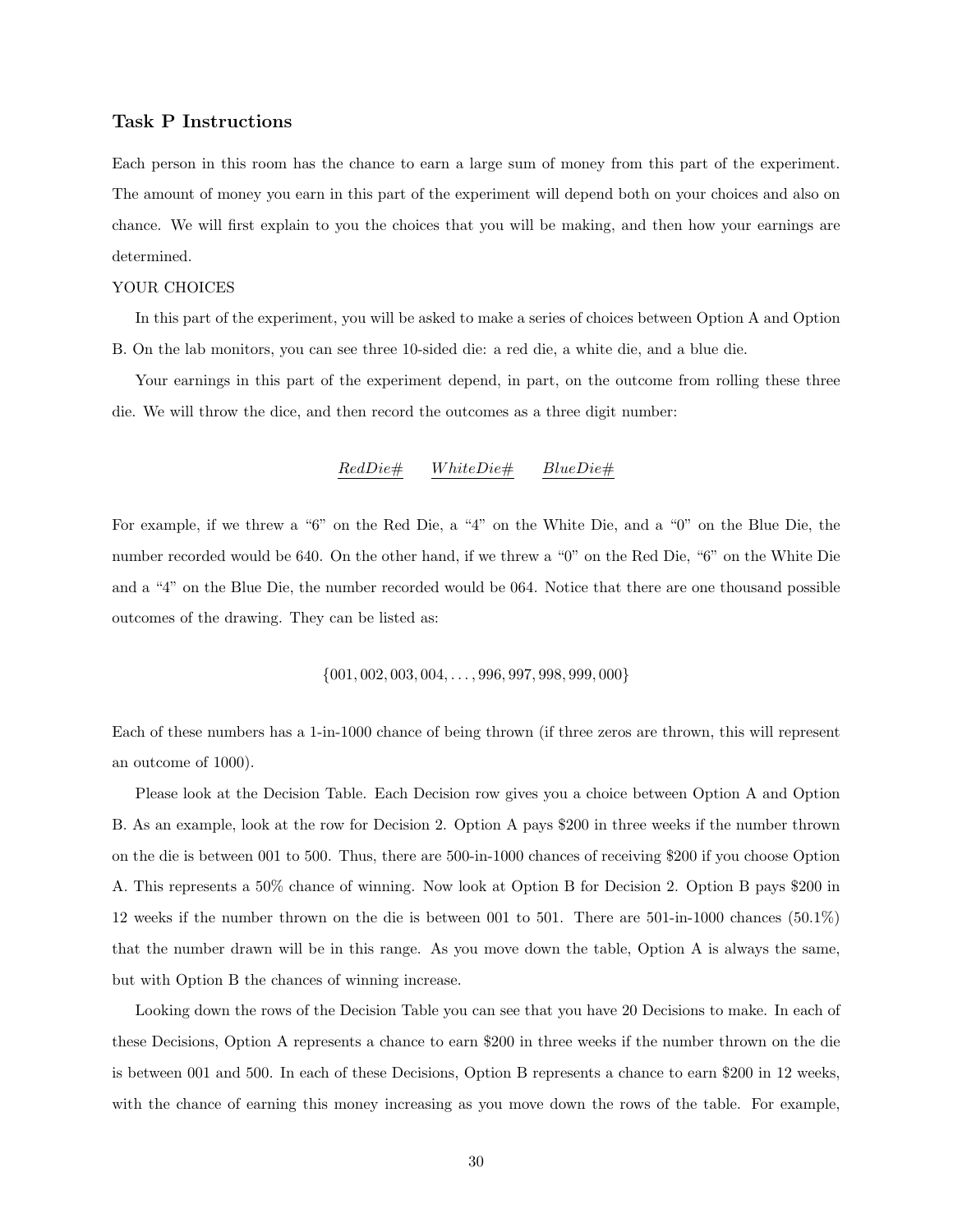in Decision 16, there is a 500-in-1000 chance of earning \$200 in 3 weeks if you choose Option A and a 536-in-1000 chance of earning \$200 in 12 weeks if you choose Option B.

You will make twenty choices. For each Decision row, you will have to choose between Option A and Option B. You may choose A for some Decision rows and B for other rows, and you may change your choice and make them in any order. So now please look at the boxes on the right side of the record sheet. You will have to circle your choice of A or B for each of the twenty Decisions.

Even though you will make twenty Decisions, only one of these will end up possibly affecting your earnings, but you will not know in advance which Decision will be used. Each Decision has an equal chance of being used for payment.

#### HOW YOU WILL YOU BE PAID

For each Decision row, choose whether you prefer A or B for that row. After you have made all 20 Decisions, we will throw a black 20-sided die. You can see this die on the lab monitors. The number that is thrown on the 20-sided die will determine which one of your 20 Decisions will count for payment. For example, if we throw a 12, we will look at Decision Row 12 to see if you chose Option A or Option B. We will not look at any of your other Decisions when we determine your earnings for this part of the experiment.

Next, we will throw the three colored 10-sided dice to determine whether the monetary outcome is \$200, as we described above. Continuing with the example for Decision 12, the table below illustrates the outcomes that would occur depending on the 3-digit die throw and whether you chose Option A or Option B.

|                            | Die Throw Choose Option A Choose Option B | Outcome If You Outcome If You |
|----------------------------|-------------------------------------------|-------------------------------|
| $001 - 500$                | $$200$ in 3 weeks                         | $$200$ in 12 weeks            |
| $501 - 518$<br>$519 - 000$ | \$0<br>ዩበ                                 | $$200$ in 12 weeks<br>\$0     |

Suppose instead that when we threw the 20-sided die we had determined that Decision 3 was the one that counts for payment. In this case, the table below illustrates the outcomes that would occur depending on the 3-digit die throw and whether you chose Option A or Option B.

|             | Die Throw Choose Option A Choose Option B | Outcome If You Outcome If You |
|-------------|-------------------------------------------|-------------------------------|
| $001 - 500$ | $$200$ in 3 weeks                         | $$200$ in 12 weeks            |
| $501 - 502$ | \$0                                       | $$200$ in 12 weeks            |
| $503 - 000$ | \$0                                       | \$0                           |

After this, we will throw a Black 10-sided die for the final payment phase. If the outcome is between 2 and 9, then none of your choices in this part of the experiment will count for payment. If the outcome is a 0 or 1, then your choices and the earlier rolls will determine your earnings as described above.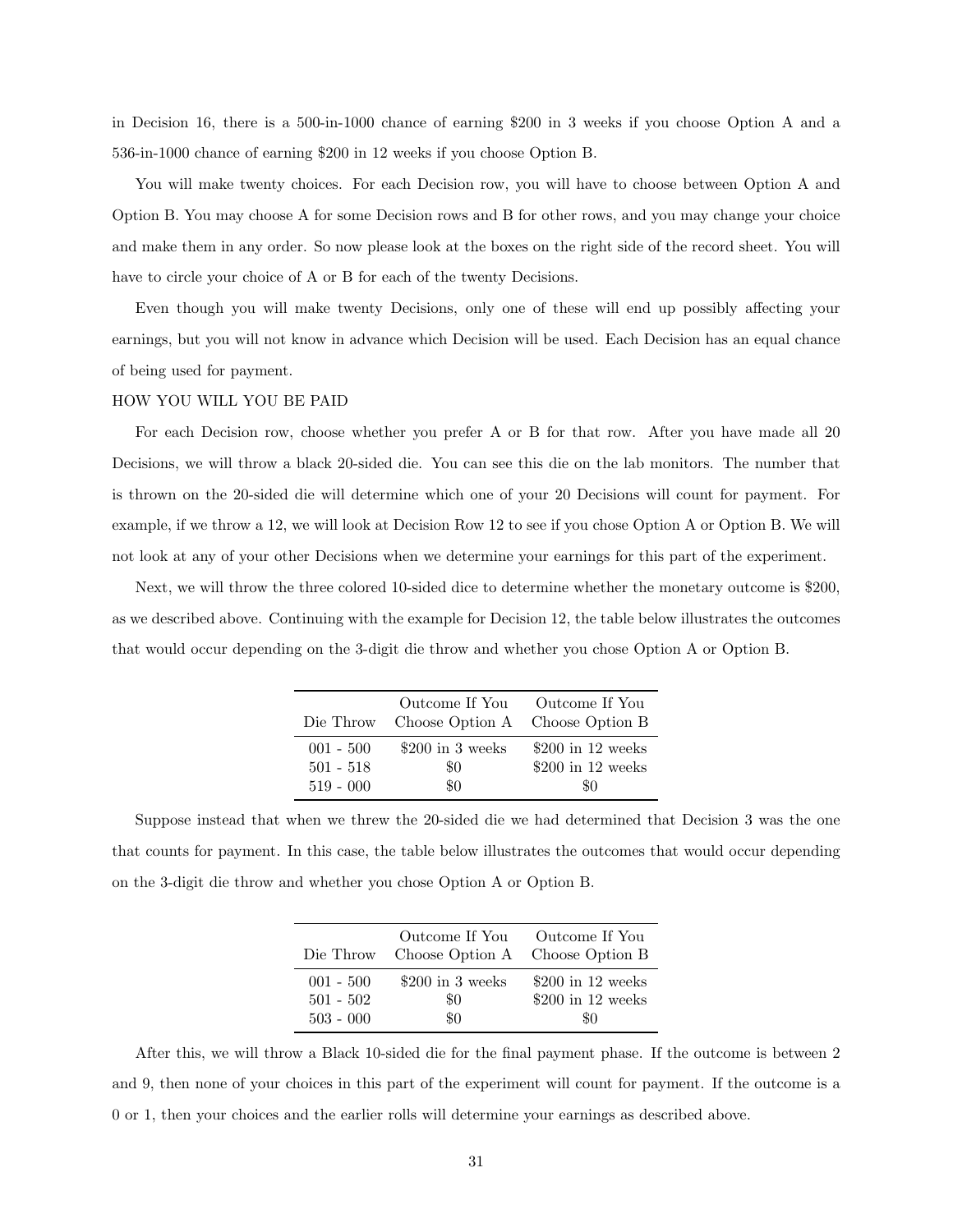Note that we will roll the dice individually for each person, and so each person is equally likely to receive payment in the final payment phase of the experiment. More than one person may be selected for payment, and each person selected will be paid the amount determined by their choices and die rolls as described above.

If you earn \$200 in this task, we will give you a certificate for \$200 redeemable in cash here in the Andrew Young School Building in three weeks or 12 weeks, depending on the option you choose. If you do earn this money, then at the end of the experiment we will give you more detailed instructions for redeeming your certificate and the location in this building where you will go to redeem your certificate.

#### SUMMARY

1. You will choose Option A or Option B for each of the 20 rows of the Decision Table.

2. We will throw a Black 20-sided die to determine which ONE of these Decisions will count.

3. We will look at the choice you made in this Decision, and then throw the three 10-sided dice (one red, one blue, and one white).

4. We will look at the three-digit-number that comes from the dice roll and also at your choice for this one Decision to determine the monetary outcome: receive \$0, receive \$200 in three weeks, or receive \$200 in 12 weeks.

5. Finally, we will throw a 10-sided die to determine whether or not this outcome will be paid. If we throw a 2-9 then you will not be paid for your Decision. If we throw a 0 or 1, then you will receive payment according to the outcome in step  $#4$ . If the outcome is for you to receive \$200, then you will receive a certificate for \$200 that may be redeemed in three- or 12-weeks (depending on whether you chose Option A or Option B).

We will next go through a simple demonstration of this task before you make your choices. This demonstration is to help you better understand the task and will not count for money. Please listen and watch the demonstration before making your own choices.

If you have any questions, please raise your hand and one of us will come to your desk to answer it.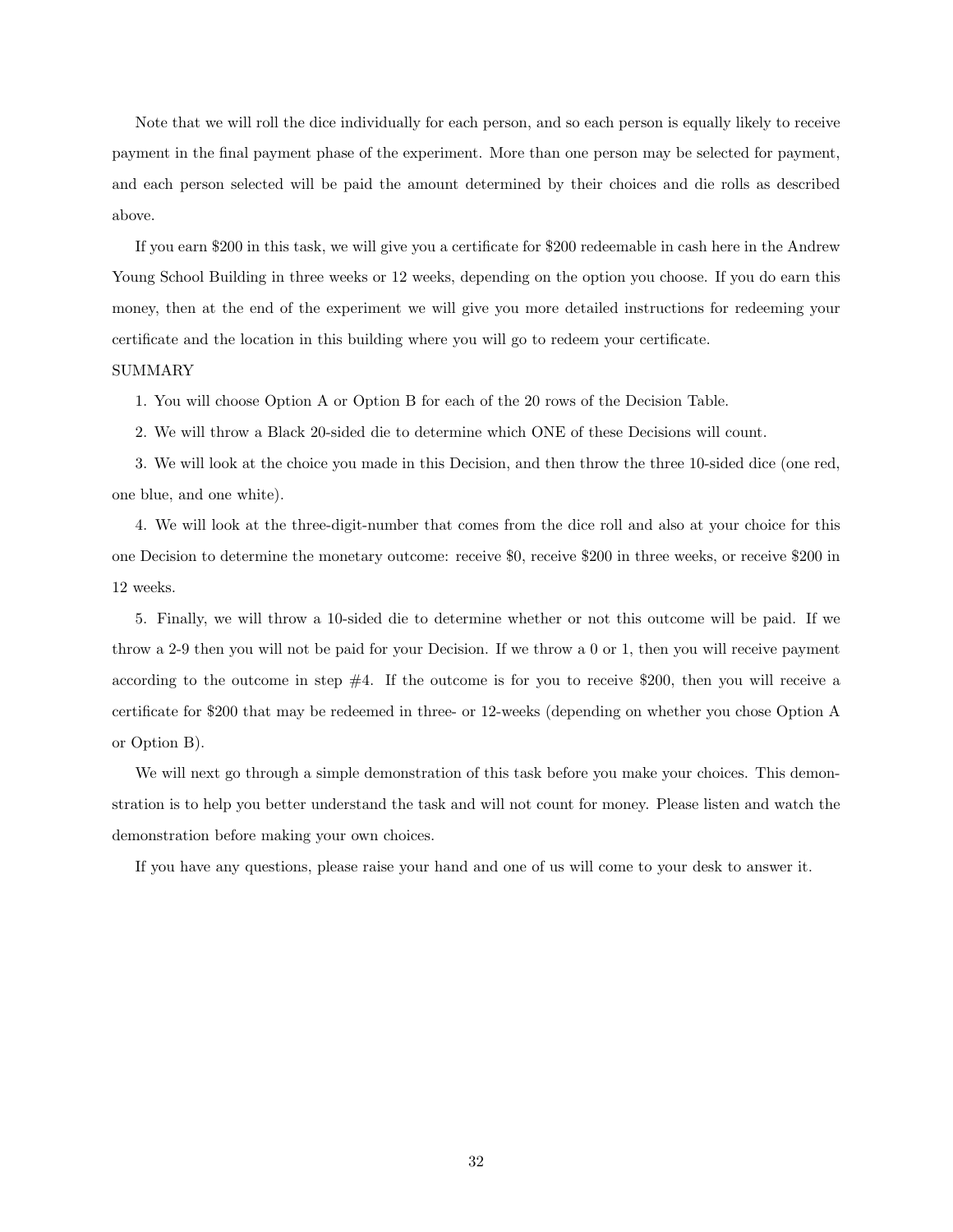# Task P Decision Sheet (originally printed on legal paper)

## **Task P Decision Table**

| Decision       | <b>Option A</b><br>(Pays \$200 in three weeks)                                                                                                               |                              | <b>Option B</b><br>(Pays \$200 in twelve weeks)                                                                                                               |                              |   | Preferred<br>Option<br>(Circle<br>A or B) |
|----------------|--------------------------------------------------------------------------------------------------------------------------------------------------------------|------------------------------|---------------------------------------------------------------------------------------------------------------------------------------------------------------|------------------------------|---|-------------------------------------------|
|                | Winning Numbers for Option A                                                                                                                                 | <b>Chances</b> of<br>winning | Winning Numbers for Option B                                                                                                                                  | <b>Chances</b> of<br>winning |   |                                           |
| $\mathbf{1}$   | You receive \$200 in three weeks if the<br># rolled is between $\underline{0} \underline{0} 1$ and $\underline{5} \underline{0} \underline{0}$ .             | 50.0%                        | You receive \$200 in twelve weeks if the<br># rolled is between <u>0 0</u> 1 and <u>5 0 0</u> .                                                               | 50.0%                        | A | В                                         |
| $\overline{2}$ | You receive \$200 in three weeks if the<br># rolled is between $\underline{0} \underline{0} 1$ and $\underline{5} \underline{0} \underline{0}$ .             | 50.0%                        | You receive \$200 in twelve weeks if the<br># rolled is between <u>0 0 1</u> and <u>5 0 1</u> .                                                               | 50.1%                        | A | в                                         |
| 3              | You receive \$200 in three weeks if the<br># rolled is between $\underline{0} \underline{0} \underline{1}$ and $\underline{5} \underline{0} \underline{0}$ . | 50.0%                        | You receive \$200 in twelve weeks if the<br># rolled is between <u>0 0 1</u> and <u>5 0 2</u> .                                                               | 50.2%                        | A | в                                         |
| 4              | You receive \$200 in three weeks if the<br># rolled is between $\underline{0} \underline{0} \underline{1}$ and $\underline{5} \underline{0} \underline{0}$ . | 50.0%                        | You receive \$200 in twelve weeks if the<br># rolled is between 0 0 1 and 5 0 4.                                                                              | 50.4%                        | A | в                                         |
| 5              | You receive \$200 in three weeks if the<br># rolled is between $\underline{0}\underline{0}\underline{1}$ and $\underline{5}\underline{0}\underline{0}$ .     | 50.0%                        | You receive \$200 in twelve weeks if the<br># rolled is between <u>0 0 1</u> and <u>5 0 5</u> .                                                               | 50.5%                        | A | в                                         |
| 6              | You receive \$200 in three weeks if the<br># rolled is between $\underline{0}\underline{0}\underline{1}$ and $\underline{5}\underline{0}\underline{0}$ .     | 50.0%                        | You receive \$200 in twelve weeks if the<br># rolled is between <u>0 0 1</u> and <u>5 0 7</u> .                                                               | 50.7%                        | A | в                                         |
| $\tau$         | You receive \$200 in three weeks if the<br># rolled is between $0 \underline{0} \underline{1}$ and $\underline{5} \underline{0} \underline{0}$ .             | 50.0%                        | You receive \$200 in twelve weeks if the<br># rolled is between <u>0 0 1</u> and <u>5 0 9</u> .                                                               | 50.9%                        | A | в                                         |
| 8              | You receive \$200 in three weeks if the<br># rolled is between 0 0 1 and 5 0 0.                                                                              | 50.0%                        | You receive \$200 in twelve weeks if the<br># rolled is between 0 0 1 and 5 1 1.                                                                              | 51.1%                        | A | в                                         |
| 9              | You receive \$200 in three weeks if the<br># rolled is between $\underline{0} \underline{0} \underline{1}$ and $\underline{5} \underline{0} \underline{0}$ . | 50.0%                        | You receive \$200 in twelve weeks if the<br># rolled is between <u>0 0 1</u> and <u>5 1 2</u> .                                                               | 51.2%                        | A | в                                         |
| 10             | You receive \$200 in three weeks if the<br># rolled is between $\underline{0} \underline{0} \underline{1}$ and $\underline{5} \underline{0} \underline{0}$ . | 50.0%                        | You receive \$200 in twelve weeks if the<br># rolled is between $0 \overline{0} \overline{1}$ and $5 \overline{1} \overline{4}$ .                             | 51.4%                        | A | В                                         |
| 11             | You receive \$200 in three weeks if the<br># rolled is between $\underline{0} \underline{0} \underline{1}$ and $\underline{5} \underline{0} \underline{0}$ . | 50.0%                        | You receive \$200 in twelve weeks if the<br># rolled is between $0 \overline{0} \overline{1}$ and $5 \overline{1} \overline{6}$ .                             | 51.6%                        | A | В                                         |
| 12             | You receive \$200 in three weeks if the<br># rolled is between $\underline{0}\underline{0}\underline{1}$ and $\underline{5}\underline{0}\underline{0}$ .     | 50.0%                        | You receive \$200 in twelve weeks if the<br># rolled is between <u>0 0 1</u> and <u>5 1 8</u> .                                                               | 51.8%                        | A | в                                         |
| 13             | You receive \$200 in three weeks if the<br># rolled is between $\underline{0}\underline{0}\underline{1}$ and $\underline{5}\underline{0}\underline{0}$ .     | 50.0%                        | You receive \$200 in twelve weeks if the<br># rolled is between <u>0 0 1</u> and <u>5 2 0</u> .                                                               | 52.0%                        | A | в                                         |
| 14             | You receive \$200 in three weeks if the<br># rolled is between $\underline{0}\underline{0}\underline{1}$ and $\underline{5}\underline{0}\underline{0}$ .     | 50.0%                        | You receive \$200 in twelve weeks if the<br># rolled is between <u>0 0</u> 1 and <u>5 2 2</u> .                                                               | 52.2%                        | A | в                                         |
| 15             | You receive \$200 in three weeks if the<br># rolled is between $\underline{0}\underline{0}\underline{1}$ and $\underline{5}\underline{0}\underline{0}$ .     | 50.0%                        | You receive \$200 in twelve weeks if the<br># rolled is between $0 \overline{0} \overline{1}$ and $5 \overline{2}$ $\overline{7}$ .                           | 52.7%                        | A | в                                         |
| 16             | You receive \$200 in three weeks if the<br># rolled is between 0 0 1 and 5 0 0.                                                                              | 50.0%                        | You receive \$200 in twelve weeks if the<br># rolled is between 0 0 1 and 5 3 6.                                                                              | 53.6%                        | A | в                                         |
| 17             | You receive \$200 in three weeks if the<br># rolled is between $\underline{0}\underline{0}\underline{1}$ and $\underline{5}\underline{0}\underline{0}.$      | 50.0%                        | You receive \$200 in twelve weeks if the<br># rolled is between <u>0 0 1</u> and <u>5 4 5</u> .                                                               | 54.5%                        | A | в                                         |
| 18             | You receive \$200 in three weeks if the<br># rolled is between $\underline{0} \underline{0} \underline{1}$ and $\underline{5} \underline{0} \underline{0}$ . | 50.0%                        | You receive \$200 in twelve weeks if the<br># rolled is between $\underline{0} \underline{0} \underline{1}$ and $\underline{5} \underline{6} \underline{9}$ . | 56.9%                        | A | В                                         |
| 19             | You receive \$200 in three weeks if the<br># rolled is between $0 \underline{0} \underline{1}$ and $\underline{5} \underline{0} \underline{0}$ .             | 50.0%                        | You receive \$200 in twelve weeks if the<br># rolled is between 0 0 1 and 5 9 4.                                                                              | 59.4%                        | A | В                                         |
| 20             | You receive \$200 in three weeks if the<br># rolled is between $0 \underline{0} \underline{1}$ and $\underline{5} \underline{0} \underline{0}$ .             | 50.0%                        | You receive \$200 in twelve weeks if the<br># rolled is between <u>0 0 1</u> and <u>6 4 7</u> .                                                               | 64.7%                        | A | в                                         |

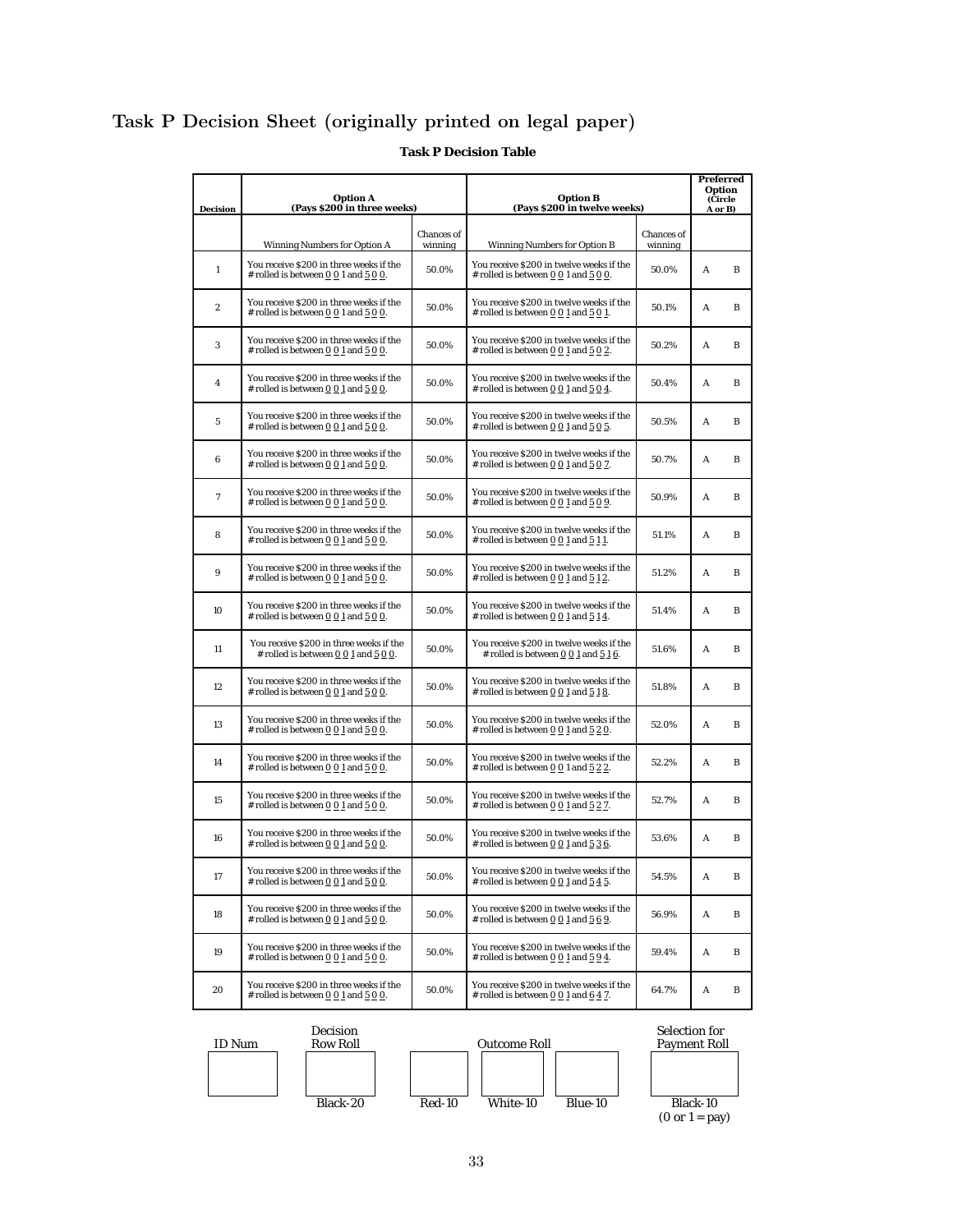#### Task R Instructions

Each person in this room has the chance to earn a large sum of money from this part of the experiment. The amount of money you earn in this part of the experiment will depend both on your choices and also on chance. We will first explain to you the choices that you will be making, and then how your earnings are determined.

#### YOUR CHOICES

In this part of the experiment, you will be asked to make a series of choices. Please look at the Decision Table. Each Decision row gives you a choice between Option A and Option B. Now, please look at Decision 1 at the top. Option A pays \$180.00 if the throw of the Red 20-sided die is 1, and it pays \$144.00 if the throw is 2 through 20. Option B pays \$346.50 if the throw of the die is 1, and it pays \$9.00 if the throw is 2 through 20. The other Decisions are similar, except that as you move down the table, the chances of the higher payoff for each option increase. In fact, for Decision 20 in the bottom row, the die will not be needed since each option pays the highest payoff for sure, so your choice here is between \$180.00 or \$346.50.

You will make twenty choices. For each Decision row, you will have to choose between Option A and Option B. You may choose A for some Decision rows and B for other rows, and you may change your choice and make them in any order. So now please look at the boxes on the right side of the Decision Table. You will have to circle your choice of A or B for each of the twenty Decisions.

Even though you will make twenty Decisions, only one of these will end up possibly affecting your earnings, but you will not know in advance which Decision will be used. Each Decision has an equal chance of being used for payment.

#### HOW YOU WILL YOU BE PAID

Although you will complete all 20 Decisions, only one of these Decisions will be selected as the Decision that counts for payment. After you have made all 20 Decisions, we will throw a Black 20-sided die. You can see this die on the lab monitors. The number that is thrown on this 20-sided die will determine which one of your 20 Decisions will count for payment. For example, if we throw a 12, we will look at Decision Row 12 to see if you chose Option A or Option B. We will not look at any of your other Decisions when we determine your earnings for this part of the experiment.

Next, we will throw the Red 20-sided die to determine the monetary outcome from this task, as we described above.

After this, we will throw a black 10-sided die for the final payment phase. If the outcome is between 1 and 9, then none of your choices in this task will count for payment. If the outcome is 0, then your choices and the earlier rolls will determine your earnings as described above.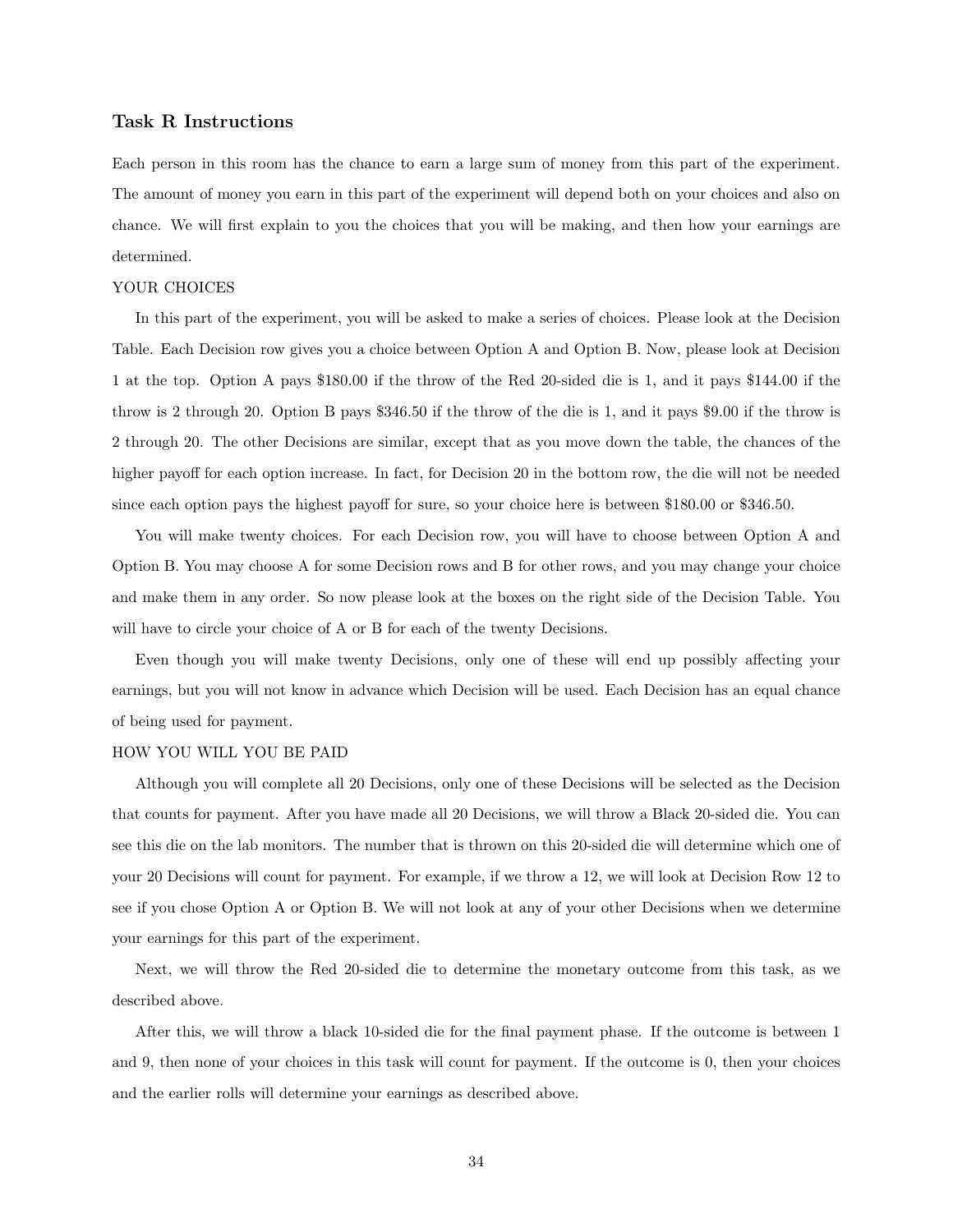Note that we will roll the dice individually for each person, and so each person is equally likely to receive payment in the final payment phase of the experiment. More than one person may be selected for payment, and each person selected will be paid the amount determined by their choices and die rolls as described above.

If you earn money in this task, we will pay you your earnings in cash before you leave today. SUMMARY

1. You will choose Option A or Option B for each of the 20 rows of the Decision Table.

2. We will throw a black 20-sided die to determine which ONE of these Decisions will count.

3. We will look at the choice you made in this Decision, and then throw a red 20-sided die.

4. We will determine the monetary outcome based on the outcome of the red die and your choice for the selected Decision.

5. Finally, we will throw a black 10-sided die to determine whether or not you will be paid this outcome. If we throw a 1 through 9 then you will not be paid for your Decision. If we throw a 0, then you will receive payment according to the outcome in step #4. If you are paid, then you will receive your money before you leave today.

We will next go through a simple demonstration of this task before you make your choices. This demonstration is to help you better understand the task and will not count for money. Please listen and watch the demonstration before making your own choices.

If you have any questions, please raise your hand and one of us will come to your desk to answer it.